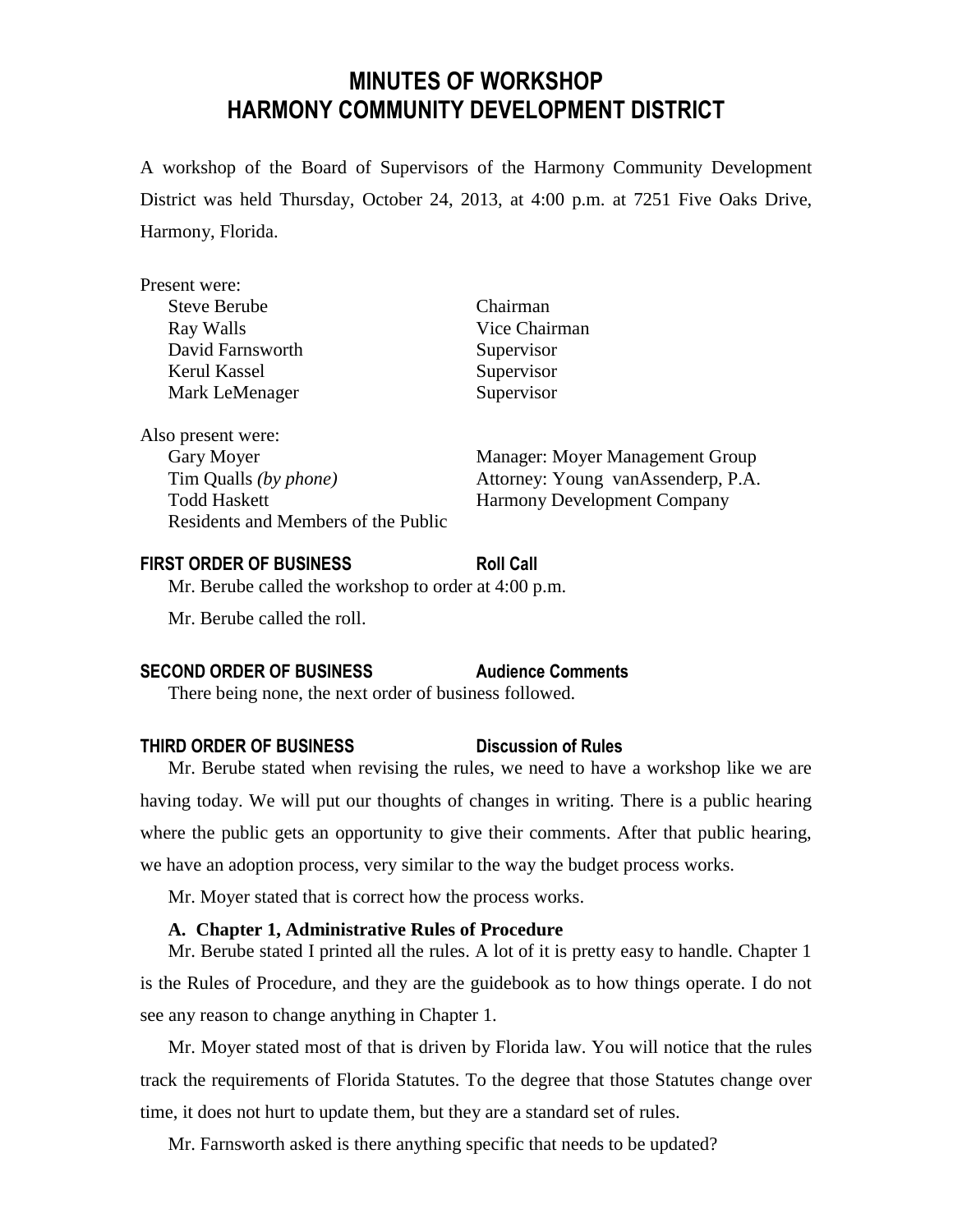Mr. Moyer stated we will probably update the public comment part of those rules. The last session of the Legislature adopted changes. You are now required to provide an opportunity for anyone to speak at the beginning of the meeting on any agenda item, and the agenda reflects this. In many places, they also include audience comments at the end so that you can bring up things that were not on the agenda. Generally, anything that the Board is going to take action on, you have to give the public the opportunity to speak on that.

Mr. Farnsworth stated generally it is providing more flexibility on audience participation.

Mr. Moyer stated yes. There was unfortunately a Supreme Court case that came out of the State of Florida, I believe based on a County that had a meeting. You are entitled to attend and they are open meetings pursuant to the Sunshine Law. The court interpreted that the meeting is open but that does not mean there is any obligation on the government—County, municipality, special District—to let anyone say anything at those meetings. The Supreme Court ruled that you need to have these rules in place. We may want to update that section of our rules.

Mr. Berube stated I think we are ahead of what the requirement is, and I think we are pretty lenient in giving people the ability to speak reasonably just about any time. We can certainly update it, but I do not think we have any problems there.

#### **i. Amendment 4, Procedural Rules on Animals, Habitat and Wildlife**

Mr. Walls stated I do not think we do anything with this, but it references annual reviews that need to happen and reports that need to be made to the Board. I would suggest striking this amendment, as well.

Mr. Berube stated it specifically says the Manager shall cause to be filed, agendaed and discussed an annual report on this coordination. That means we are supposed to have a meeting with the HROA's animal habitat committee and this Board, which I do not think we have ever done. It is also very specific on disbursement of tags: different colors every year, different shapes. The last time this was used was in 2003, but these rules are still sitting out there. What do we do with this?

Mr. LeMenager stated get rid of them.

Ms. Kassel stated it was not included in the workshop agenda, and I did not realize it was sitting out there. I would like to review it. No one on the Board knew about it until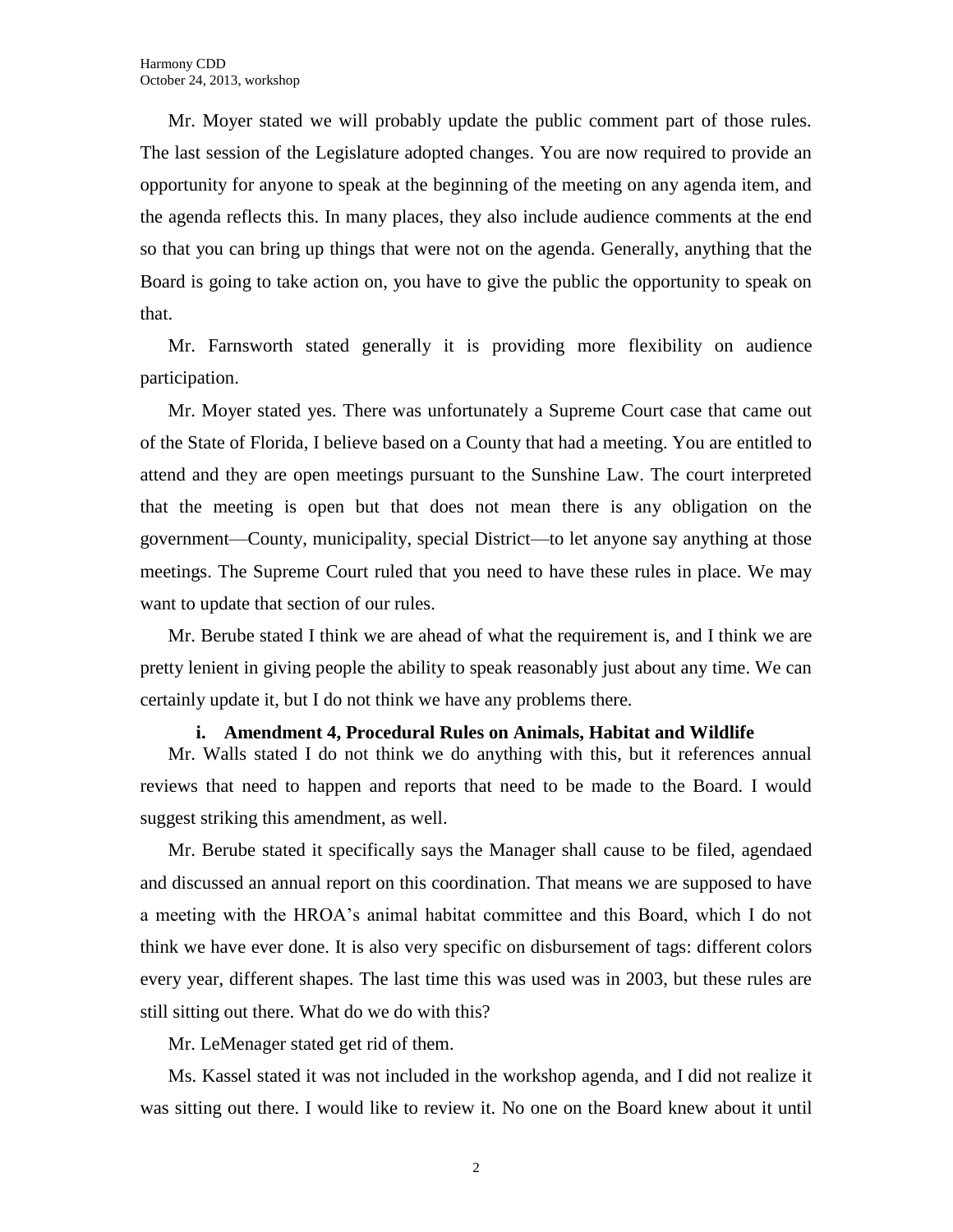this workshop agenda came up. Maybe there is something of value that can happen from that interaction.

Mr. Moyer stated Mr. Berube printed all his rules from the website.

Mr. Berube stated that is correct, then we received the email indicating it was just for Chapter 4. They are all out there and we need to be aware of them. We are reviewing these rules for a reason. The biggest thing is the requirement for an annual meeting between the two Boards, and the specifics of the tags. We have turned all that over to the HROA. In theory, in order to bring any pet onto our property, they are supposed to have a tag that is issued by the HROA. Back then, they had orange fire hydrant tags for 2002 and blue doggie bones for 2003.

Ms. Kassel stated this was instituted through the Harmony Institute.

Mr. Berube stated that is correct, and it all got blended in, then we separated it. I think several of us noticed that it is not being enforced.

### **B. Chapter 2, Policy Manual for Water Utilities**

Mr. Berube stated this policy governs drinking water, sewer water, and various other water. As far as I know, we have been out of the water business since 2003 or 2004 when it transferred to Toho Water Authority (Toho). How do we dispense with these rules as part of our rules package? Do we just say we do not need them anymore?

Mr. Moyer stated when we get to the point of updating whatever we do with Chapter 4 and any of the other rules that we will be discussing, we would just delete this from our rules. We will just make it part of the package and delete it.

Mr. Farnsworth asked how were we involved with it in the beginning?

Mr. Berube stated we used to run the water plant, but it was sold to Toho.

Mr. LeMenager stated if Toho had not come into existence, we would be in the water business.

Mr. Berube stated we would have spent over \$1 million for a new water plant across the street. It was a prescient move for the Board at that time to sell the plant to Toho.

### **C. Chapter 4, Parks and Recreation Facilities Rules**

- Rule 1.1, General Use: *no change*
- Rule 1.2, Special Event: *no change*
- Rule 1.3, Organizer: *no change*
- Rule 1.4, Dock Master: *no change*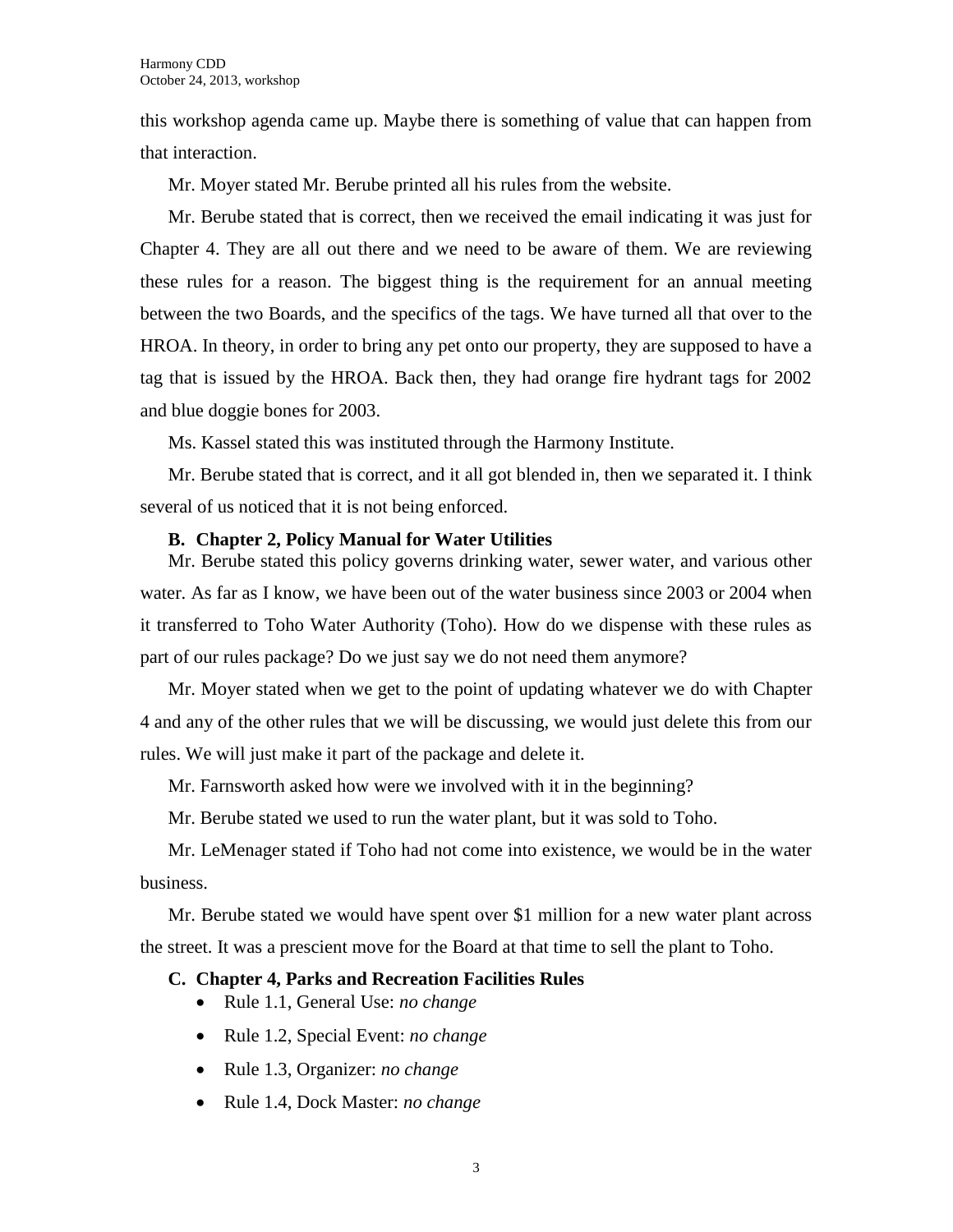Ms. Kassel stated we no longer have a dock master, so we should change that reference in the definitions and throughout the document.

Mr. Haskett stated my theory is that whoever is at the dock is the dock master.

Mr. Farnsworth stated it is a function, even though it is not one person.

Mr. Berube stated I thought about that, too, considering we eliminated the position. When you read through all the references to dock master, to edit them all out is a big undertaking. I think it also gives the person taking the boat the idea that he is the dock master.

Mr. Walls stated you can just define it as someone employed by Harmony Development Company, something along those lines.

Ms. Kassel stated they are still responsible to the District for maintenance of the boating facilities.

Mr. Farnsworth stated the definition allows for multiple people in that role.

Mr. LeMenager stated we have three dock masters right now.

Ms. Kassel stated I wanted to point out for discussion that we used to have someone with that title, but we no longer do. I just wanted to ask if we wanted to change it or not. I am fine not changing it.

- Rule 1.5, District: *no change*
- Rule 1.6, District Office: *no change*
- Rule 1.7, District Manager: *no change*
- Rule 1.8, District Pool Facilities: *no change*
- Rule 1.9, District Buck Lake Dock and Boat Facilities: *no change*
- Rule 1.10, District Recreation Facilities: *no change*
- Rule 1.11, A District Resident Includes: *Owners will receive one set of household cards at no change; replacements are \$10. Tenants will pay \$10 in advance for each card, and \$10 for each card at the lease renewal period; replacement cards are \$10. Tenants with month-to-month leases after an initial lease term may receive access cards valid for 90 days with a \$10 fee paid in advance.*

Mr. Berube stated everyone should have received an email from Mr. Haskett earlier this week from another CDD that is clearly farther along in their development than we are. It appears they have run through a lot of the same struggles we have, including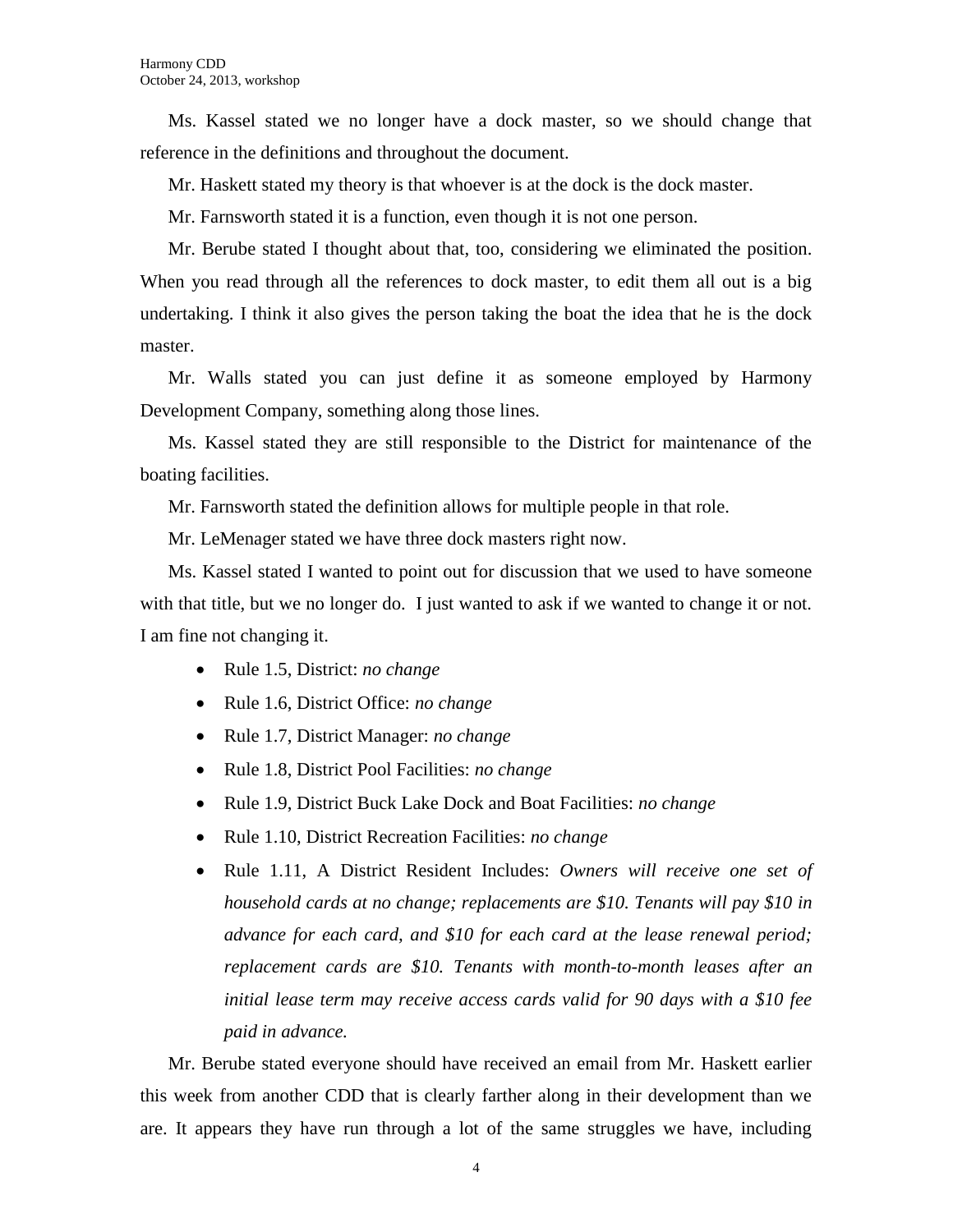security badges, access to facilities, kids running wild and so forth. They have a different set of definitions. I do not know if we want to consider implementing some of their work into what we are doing here today.

Mr. Walls stated in this other District, if you rent a house or if you own a house that you rent out, you can either keep the cards yourself or you can sign away your access card rights to the renters, but you cannot have both. I like that. They are only paying fees for a single family, but they are getting two sets of cards. I would be in favor of changing the rules to this so people are not double dipping.

Mr. Berube stated they call it Assignment of Amenity Rights and Privileges. I agree that it would be a good change.

Mr. LeMenager asked is it a problem?

Mr. Haskett stated currently there are 12 owners, which is not a large number. I have found that a select few who no longer live here have taken advantage of creating their own resort here. They were using the boats and their tenants were using the boats. They were bringing business people here to entertain them. It did not seem appropriate use.

Mr. Farnsworth stated in other words, they still live close enough.

Mr. Haskett stated yes. This certain individual still did that after they moved, as well, until I deactivated their cards.

Mr. LeMenager stated but then they did not own property here.

Mr. Haskett stated they owned a townhome, and they also leased it out so they never really lived here.

Ms. Kassel stated they did not own an additional property. They did not have this property and another property that they rented out.

Mr. Haskett stated that is correct.

Mr. LeMenager asked is there anything wrong with that?

Mr. Berube stated yes, I think so.

Mr. Walls stated in terms of the fairness for the dollars you are paying, they are getting a 2-for-1 deal, essentially.

Mr. LeMenager stated we are talking about the boats and the swimming pools.

Mr. Berube stated the controlled access portions. Those are the only places we can see where it happens.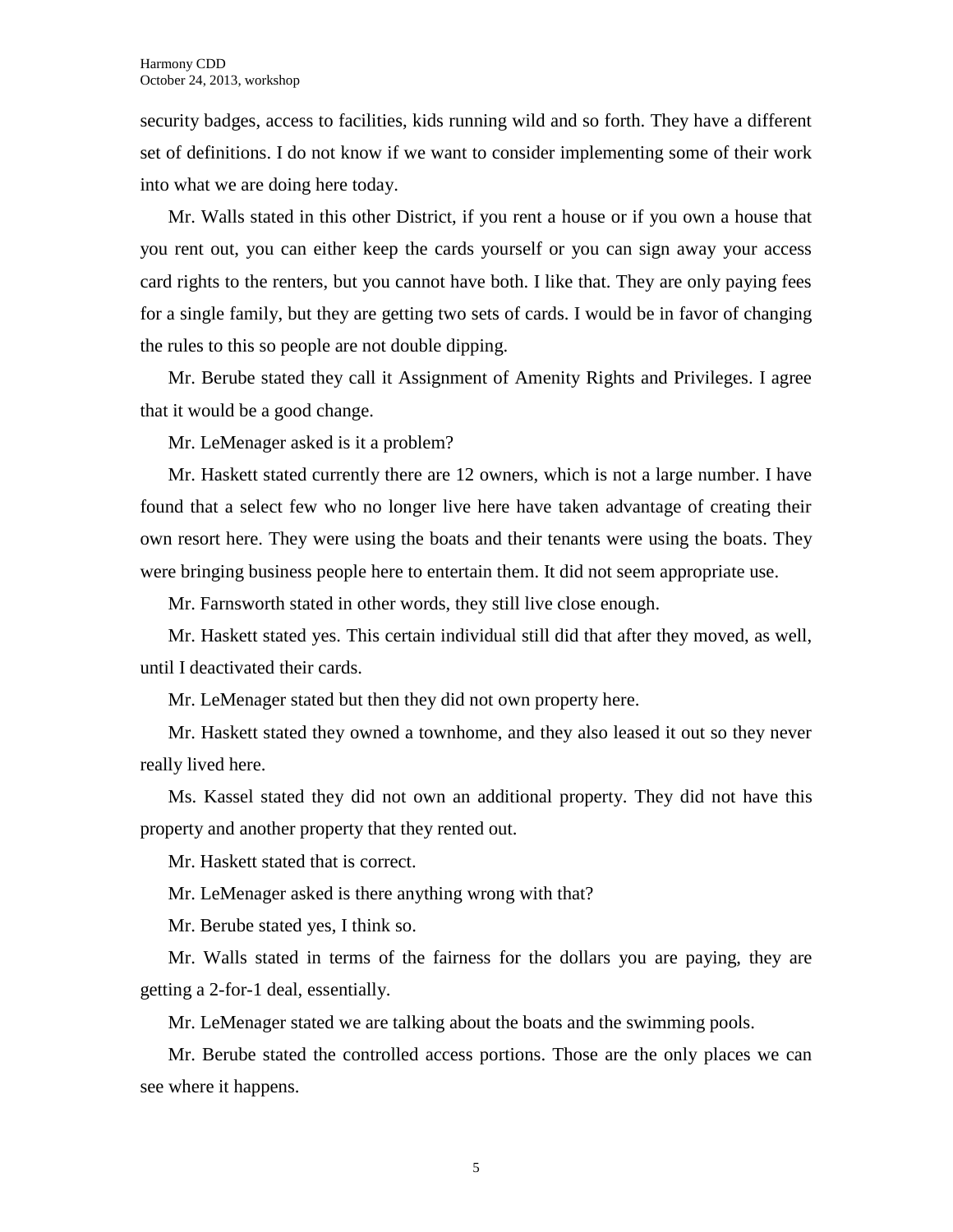Mr. LeMenager stated the boats and swimming pools are the only facilities that any member of the public cannot just go use.

Mr. Berube stated that is correct.

Ms. Kassel stated the dog parks.

Mr. Berube stated the dog parks are not that tightly controlled.

Ms. Kassel stated no, but it is still a facility.

Mr. Berube stated we have limited space in each pool and a limited number of boats. When people are double dipping, your capacity constraints are easily exceeded at some point. If someone does not live here, whether they own property or not, if they are renting out their home, then I think it is proper to prevent double dipping.

Ms. Donna Goldberg stated the other issue that coincides with that is we have so many units in the townhomes that are rented out. There are a number of investors who own the properties. We have found that when tenants have changed hands, the old tenants still have pool keys and they use the facilities even though they no longer live at that property.

Ms. Kassel stated we deactivate their card.

Ms. Goldberg stated you can deactivate that card with that name, but you also have to know if that person has moved out.

Ms. Kassel stated at the end of their lease term, their card is automatically deactivated.

Mr. Berube stated they have to provide another copy of their lease showing starting and ending dates of the new lease term. That has been a lax point for the last year or two.

Mr. Farnsworth asked is it now being enforced?

Mr. Berube stated yes, to the best of our ability. It has aggravated a number of people.

Mr. Farnsworth stated it does not matter if it aggravates them, as long as we are consistent.

Mr. Berube stated we are.

Mr. Walls stated if I am reading correctly, Fishhawk CDD charges a fee each time a card is issued. So when a tenant renews their card, they pay a \$10 fee.

Mr. Farnsworth asked do we really want to do that?

Mr. Haskett stated yes.

Mr. Farnsworth asked even if it is a long-term rental?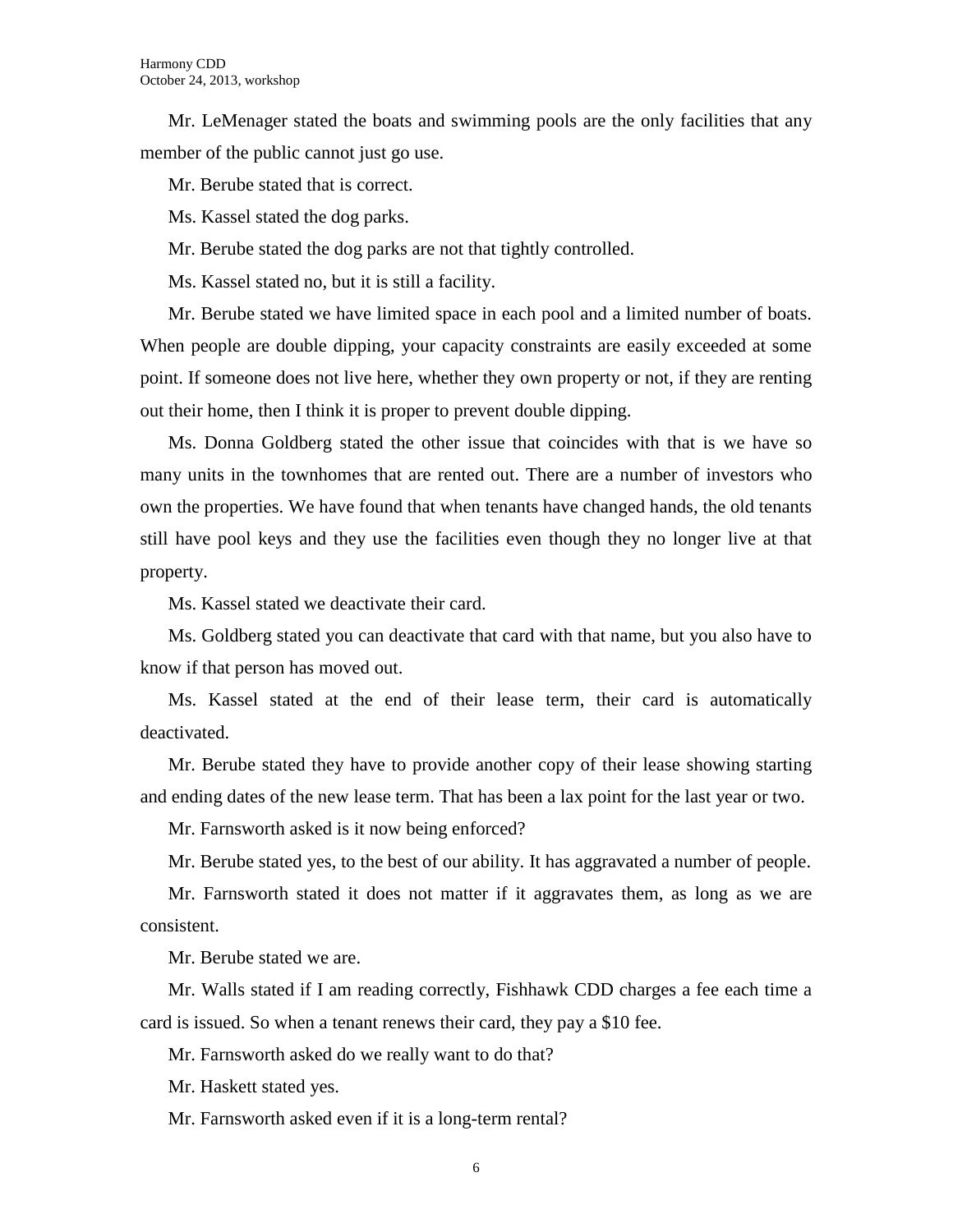Mr. Walls stated I think it is appropriate in terms of the administrative activities. We have to do work to maintain this.

Ms. Kassel stated there is a cost for the card, the printing equipment, and so forth.

Mr. Haskett stated since we implemented it in June or July 2011, we have spent \$3,230 on cards for renters. About \$1,700 worth of cards were never picked up. They sent in their information, the card was made but they never picked it up.

Ms. Kassel stated that would be 170 cards.

Mr. Berube stated we pay \$4 or \$5 as our cost for the cards.

Mr. Haskett stated the card is \$4.50 and it is another \$1.00 for ink, parts and time involved.

Mr. Berube stated there is a valid reason to charge \$10 for a card. If someone has to pay \$10 up front before the card gets printed, they will probably come and get it. The pattern suggests a lot of waste. That was about 300 cards that just went to waste.

Mr. Haskett stated it was 323 cards.

Mr. Berube stated they have to be tracked after the fact to be deactivated.

Ms. Kassel asked how will that payment be made streamlined and easy for residents who want to pay that \$10? It is a technology and logistics issue. Will we accept PayPal payments or credit card payments? It needs to be easy. Instead of paying in cash, you want them to pay up front before you even create the card.

Mr. Farnsworth stated when they submit the form is when they would pay.

Mr. Haskett stated we have a process in place now for lost cards.

Mr. Berube stated part of the reservation system that we will hear at the regular meeting includes access card issuance.

Mr. Haskett stated yes, it will be linked, and that website has payment processing on it, either PayPal or credit cards.

Mr. Berube stated at Fishhawk CDD, owners get one set of household cards at no change. Renters always pay for cards.

Mr. LeMenager stated I agree with that.

Mr. Haskett stated the current rate is \$10 for lost and replacement cards. Owners do not pay.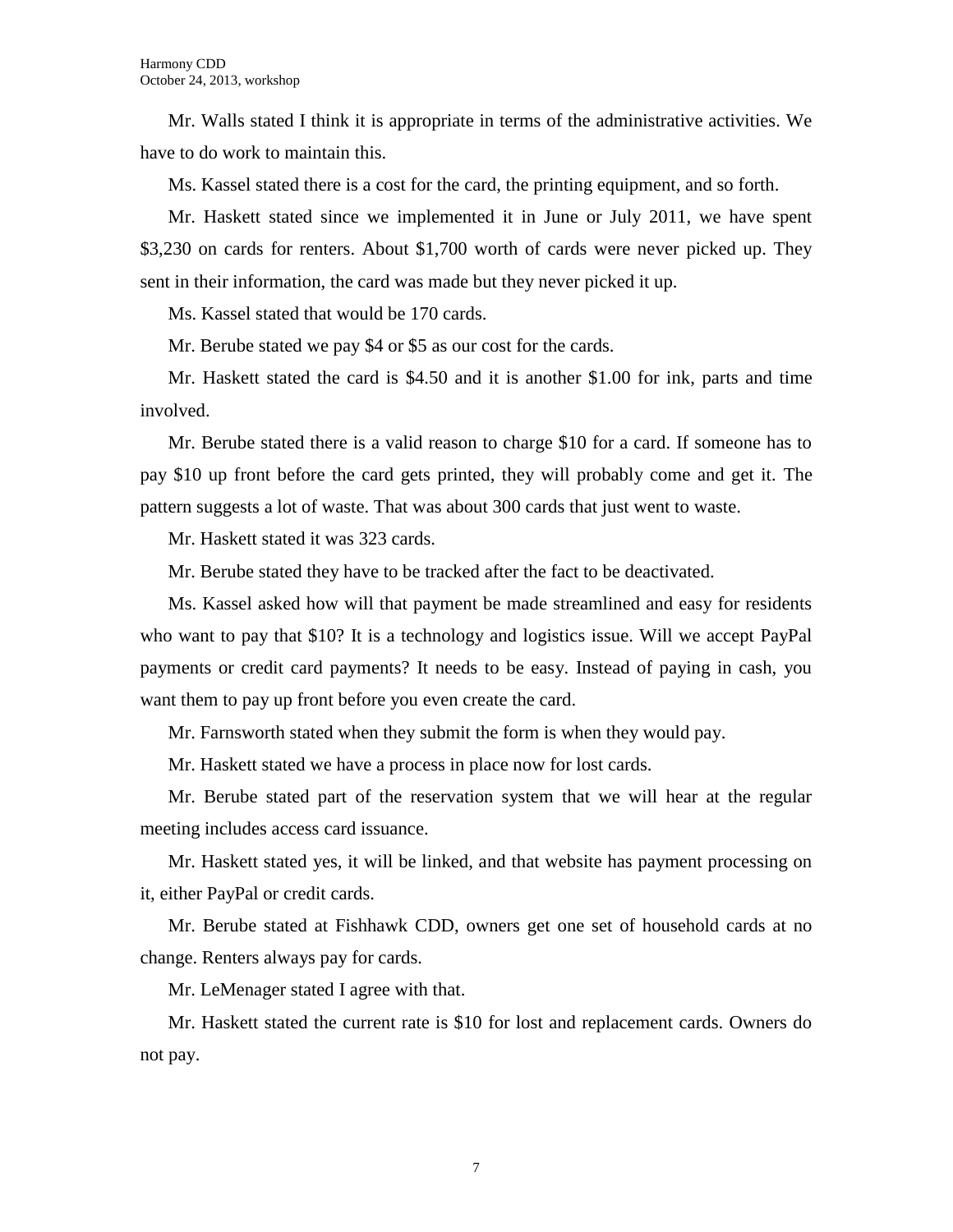Ms. Kassel stated tenants have been getting their initial cards free. They only pay \$10 if they need a replacement card. Renters and owners all get their initial card for free. If they lose their card, everyone pays \$10 right now.

Mr. Walls asked what about when a tenant comes back in to renew their card? Do they pay another \$10?

Mr. Haskett stated yes, it would be based on their lease term.

Mr. LeMenager stated they are not getting a new card.

Mr. Haskett stated if our staff goes to the pool and someone is in the pool with a card that has been deactivated because someone let them in, we have no idea of telling if that card is valid or not unless you make them swipe it. That is a lot of work. I want to put an expiration date on the card that is the ending date of their lease.

Mr. Berube stated the last card I received says Owner.

Mr. Haskett stated that is correct.

Mr. Berube asked do the other cards say Tenant?

Mr. Haskett stated yes.

Mr. Berube asked you are just going to add a line under Tenant with a date?

Mr. Haskett stated yes, that is my request and recommendation.

Mr. Walls stated I agree with that.

Ms. Goldberg asked will they automatically expire on that date?

Mr. Haskett stated yes.

Mr. Farnsworth asked the system will automatically deactivate the card on that date?

Mr. Haskett stated I am the system, so I have to go through and review at the end of the month all the leases that are expiring, then I deactivate them.

Mr. Farnsworth stated so there is no automatic monitoring. Will this new system do that?

Mr. Haskett stated yes, it will send up red flags.

Mr. Berube stated the latest cards will say Tenant and will have the lease expiration date on it. Their \$10 fee carries them through to the end of the lease term. At that point if you renew your lease, you pay another \$10 and get another card that matches your lease date.

Ms. Kassel asked what if you have a month-to-month lease after your original lease? Mr. Berube stated it is good for 90 days.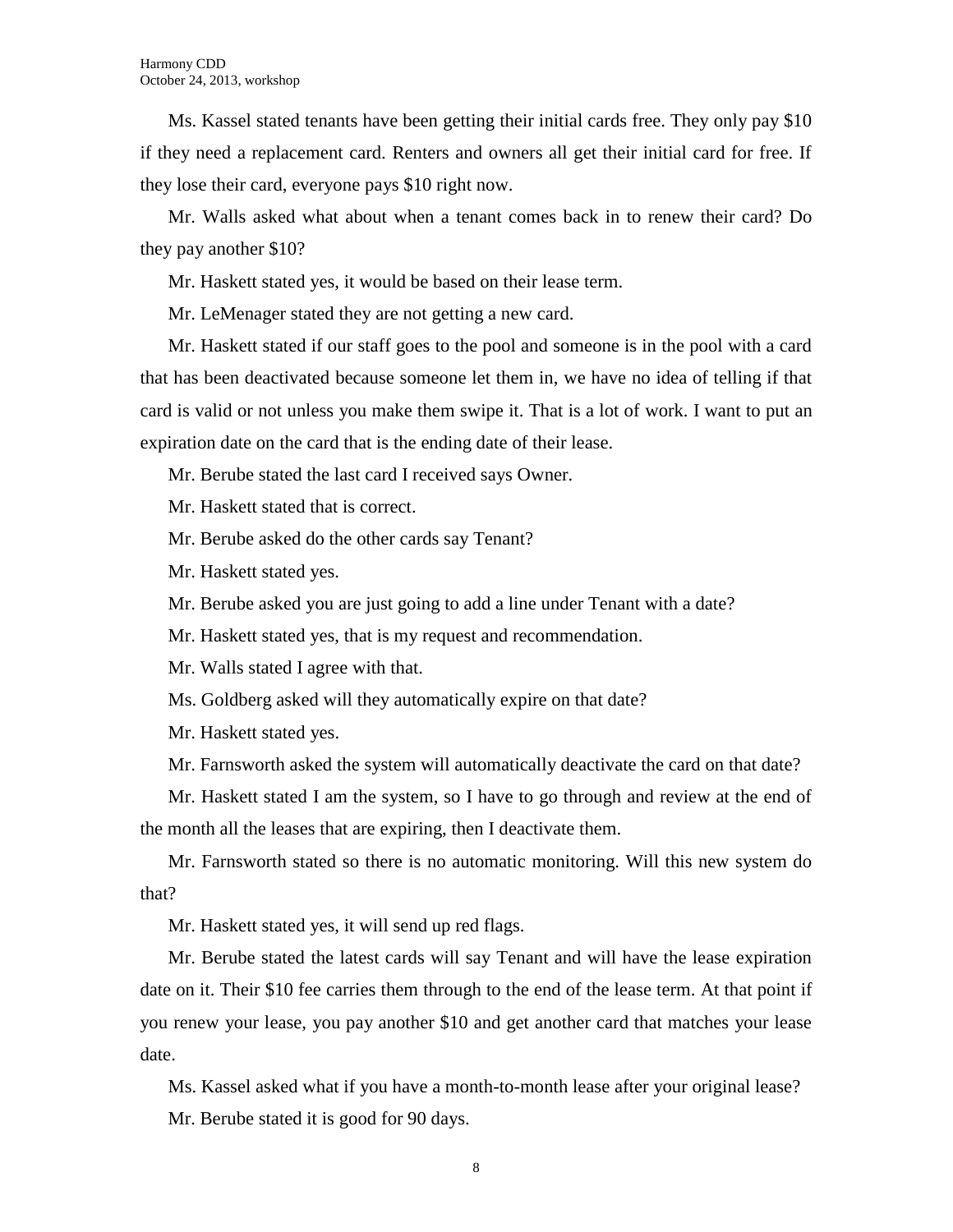Ms. Kassel stated so they will pay \$10 for a 90-day card.

Mr. Berube stated that is what Fishhawk does.

Mr. LeMenager stated I am in this business. It is incredibly easy to write on a piece of paper to do one-year contract that is really month-to-month. Someone needs to explain to the landlords and property managers how to do it.

Mr. Berube stated I am sure some of them have figured it out.

Mr. LeMenager stated clearly some have not. I have this problem in Artisan Park in Celebration. My tenant is on a month-to-month lease, but he gets a one-year contract.

Mr. Berube stated we just need some sort of rules to go by. When people want to know what the rules are, we can show them. If people figure out a way around them, they are doing that now. They jump over the fences and through the shrubs. I think we are all in agreement to adopt what Fishhawk has for residents, renters, tenants and so forth. Effectively, what we discussed is what was included in their rules.

Mr. Farnsworth asked what about a non-resident member?

Mr. Berube stated we allow for that, and we charge them \$1,000, where Fishhawk charges \$1,600.

Ms. Kassel stated no one has ever signed up for that.

Mr. Farnsworth stated it is rather expensive for anyone to do. This place has a lot of facilities.

Mr. Berube stated I am willing to bet that no one has paid Fishhawk's \$1,600 fee, either.

Ms. Kassel stated it is designed to make sure that someone who wants to use the property pays something that is equivalent to what home owners are paying.

Mr. Moyer stated the facilities are open to the public under that scenario. That keeps us legal.

- Rule 2.1, Unauthorized Use: *Some language might correspond with rule 4.6.*
- Rule 2.2, Enforcement and Penalties: *Could include penalties as amended for rule 4.6.*
- Rule 2.3, Fishing in District-Owned Ponds: *Implement the applicable sections of the Fishhawk rules from pages 26 and 27 to replace the current rule that state fishing is not permitted in District-owned ponds. Fishing will now be allowed.*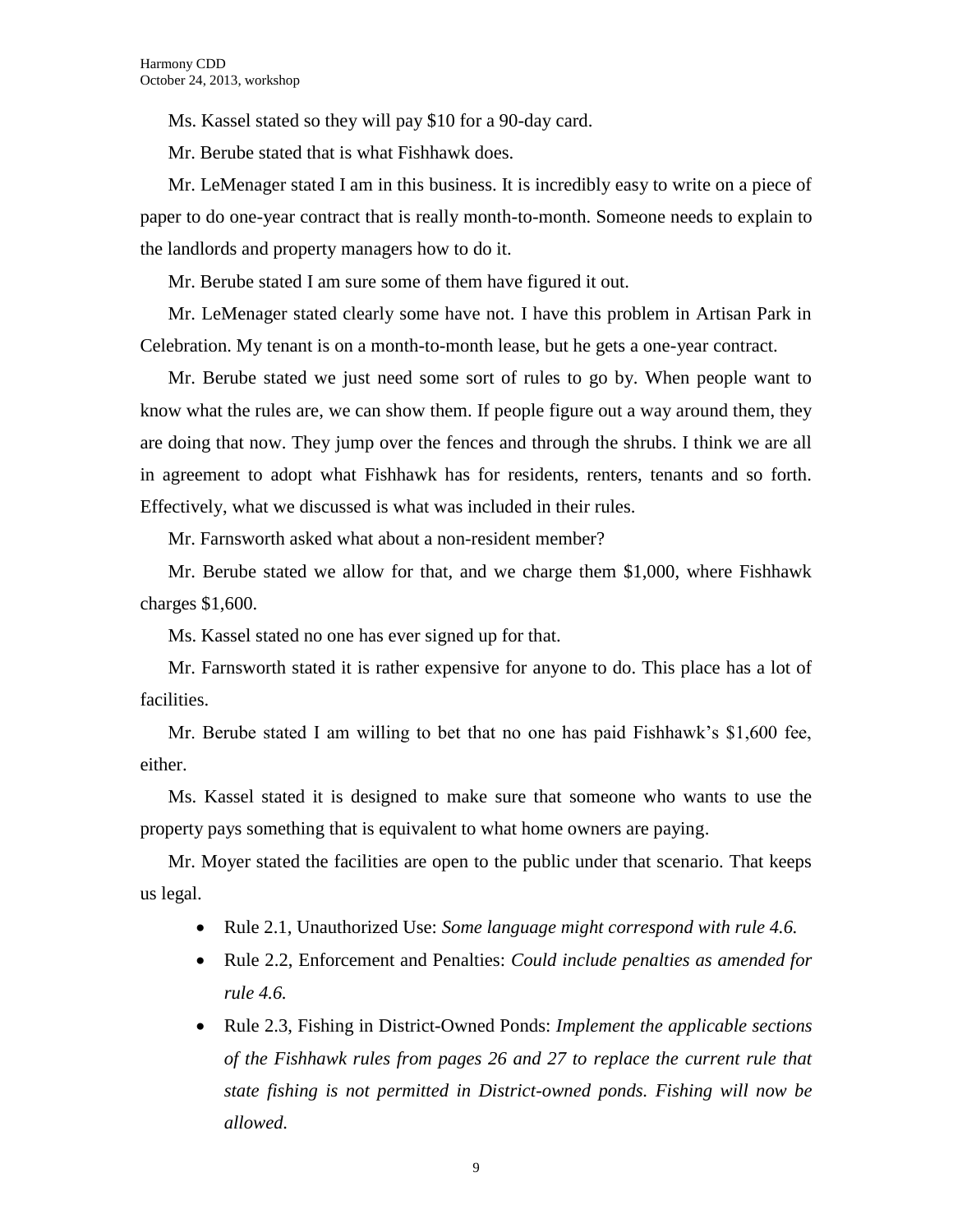Mr. Berube stated I asked this question last month on the Facebook page, and it generated a huge number of comments and input. I was surprised because the last time was asked about fishing, it was about 50%-50% for and against. This time, it was about 80% positive from what I could tell before you get into the personality fights.

Ms. Kassel stated I prepared a spreadsheet. Ten were against any fishing, five for fishing in any pond, and seven for fishing in only designated ponds.

Mr. Berube stated I do not disagree.

Ms. Kassel stated it was not like we polled everyone in Harmony.

Mr. Berube stated 127 people chose to participate in that forum, but not in this conversation. I thought it was overwhelming toward allowing fishing once again.

Ms. Kassel stated some people posted many times. Two or three people were not clear, and I did not count them. Ten people said no fishing in any ponds. Five people said to fish in any pond you want. Seven said to allow fishing in certain ponds, but even that was a mix. Some people did not think there should be fishing in the ponds but if we need to have it, then it should only be in designated ponds. Another said that we should allow fishing in some ponds. It was not overwhelmingly for fishing.

Mr. Berube stated it depends how you read it. I asked a very specific question: should we allow fishing in the ponds or not. It turned into a free-for-all, so I sat back and looked at it. The reality is, I am very against having rules that we cannot enforce, which we have discussed. We have no enforcement ability for fishing in ponds other than calling the sheriff and trying to trespass someone. That is a ridiculous waste of resources for the sheriff's department. They do not usually respond for 60 or 90 minutes. By the time they get here, most of the time the offenders are gone, but the sheriff still has to make the call. Fortunately, there is not a lot of crime in Osceola County, so hopefully we are not taking them away from a burglary or car accident or something.

Ms. Kassel stated they would not come in those instances.

Mr. Berube stated that is probably so.

Mr. Farnsworth stated when you consider selective fishing in select ponds, I tried to go around this layout. It looks like there is an absolute maximum of 15 potential ponds.

Mr. LeMenager stated no, we only own six ponds.

Mr. Farnsworth stated I omitted those. I am looking at several other ponds.

Mr. LeMenager stated those do not exist yet. We have only six right now.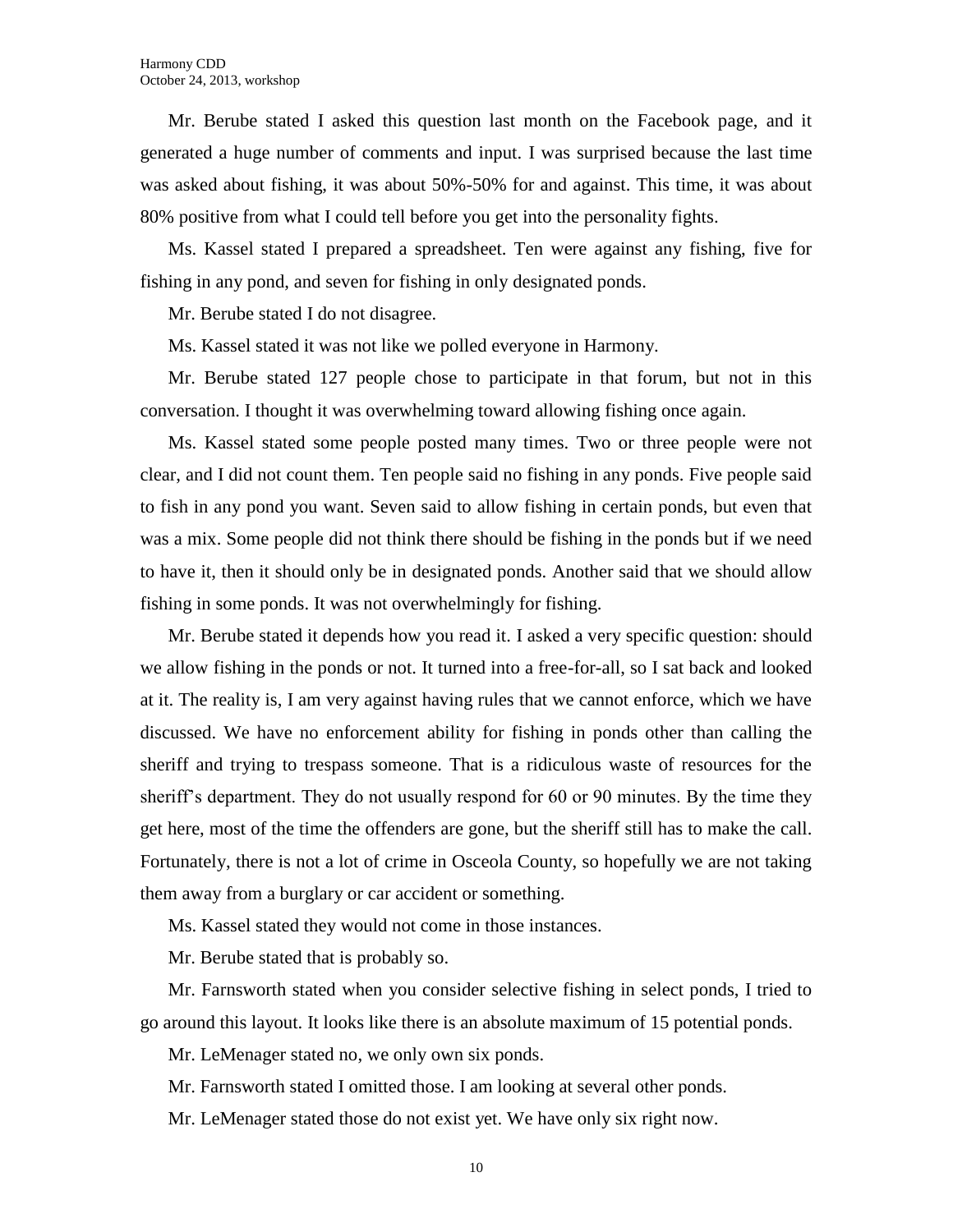Mr. Farnsworth stated when you look at a Google map, you see most of them that are on this drawing. They are all filled with water, so that is the reason I am asking. I counted 15. Which of the 15 would be allowed and which ones would be disallowed?

Ms. Kassel stated I do not even think we are there yet.

Mr. LeMenager stated four of us have made our positions extremely clear. My position is that we should allow fishing in any pond that does not border on residential property. That eliminates the problems we have had with residents in Birchwood with people clearly trespassing and walking right across their lawns.

Mr. Berube asked what is your definition of bordering on residential properties?

Mr. Farnsworth stated if a residential property backs up to a pond, then that would be one that would be restricted.

Mr. Berube asked what about Lakeshore Park?

Mr. LeMenager stated it does not border any residential property.

Mr. Berube asked because the residences are separated from the pond by a street?

Mr. Farnsworth stated yes.

Ms. Kassel stated but all those people who bought those properties did so with the understanding that no one was going to be allowed to fish on those ponds.

Mr. LeMenager stated no one took that into consideration when they bought their property.

Ms. Kassel stated I think people did.

Mr. Farnsworth stated no one gave them that assurance.

A Resident asked what was the original reason for the No Trespassing signs?

Mr. Berube stated there were a few vocal residents.

Ms. Kassel stated no, there was a rule in place before anyone ever moved in.

Mr. Berube stated there was not a CDD rule.

The Resident asked why was the rule put in place?

Mr. Berube stated it was an HROA rule.

The Resident asked was it for liability?

Mr. Berube stated there were a few vocal residents who made their case very strongly that there were activities happening in their backyards, as a result of fishermen, including people urinating on their bushes, smoking, eating on their property, and being rowdy. It was a quality of life issue for the people bordering on the ponds, largely. The other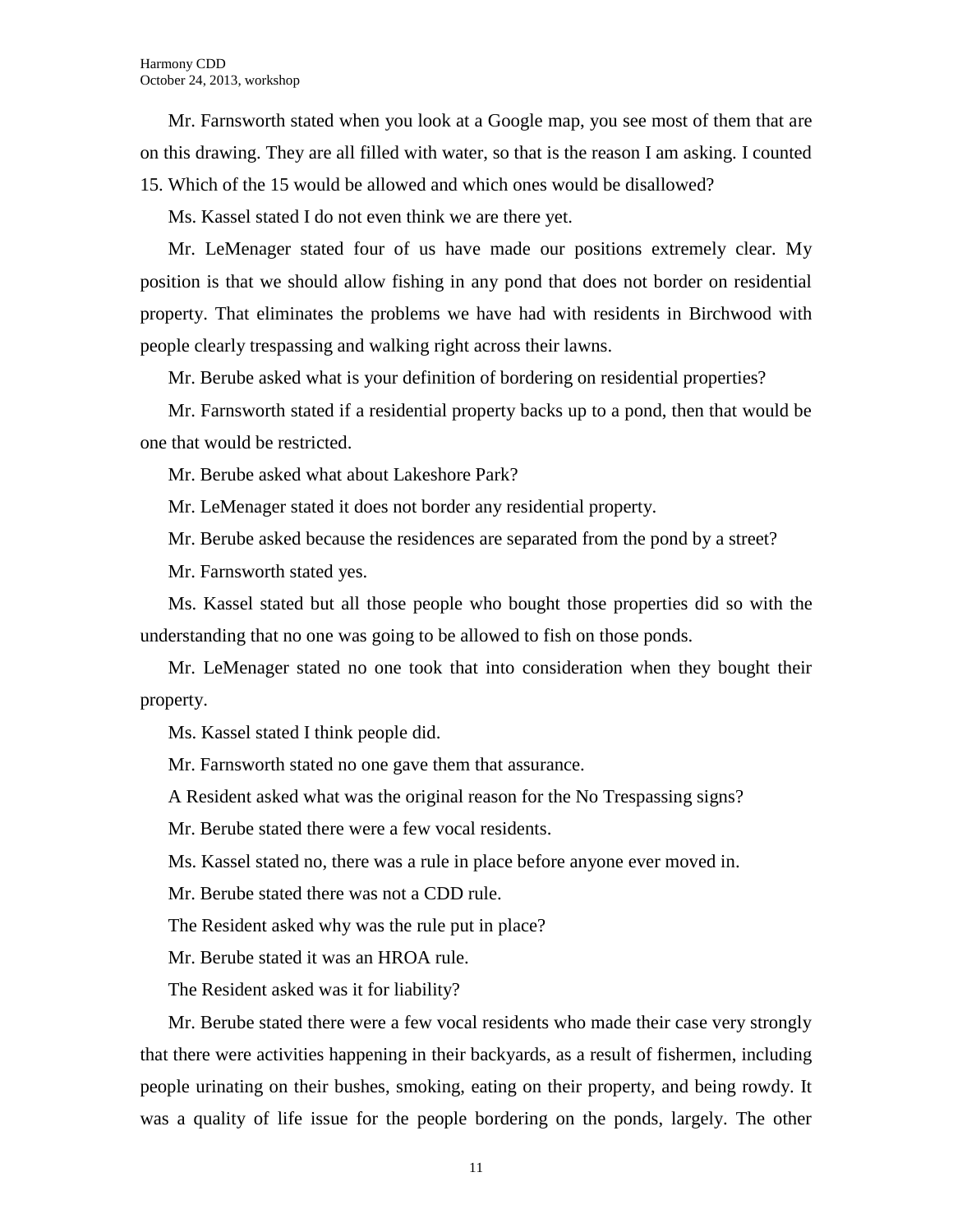aspects of it coming into being related to interacting with alligators and certain safety considerations. It all played into the rule we passed which becomes unenforceable realistically. People do not want to call the sheriff. Mr. Walls and I were standing on the street one night, and one very vocal resident showed up and said that there was someone fishing in the pond back there and that we need to do something about it. He needed to call the sheriff. I am not going to call the sheriff. The resident who lives there should call if they do not like it, but they did not want to turn in anyone. We discussed that when we installed the No Trespassing signs. We included the appropriate wording so that the sheriff would enforce them. We told the residents who wanted the signs that if they want this rule enforced, then they need to call the sheriff. Now no one wants to call the sheriff.

The Resident asked if someone gets bitten by an alligator or a snake, or if someone falls in the ponds and drowns, who is liable for that?

Ms. Kassel stated anyone can sue anyone. That is one of the reasons I am not in favor of fishing. We have pools, and things can happen there.

Mr. Farnsworth stated that problem can occur regardless of whether or not you are fishing.

Mr. Berube stated this is Florida and we live with alligators.

Ms. Kassel stated there is no trespassing.

The Resident stated the other issue is, I have been accused of kayaking in those ponds. I was just testing the water in the ponds which was the reason I was in there.

Ms. Kassel stated you were authorized to do that.

The Resident stated on the edges of those ponds, you have only about two feet before it drops off. Some of them range between 11 feet and 28 feet deep.

Mr. Berube stated I have never seen anyone standing in the water fishing. They do not do it.

Mr. Farnsworth stated no, they do not do that.

The Resident stated it is a possibility.

Mr. Berube stated I do not want to sound blunt, but we cannot be the nannies for everyone who might enter Harmony and might want to go fishing in the ponds. We end up being a Nanny State to keep everyone off those ponds. If you really want to have a rule for no fishing, then we need to erect a six-foot fence around every pond and lock them up like the State does along most of their ponds.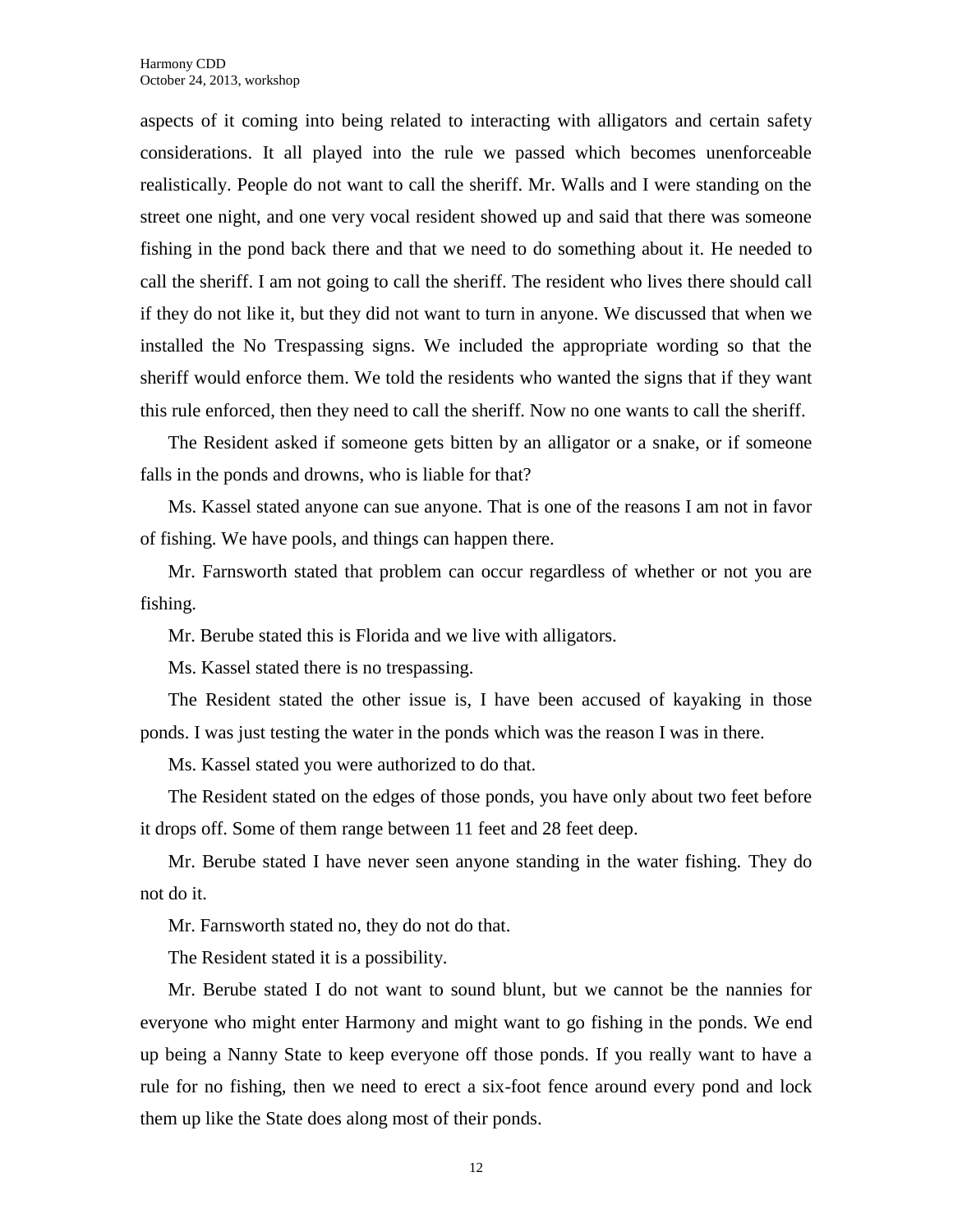Ms. Kassel stated I disagree.

The Resident stated what I am hearing you say is that anyone from any part of Florida can come and fish in those ponds.

Mr. Berube stated yes, it is public property. The entire community is public. We cannot restrict access.

The Resident asked so they can come to the pools?

Ms. Kassel stated no, we have a rule that says that is trespassing. As long as we put signs on the pond, it is enforceable.

Mr. Berube stated that is correct. We are discussing perhaps revising the rule related to trespassing on the ponds.

Mr. LeMenager stated to answer her other question, anyone in the State of Florida can use our swimming pools and the boats if they pay \$1,000.

Mr. Berube stated that is correct. We cannot restrict access to any of the facilities because they were built with public money. We can regulate access, and we have chosen to regulate certain facilities that are very attractive where we do not want a steady stream of people coming in and out. We could regulate access to everything: the playgrounds, the ponds.

Mr. LeMenager stated this is not a gated community.

Mr. Berube stated that is exactly right.

A Resident asked if you make it legal for them to fish, what happens when a child falls in and drowns? Does that not make you liable?

Mr. Berube stated no.

Ms. Kassel stated someone can certainly sue you.

Mr. Farnsworth stated that was one of the questions I had for the attorney. What is the difference in liability for us in the case of a child falling in and drowning? They would not have to be fishing for that to happen.

Ms. Kassel stated that is correct, but there is no trespassing in the ponds.

Mr. Farnsworth stated suppose they fall in crossing one of the bridges.

Ms. Goldberg stated I think the problem here is, regardless of what they are doing, if they just come in from anywhere or it is a resident and they happen to be on the edge of a pond and fall in whether they are fishing or just looking, I think what this resident was trying to ask is, what is Harmony's liability if an accident happens on the property.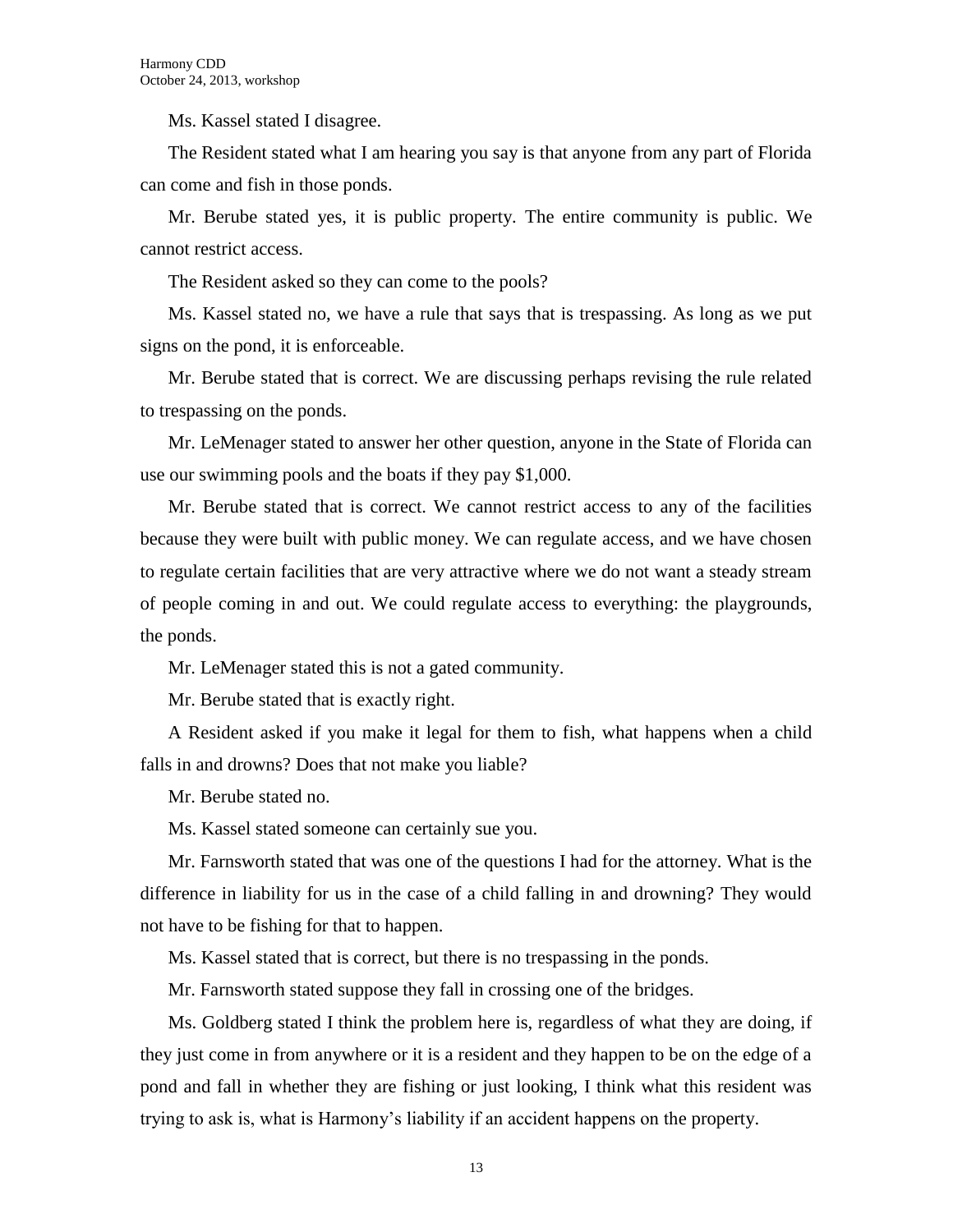Mr. Berube stated Fishhawk CDD references this. Governments are covered by sovereign immunity. They have to ask permission to sue us, in effect.

Mr. Walls stated they can sue but it limits the amount of damages they can collect from a government.

Mr. Berube stated as long as you do not create negligent hazards or attractive nuisances. There are ponds everywhere. We live in a wet State. People want to fish everywhere. We just created two boardwalks that go over the big pond, and people fish off of it all the time. They do not care what the signs say. We have a sign at the dock where people can fish. We are encouraging fishing in certain areas and discouraging it in other areas.

Ms. Kassel stated I see nothing wrong with that. The last time we discussed this, our attorney said that by inviting fishing in the ponds, you are creating an attractive nuisance. There is legal precedent on that in terms of liability.

Mr. LeMenager stated I do not actually remember comments like that. Pragmatically, I am a realtor and am out in the community all the time. I do not think there is another community that prohibits fishing in ponds. I am more than pleased to have someone come to me and say there is another community in Osceola County that prohibits fishing in ponds. We are the only one.

Mr. Berube stated you are in Celebration all the time. What do they do? Fish in the ponds?

Mr. LeMenager stated yes, you see people fishing in the ponds.

Mr. Berube stated the retired people in The Villages also fish in the ponds.

Mr. Moyer stated I might have shared this the last time you were considering this issue. As a young District Manager years ago for a community that decided they did not want anyone fishing in the ponds, they passed a rule for no fishing in the ponds and were enforcing that rule, until we enforced it against someone who actually knew what the law was. There is only one agency in the State of Florida that has jurisdiction over fishing, and that is the Florida Fish and Wildlife Commission (FWC). We do not. What we do have control over is our property and the rights-of-way. In terms of saying you cannot fish, if you stand behind our right-of-way, we cannot stop them from fishing.

Mr. Berube stated so the deputies will not enforce it.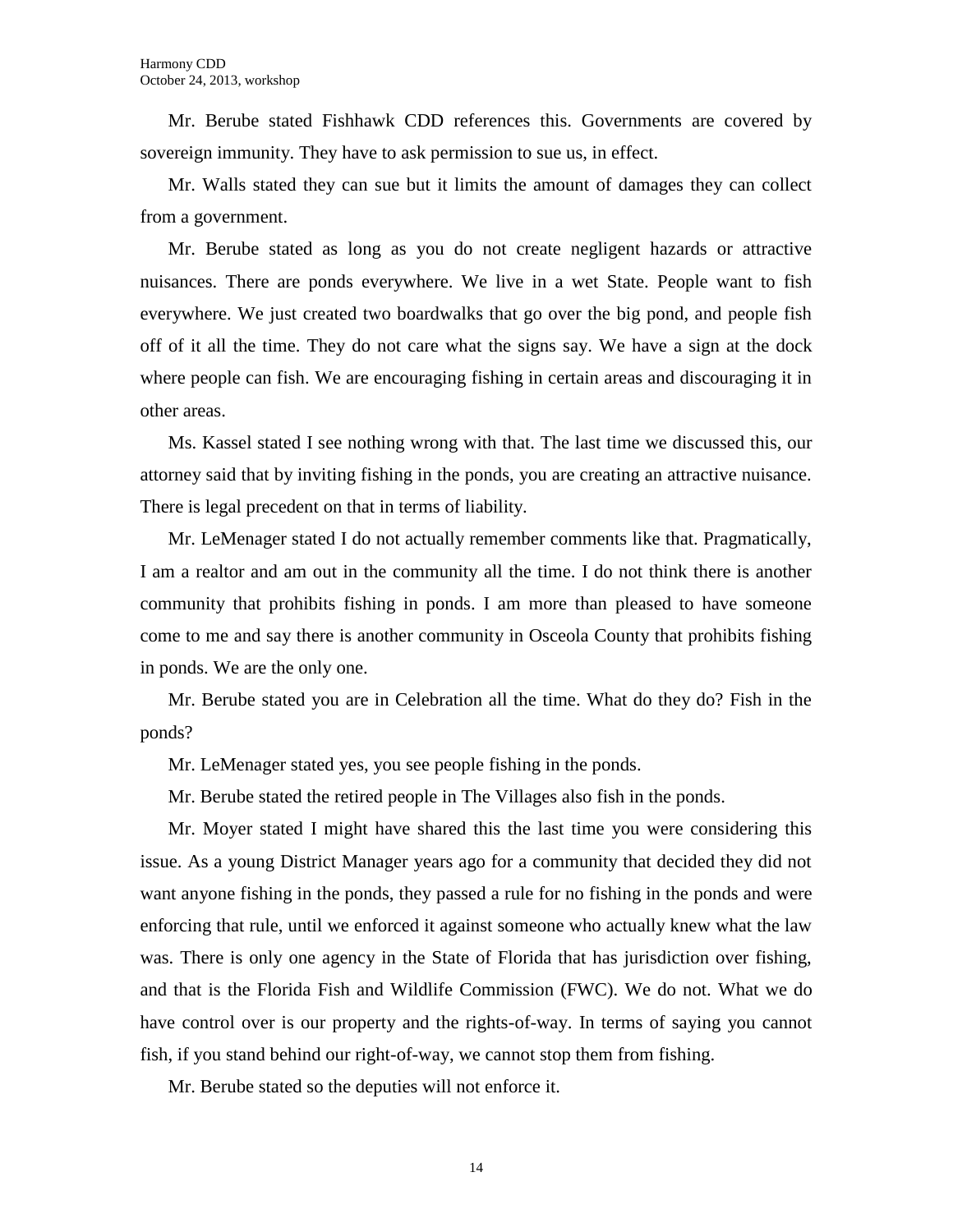Mr. Moyer stated if you drilled down through all of this, at the end of the day if it goes to court, that is what they are going to say.

Mr. Walls stated at the end of the day, fishing is a legal activity. You have to have a license, but it is a legal activity.

Mr. Moyer stated that is correct. They need a license just like fishing in any other Florida waters.

A Resident stated you need to have a license if the fish is over a certain size.

Mr. Berube stated there are a lot of regulations on the licensing requirements.

Mr. Walls stated for me, I would just remain silent on the entire issue because it is a legal activity that people are allowed to do with the proper licensing. Why are we getting involved?

Mr. Berube asked do you want to change this rule?

Mr. Walls stated I would take it out altogether.

Ms. Kassel stated if you take it out altogether, that means there will be fishing on ponds that back up to residential properties.

Mr. Berube stated we should decide now on this issue.

Mr. LeMenager stated the four of us have made our position clear on this issue so many times. Let us hear from our new member and see where he stands on it.

Mr. Farnsworth stated I have said before that I am not a fisherman, so in the strictest sense, I really do not care. I have to make a choice.

Mr. Berube stated do not go by any ponds. Let us make a decision on opening fishing in the ponds. We will make that decision first. If we want to restrict it to certain ponds, we can discuss that. I want to hear from each Board member if we should lift the rule that eliminates fishing in the ponds.

Mr. Farnsworth stated yes, allow fishing.

Mr. Walls stated I would vote yes, as well, but this is not advertising to come here and fish. All we are doing is getting out of the business of trying to regulate something we cannot regulate.

Mr. Berube stated I am also in favor of allowing fishing in the ponds.

Mr. LeMenager stated I vote yes.

Ms. Kassel stated I am a definite no.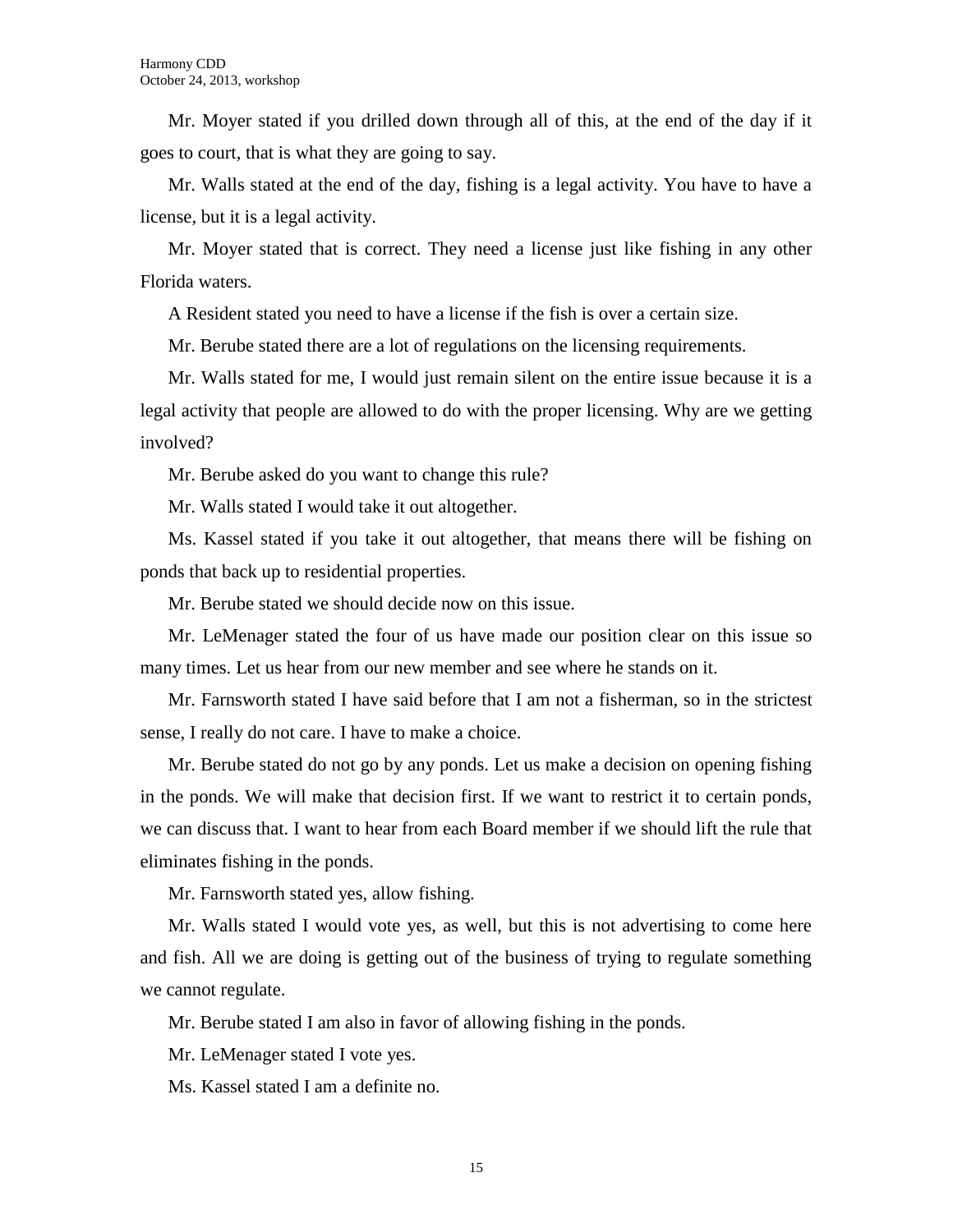Mr. Berube stated that is 4-1, so we will allow fishing in the ponds in general. Now, let us consider restrictions on fishing in ponds. As I have said before, I do not like forcing people to call the sheriff. If you press them enough, they may issue a trespass warning or citation. If there is a father and his son fishing in a pond, I do not think they are causing a problem and restricting them from doing it is ridiculous. But I am sensitive to the people who live along the ponds. It has been suggested that we change the signs from No Fishing and No Trespassing to No Fishing Between Signs. In other words, if you have a row of houses along Primrose Willow, there is a pond there. Part of that pond touches houses but a large section of it does not touch any houses. The pond behind Brackenfern, most of it does touch houses, so it is hard to get access to that pond. But we would put up signs where the houses are at both ends that fishing is not permitted between the signs with arrows pointing toward each other. It will be resident controlled. If someone is fishing in the pond behind their house, they can go out and tell them the signs say there is no fishing between the signs.

Ms. Kassel asked just like they are not doing now?

Mr. Berube stated it is to allay the sensitivity of the people who live along the ponds. They have to make a decision now of calling the sheriff or ignoring it. Now they would not have to call the sheriff but they can at least point to the signs. If there is no enforcement, then there is no enforcement. We have eliminated this frivolous use of sheriff's resources but still give the residents who live along the ponds a reasonable method of telling people they cannot fish in their backyard.

Ms. Kassel stated I do not think there is any difference between what you are suggesting in terms of sheriff's resources or enforcement. If you allow fishing in the ponds but you say you cannot fish here, you are not able to enforce it.

Mr. Berube stated that is correct. We are not enforcing it now and we were never going to enforce it. We are not going to enforce it if we put that policy in place.

Ms. Kassel stated we never intended to enforce it. We intended that it would be enforced by FWC or the sheriff's office because we had properly posted the No Trespassing signs.

Mr. Berube stated it does not happen.

Ms. Kassel stated that does not mean the No Fishing signs do not work to reduce the amount of fishing that happens.

16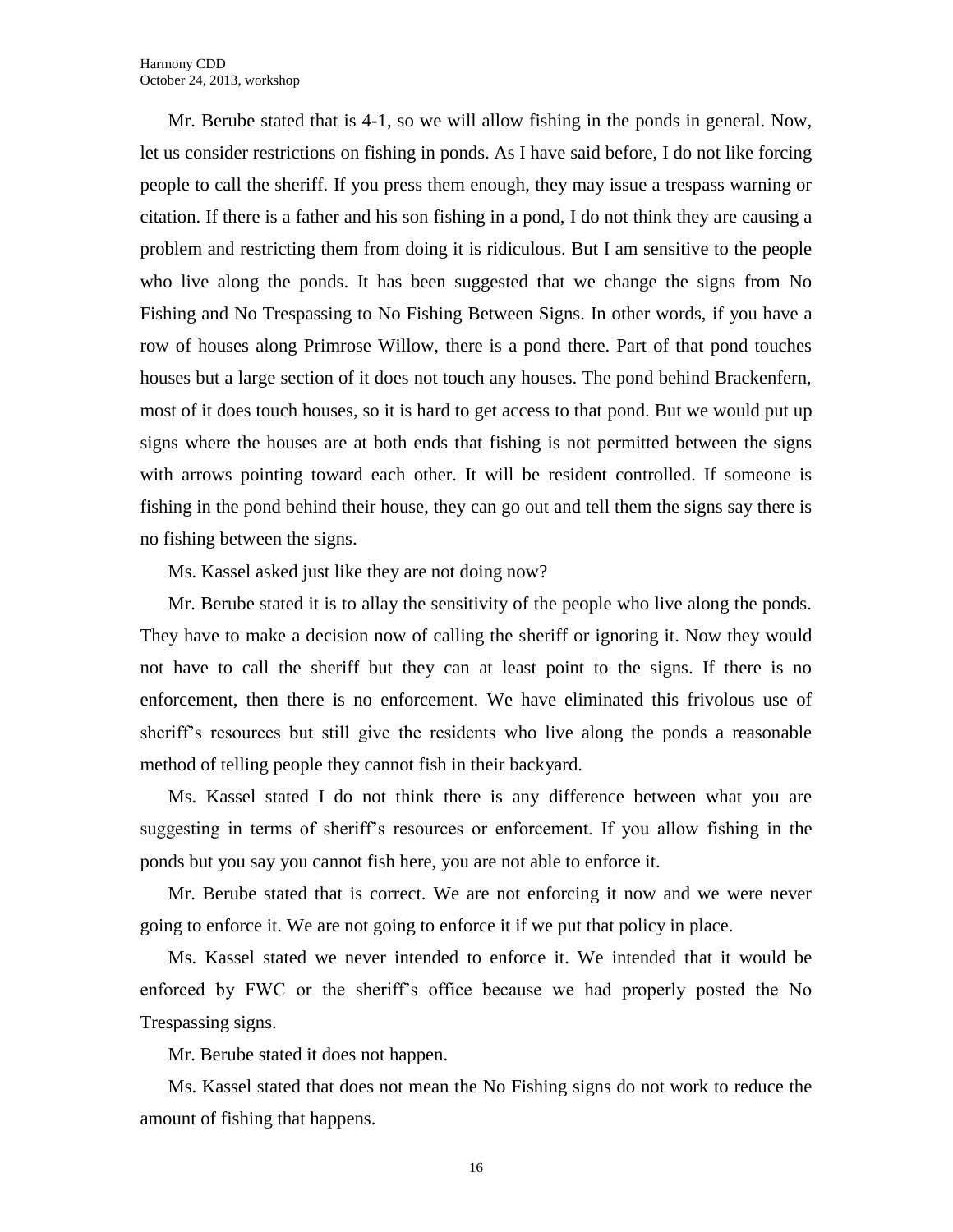Mr. LeMenager stated with respect to the properties in Birchwood, I have not heard anyone complain about a lot of locals coming and making the mess they used to make.

Mr. Berube stated I have not either.

Mr. LeMenager stated it has obviously had some positive impact.

Ms. Kassel stated I believe some of the fishing was on the back side of the pond, and I recall residents saying people can look into their houses even from the back of the pond. Those ponds are not that wide.

Mr. LeMenager stated that is why my suggestion was and is that if the pond borders a residential property, then do not allow fishing.

Mr. Farnsworth stated Ms. Kassel said people are fishing on the back side of the ponds. Are you saying that if I wanted to walk around the backside of the pond in Birchwood that I could not do that? I do not fish, but you are telling me that I cannot walk around behind that pond? While I am back there, I might see in someone's window, not intentionally trying to see anything, but if I am looking at the house, then I am going to look at the windows.

Ms. Kassel stated it is a different aspect of someone walking around the pond and looking your way versus someone situating themselves right there and looking directly into your house for a period of time fishing.

Mr. Walls stated I could do that standing there as I am walking.

Mr. Farnsworth stated yes, if you stop during your walk.

Ms. Kassel stated yes, but then you become suspect.

Mr. Walls asked does it make a difference if there is a fishing pole in his hand?

Ms. Kassel stated no. The residents who bought those houses had the understanding that there was not going to be fishing, and it makes them uncomfortable. As Mr. Berube said, it is a quality of life issue.

Mr. Berube stated I do not see anything in the literature that says there is going to be no fishing in any of the ponds except by the HROA, and they do not have the authority to limit fishing in those ponds. What everyone should know, and probably was told when they bought houses on ponds, is that is public property and there is an easement all the way around it for any number of reasons, including for people to walk around.

Ms. Kassel stated when I bought my house, I was told there was no fishing in the ponds by the sales information gallery.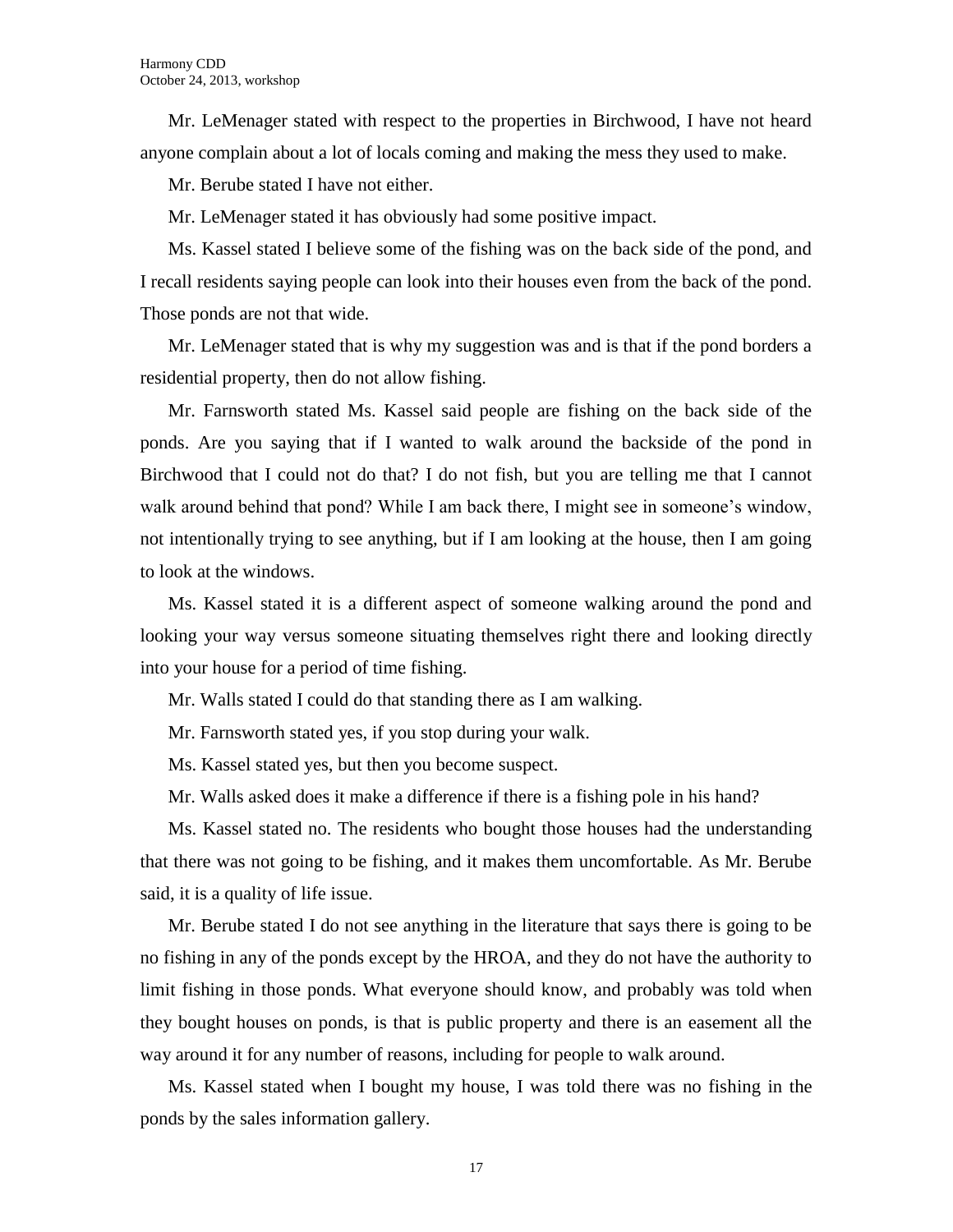Mr. Berube stated those people lie all the time.

Mr. LeMenager stated that is much too strong a term. They are misinformed.

Ms. Kassel stated the HROA says there is no fishing in the ponds.

Mr. LeMenager stated they also said things about parking that were never true and never in the rules. It is not that they were lying but that they were clueless.

Mr. Berube stated they do not know.

Ms. Kassel stated in this case, it was true. There was a policy set up by the HROA that there was no fishing in the ponds.

A Resident stated all of the ponds in the neighborhoods will at one time either be adjacent to or will allow people to look out their window and see those ponds. I frequently walk around the Birchwood pond. All the ponds are mowed within the edge of the water, thereby encouraging people to walk and enjoy nature. If you are fishing or walking or biking or taking your dog out, someone who is fishing is going to be staring at their bait more than the house. More likely the person who is walking around will be looking in the house more than the person fishing. As you have said, it is not something that can be enforced. People who are offended by that need to remember they chose to live there, especially in Birchwood. There is a trail and people run on it. I have run on that trail. I have biked on that trail. I have hiked in those woods. I have taken my dog there. If you live there, it should be with the understanding that all those activities will also happen behind there. I understand and appreciate your opinion on that, but I have to agree that when they built Harmony, it was so we would be able to enjoy all of these facilities. You do a great job maintaining and mowing the ponds to keep them looking pretty so that we can enjoy them.

Mr. Berube stated it is the same theory to living on the beach at Daytona Beach and having a beachfront home, then putting up a rope on your property line and saying you cannot walk on the beach in front of my house. It does not work that way.

The Resident stated that is exactly right. The people who are offended about it, before you purchase a home, they needed to have the understanding before they bought their home that there would be a dog park and a trail and all of that behind their home. I live with ponds in front of us where there will be houses. People walk around those ponds and hike those. It does not offend me because that was the purpose of living out here, for people to get out and enjoy nature. I appreciate it.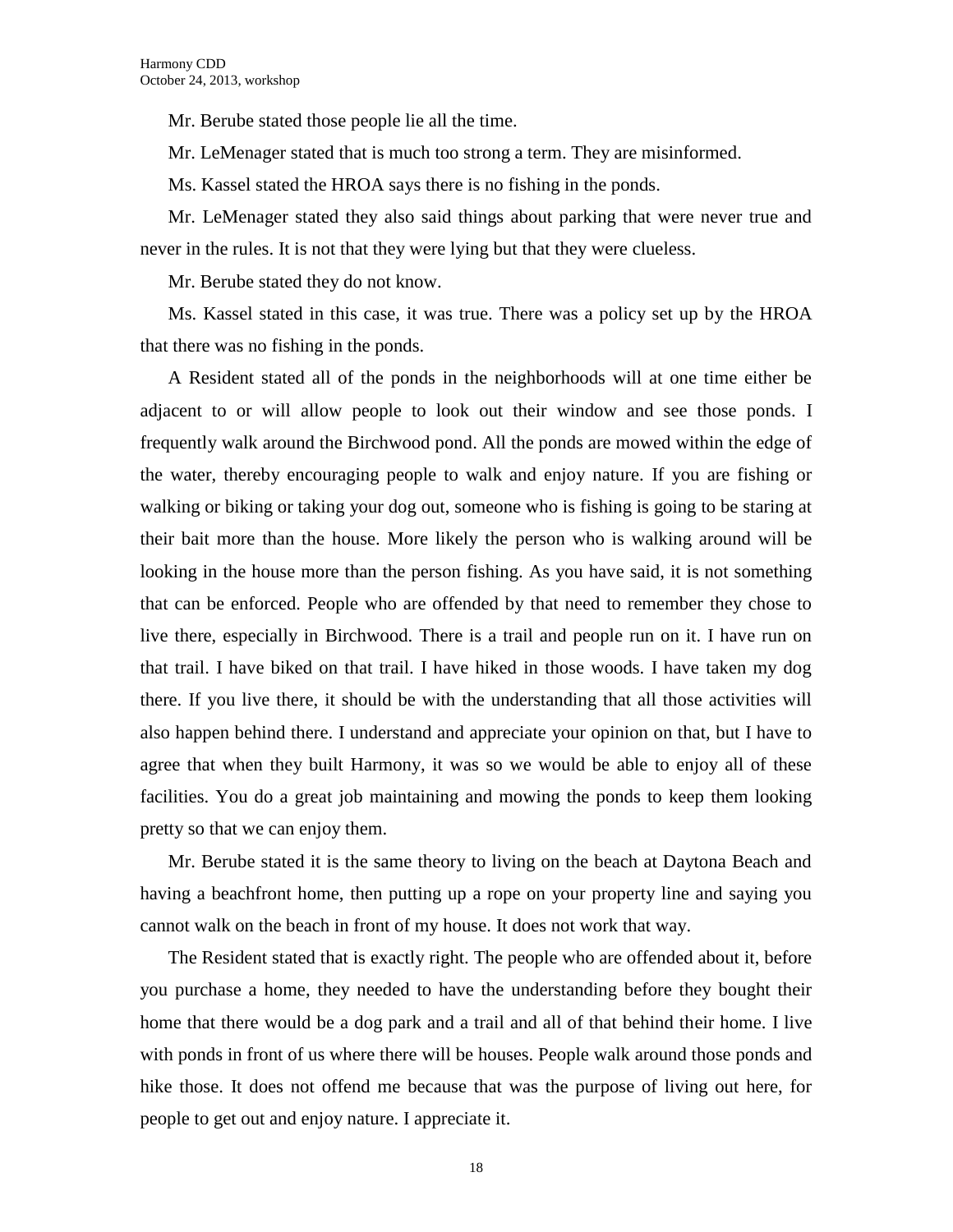A Resident asked does that include the ponds on the golf course?

Mr. LeMenager stated we do not own them.

Mr. Farnsworth stated we do not have any control over those ponds.

Mr. Moyer stated if the Board is of a mind to restrict something, I think you need to declare the purpose of the ponds. The purpose of the ponds is not recreational. The ponds are there for drainage. The way you would then properly restrict this is not even to address it as no fishing because I do not think we have the jurisdiction to do that. But we do have the jurisdiction to use those banks for water storage and maintenance. If you restrict fishing, then I would recommend you do that in the fashion where you say unauthorized used is prohibited because the authorized use is for drainage purposes only. That probably gets you as far down the road to having something legally enforceable as you can get.

Mr. Walls stated then you take away the activities she [referring to the resident who spoke about walking and hiking around the ponds] mentioned."

Mr. Moyer stated that is exactly right.

Mr. Farnsworth stated Fishhawk has a fishing and policy, and we could almost lift that section.

Mr. LeMenager asked is Fishhawk gated?

Mr. Farnsworth stated I do not think so.

Mr. Haskett stated I have never been there.

Mr. LeMenager stated that would be one of my questions. It is a nice set of rules, but is it a gated community?

Mr. Haskett stated portions of it are, but not all of it.

Mr. LeMenager stated someone asked why we put this in the CDD rules. A big part of that was we have a home owners association rule that says if you are a member of the home owners association, then you agree not to fish in the ponds. That is absolutely enforceable. The home owners association can come after you and do whatever they do. But these are all public ponds, so you have the interesting situation where if you live in Harmony, you cannot fish in the ponds but if you live in Holopaw, you can enjoy fishing in our ponds. That is where all the problems came up. This was the solution at the time.

Mr. Berube stated Mr. Farnsworth is correct. The Fishhawk rules state, "Only patrons [residents] and their guests may fish from ponds located within the District. We ask that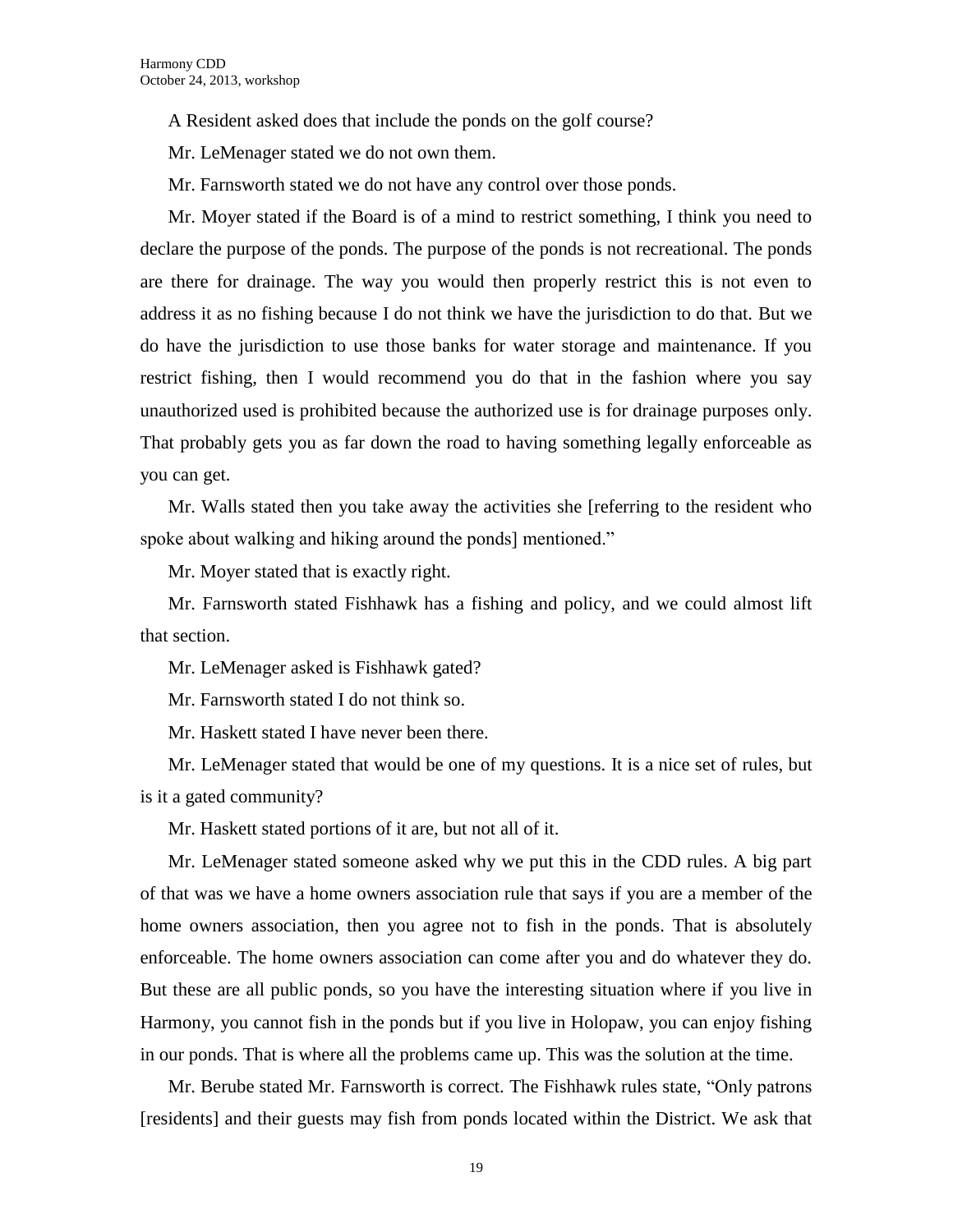you respect your fellow landowners and access the ponds through the proper access points. The District operates under a catch-and-release policy for all fish caught in the ponds. The ponds serve as stormwater management purposes and are not to State Code for keeping or consuming your catch. The purpose of these bodies of water is to help facilitate the District's natural water system for stormwater runoff." The latter part is to Mr. Moyer's point. "(1) Fishing is only permitted from dawn until dusk in District-owned ponds. (2) The District operates under a catch-and-release policy. Removal of fish for personal keep or consumption is not authorized. (3) Spear fishing or the use of spear guns, bow and arrows, and firearms are not permitted as acceptable methods to fish. (4) Cast netting is prohibited. (5) Removal of hooks and lures from fish should be performed in a manner that gives the fish the best chance of survival. De-hookers or needle-nose pliers need to be carried by authorized users at all times. (6) Circle hooks are recommended for all live-bait fishing. (7) In events where dangerous wildlife is 'caught' by hook or lure, the line(s) should be cut at a safe distance so as to avoid possible bodily injury and harm. (8) The use of traps is strictly prohibited. (9) The use of profanity or disruptive behavior will not be tolerated. (10) All trash or debris must be disposed of in the appropriate receptacles. The philosophy of 'If you bring it with you, you must take it with you when you leave' is employed. (11) Fish are not to be moved from one pond to another. (12) Authorized users are not allowed to introduce or stock any of the lakes or ponds. (13) Authorized users will be responsible to obtain any permits or licenses that may be required under Florida Law to legally fish. Any monetary penalties or fees incurred by the District as a result of user's failure to acquire such required permits or licenses will be the liability of the individual determined to be in violation." Their rules continue with general policies: "Swimming is prohibited in all ponds on District property. No watercrafts of any kind are allowed in any of the ponds on District property. Parking along the County right-of-way or on any grassed area near the ponds is prohibited. It is recommended that residents wishing to fish in the ponds walk or ride bicycles. Continued violation of this policy will result in the immediate reporting to local law enforcement authorities. There is a 20-foot District-owned buffer surrounding each pond; residents may fish in the 20-foot buffer during the hours of dawn to dusk. Please be respectful of adjacent resident homes. Home owners whose lot abuts the pond are responsible for mowing, weeding and trash removal to the water's edge." I think that covers it.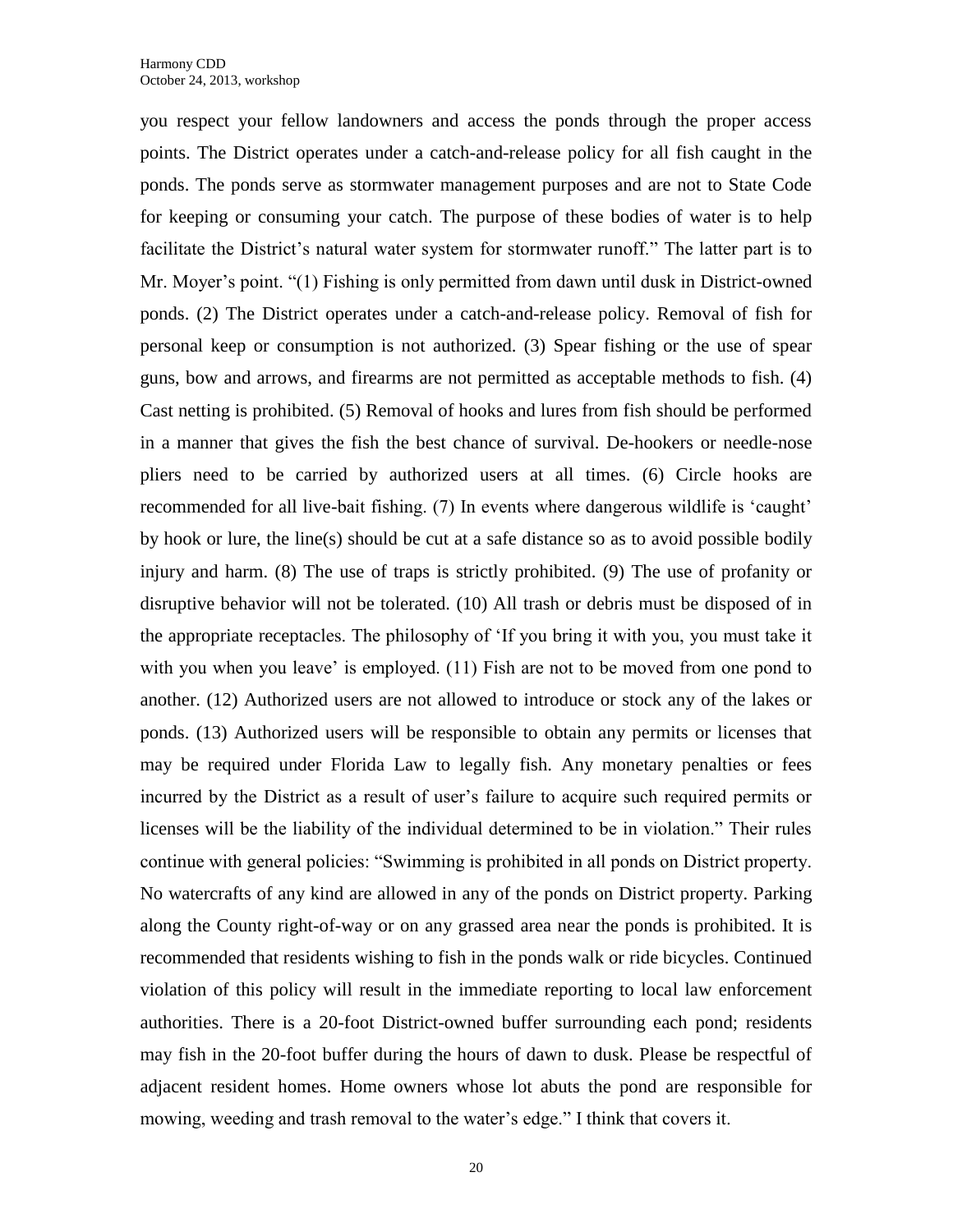Mr. LeMenager stated I do not think that works at all.

Ms. Kassel stated I do not, either.

Mr. Berube asked why not?

Mr. LeMenager stated it does not address the public. That only works in a gated community.

Mr. Berube stated it says only residents and their guests.

Mr. LeMenager stated we cannot do that.

Ms. Kassel stated our ponds are public.

Mr. LeMenager stated anyone from Holopaw or St. Cloud who wants to come and fish in our facilities can fish.

Ms. Kassel stated it is not enforceable. It is not any more enforceable than what we have now.

Mr. Berube stated they have a lot of good ideas.

Mr. LeMenager stated I am not saying that.

Mr. Walls stated I do not think it is that enforceable, but including it might be a good idea. They have some good things. I think the issue is that it is a public facility. We are not a gated community. I think if someone is being disruptive and causing a problem, anyone can call the sheriff, and you should.

Mr. Berube stated that is correct.

Mr. Walls stated I think we get out of the business of regulating it. Put it in the rules if you want, but we cannot really enforce it.

Mr. Farnsworth stated it would at least inform people.

Mr. Walls stated that is true, but not many people read the rules. If people are causing a problem, call the sheriff.

Mr. LeMenager stated we have had this issue. Mr. Walls was not here when residents brought in the garbage bags.

Mr. Walls stated yes, I was here.

Mr. Berube stated it was primarily Mr. Richard Martz and Ms. Jeanna McGinnis. They were the vocal ones.

Mr. LeMenager stated they were.

Ms. Kassel stated they were not the only vocal ones. A lot of people live on that pond who were also vocal.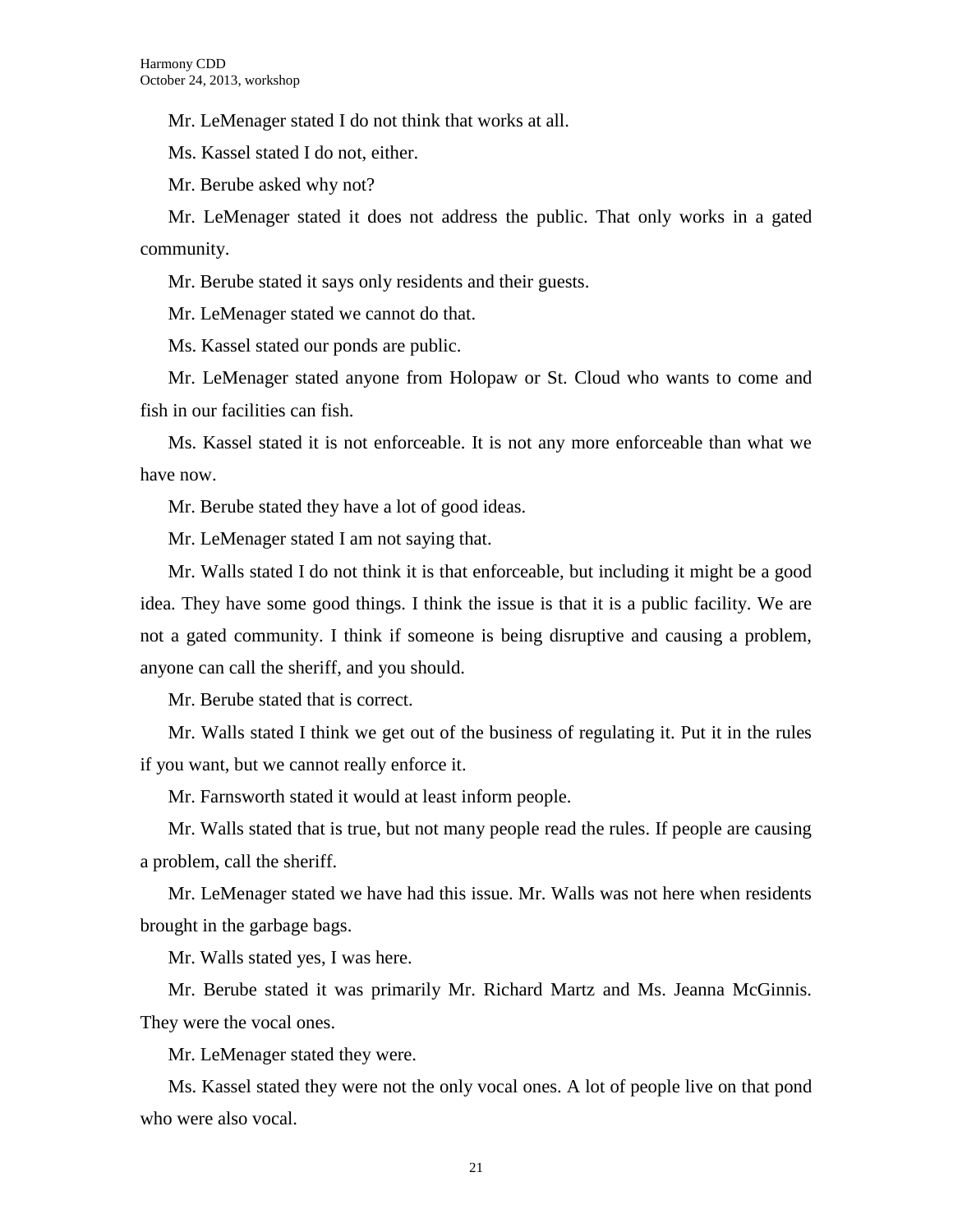Mr. LeMenager stated yes, and we definitely had a problem on that pond. The actions we have taken have greatly improved it. I do not think we should go backwards on that one.

Mr. Berube stated we have already agreed that we are going to remove the language in this rule that fishing is not permitted in District-owned ponds. For the ponds that already have signs, we will just leave them there.

Mr. LeMenager stated we have signs at Lakeshore Park.

Mr. Berube stated we will remove those.

Mr. LeMenager stated yes, for sure I want those removed.

Mr. Walls asked why have signs that you cannot enforce?

Mr. Berube stated it is not a question of cannot enforce, it is will not enforce.

Mr. LeMenager asked in theory could you prosecute these people for trespassing? Not for fishing, for trespassing.

Mr. Moyer stated if you have rules on District-owned property that would restrict public access to it, yes you can.

Mr. LeMenager stated we are restricting access to everyone. I like their wording about the purpose of the ponds. They are making a clear statement that the ponds are not a recreational facility.

Mr. Walls stated keep in mind that residents who live on those ponds made comments that they would like to go out and fish in the ponds.

Mr. Berube stated some people have said that. I live on a pond, but I will not let my kids go out there and fish in it. They see other people fishing in the pond, and I tell them we are not going to break the rules like the other people who are breaking the rules. How do you argue that point?

Mr. Walls stated just get out of the business.

Mr. Berube stated I agree. We will not be in the business of restricting fishing anymore. Do we want to lift the pertinent sections from Fishhawk's rules in place of our statement in this rule that we are removing? Mr. Moyer and the attorney can clean up the applicable parts.

Mr. Farnsworth stated I would like to see something similar.

Mr. Walls stated I am fine if you want to include their rules. I do not think it is enforceable.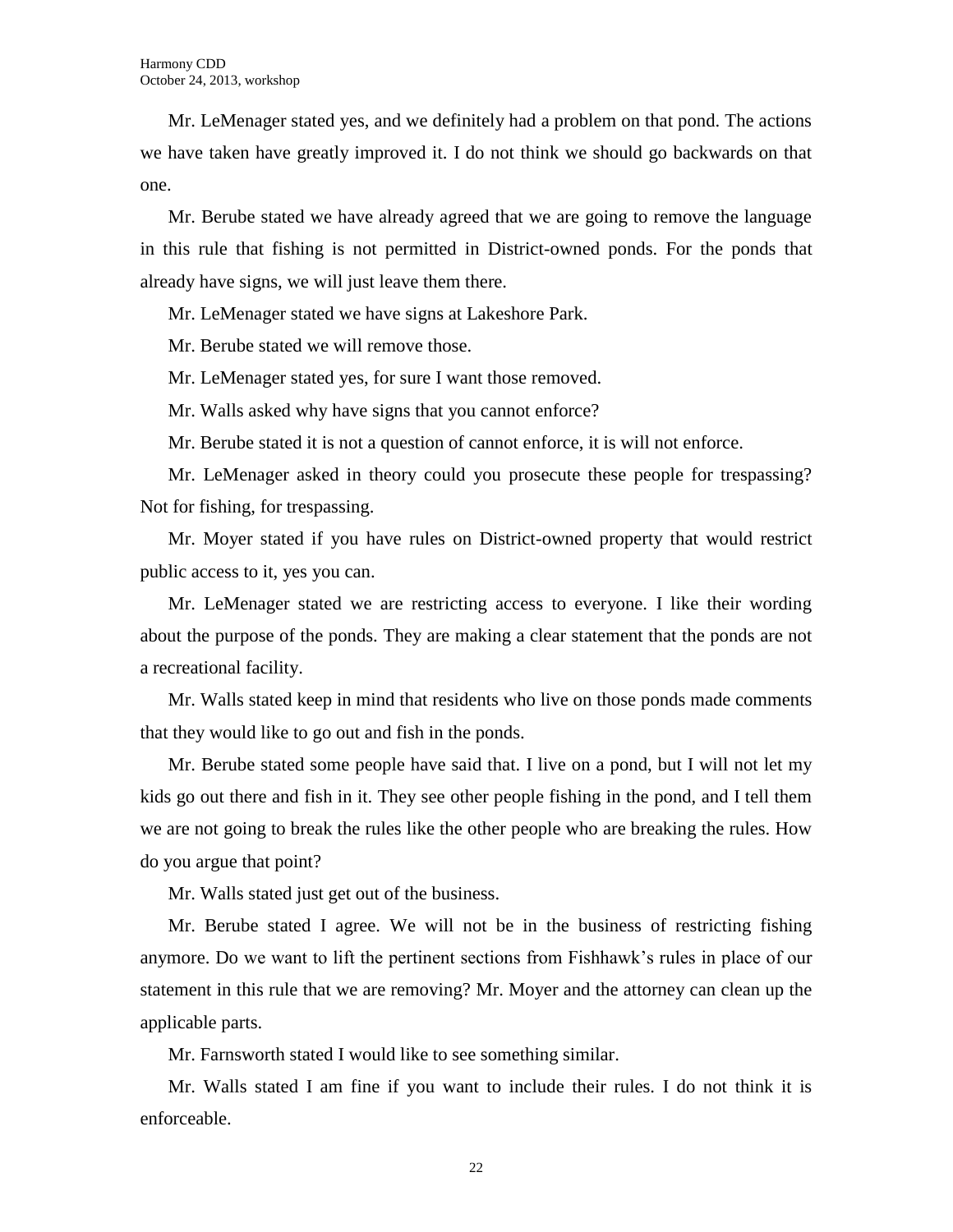Mr. LeMenager stated I am fine doing that.

Ms. Kassel stated I am not fine with any of it.

Mr. Moyer stated we will track the Fishhawk Ranch fishing policies.

Mr. Berube stated they are on pages 26 and 27 and will be applicable to Harmony. We will not use the terms "patrons and their guests" because we have public facilities. The applicable areas that fit will be the replacement for our rule 2.3.

Mr. Moyer stated I was trying to do a little research to see if it is a private community.

Mr. Berube stated in reading the rules, there is nothing said about gates.

Mr. Farnsworth stated I did not see anything.

Mr. Berube stated they have a Park Square, which is some big facility.

Mr. LeMenager stated if there are no gates, then it is not legal.

Mr. Berube stated for members of the audience who have not figured it out yet, fishing has been a big problem. I do not know if we fixed it. I think we addressed it, and we will probably be addressing it again in the future at some point. I just like the idea that we are getting away from a rule that is very difficult to enforce.

Rule 3.1, Picture Access ID Cards: *amend for typographical errors*

Mr. Walls stated we need to insert "Lake" so it reads "Buck Lake Facilities" on page two, the first line.

Mr. Berube stated there are a few typographical errors in the rules if you read them carefully. We have been specific enough about this that I do not think we need to discuss it again.

- Rule 3.2, Proof of Ownership or Renter Status: *no change*
- Rule 3.3, Non-Residents: *no change*

Mr. Walls asked are we confident than \$1,000 is still a good cost figure?

Mr. Berube stated Fishhawk charges \$1,600.

Mr. LeMenager stated yes, it is sufficient. The whole thought was that it should be about the same as what the operation and maintenance assessment is.

Mr. Walls stated I do not know if that is still the average.

Mr. Farnsworth stated it might be a little higher now.

Mr. Walls stated I think it is higher than \$1,000.

Mr. Berube asked how do we know? No one has ever paid it.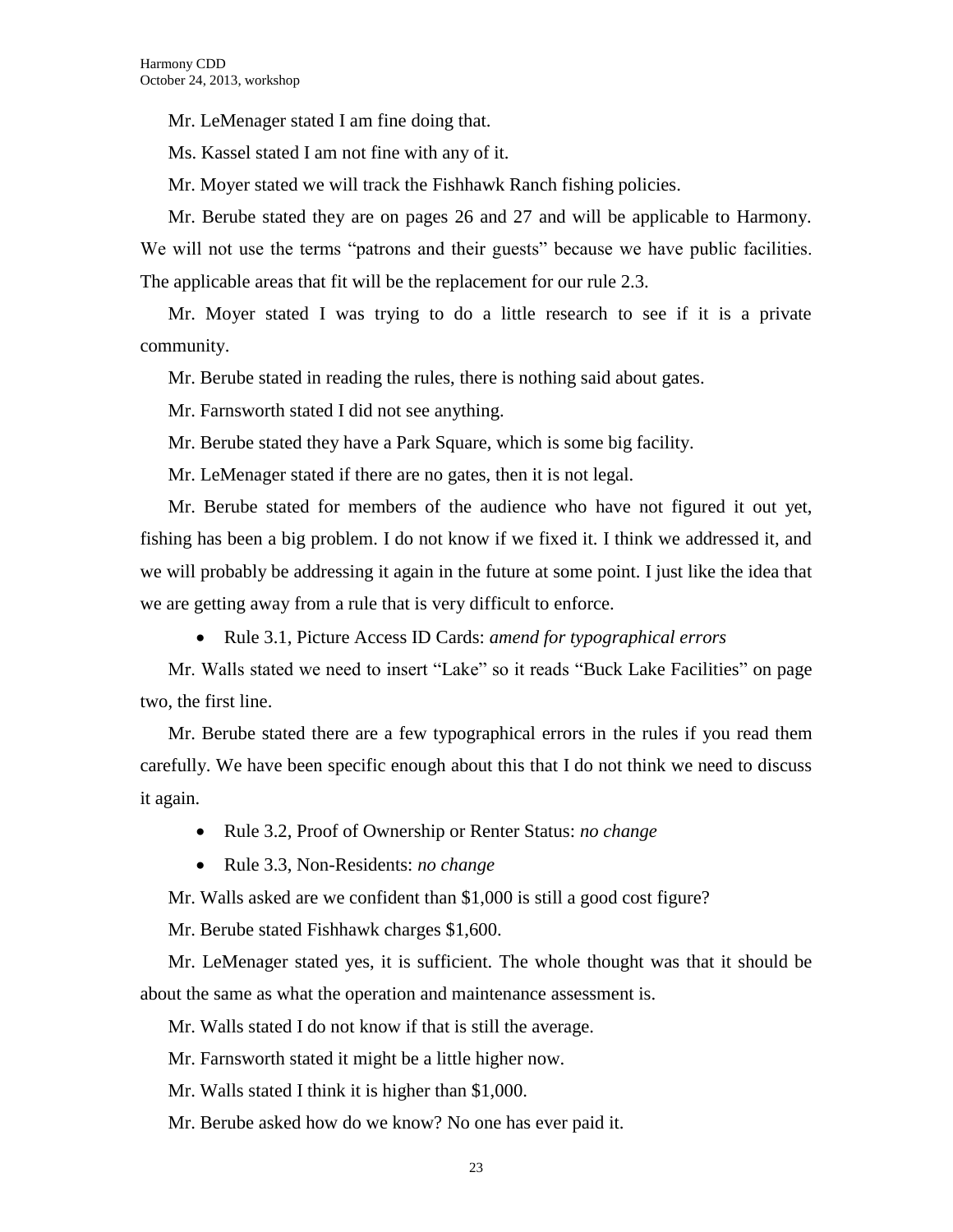Mr. Walls stated the assessments are broken down in the budget.

Mr. LeMenager stated to keep it simple, we can just keep the \$1,000.

Mr. Walls stated I want to make sure we are covering a fair cost. This has been in the rules for 10 years. We can look at it later.

Mr. Moyer stated when you look at the numbers, they range from about \$400 up to \$2,100. Most of them cluster around \$1,000, \$800, and \$600. I would bet the average is pretty close to \$1,000.

Mr. Walls stated that is fine. I just wanted to make sure it was still a good number.

 Rule 3.4, Contracts Required Prior to Use: *eliminate contracts to just one that is signed one time agreeing to all rules, pending the presentation during the regular meeting on a boat reservation system and the options available* 

Mr. Berube stated we have multiple pieces of contracts that need to be signed, including one that needs to be signed every time someone takes out a boat. We also have a deposit requirement of \$250. We have never billed anyone for damages to boats. I do not know that we really have a good system in place to bill someone for boat damage. I do not know what we would do if they said they are not going to pay us. Do you bring in lawyers or sue them?

Mr. Moyer stated you keep their deposit.

Mr. Berube asked what if the deposit is \$250 and the damage is \$1,000?

Ms. Kassel stated at least we have \$250.

Mr. Berube stated I am looking to simplify the process. We are paying people to administer all this paperwork. I agree that people sign an agreement that says they will pay if they damage a boat. We have not had any damage issues in six or seven years of running boats. The boats are all now eight to ten years old. You would be hard pressed to charge someone for significant damages to a boat that is already sort of damaged. My proposal is that we eliminate the deposit requirement.

Mr. LeMenager stated I am not in agreement with that. The problem is that it is like the amazing issue of all these cards that were printed and no one ever picked them up. If something is free, then it has no value.

Mr. Farnsworth stated I agree.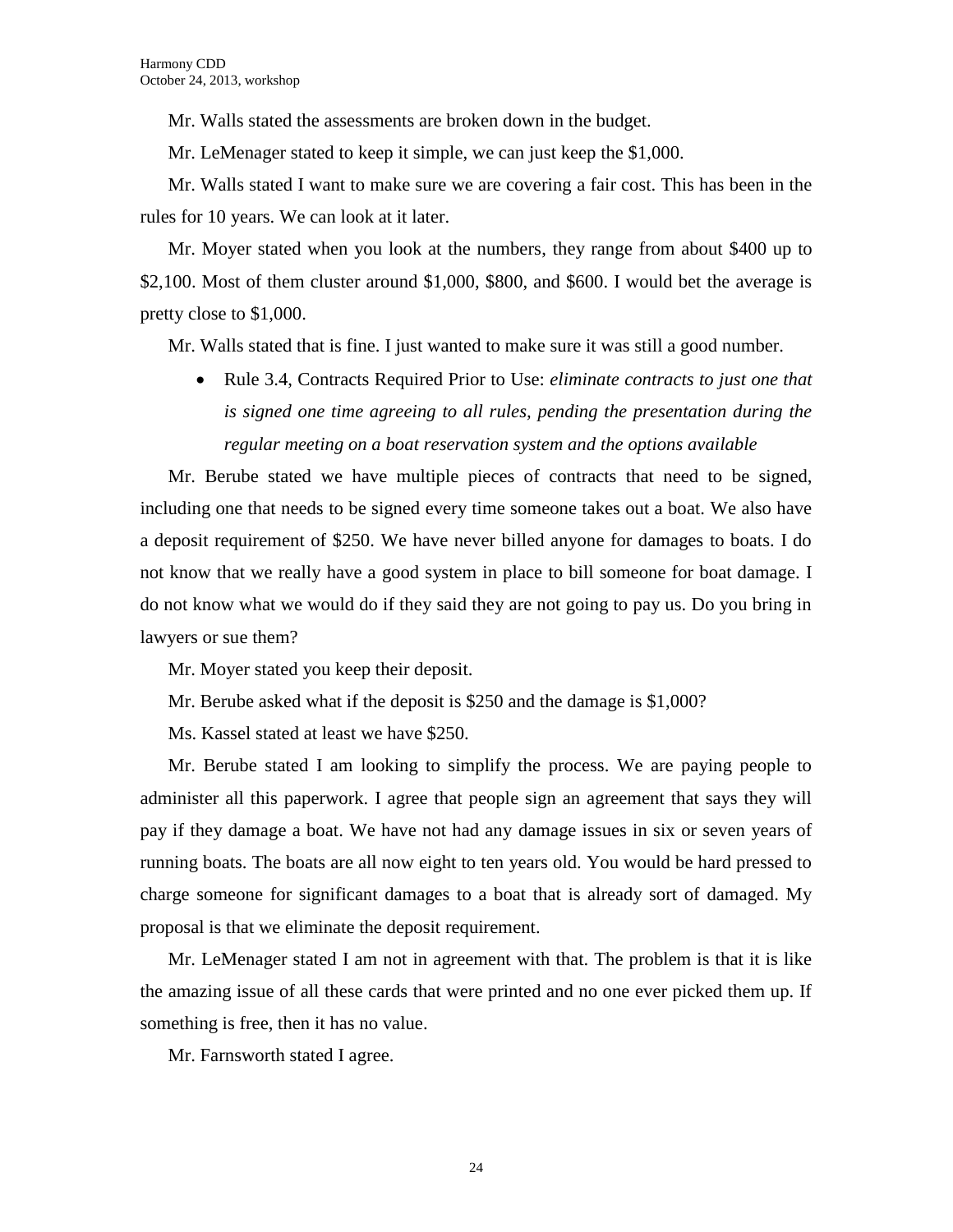Mr. LeMenager stated by doing this, you are focusing their mind to understand that they are using thousands of dollars' worth of equipment and they need to put down a deposit. It does not matter whether we use it or not.

Mr. Walls stated the value is in the usage of the facility. If I break the boat and have \$500 in damage on the boat, staff can shut off my card and say that I cannot use the boats until I pay \$500. At that point, I can either never use the boat again or I can pay \$500. Honestly, I put my deposit on a credit card seven years ago. I do not even know if I have that card anymore.

Mr. Berube stated no one has ever updated it.

Mr. Walls asked so what is the point? I understand if we have a hammer to use, it goes like a lien on your account and you cannot use your access card until you pay for that. Maybe up front you sign an agreement that says you are going to pay for any damages that you cause, and this replaces the boat agreement that you have to sign every time you go out. You sign it when you get your card and sign to all the things you agree to, one of them being you will pay if you cause damages or else you understand your card will be shut off until you make the payment.

Ms. Kassel stated that should be part of any online rental agreement. It should list the terms of use. You can read them or not, but you have to agree to them. Instead of paperwork, it is automated and is part of the registration process online when you want to rent a boat.

Mr. Walls stated if we have something along those lines, that is fine. If it is a paper form, then do it once and cover everything. As long as my access card is active, I agree to these terms, and leave it at that. I agree with Mr. Berube to get rid of the deposit and tie it to the access.

Mr. Berube stated several times a year, we pay a couple hundred dollars to print these boat use agreements. Mr. Haskett stores them in his office, and it is a couple pages that are useless. It is an administrative task that the staff has to go through for no particularly good reason. It seems to me if you go through the boat orientation, then you sign the boat use agreement that says you will not wreck the boat but you will pay for damages if you do. We can do it on an annual basis or something like that.

Mr. LeMenager asked every time you use the boat, you have to fill out a form? Mr. Berube stated yes.

25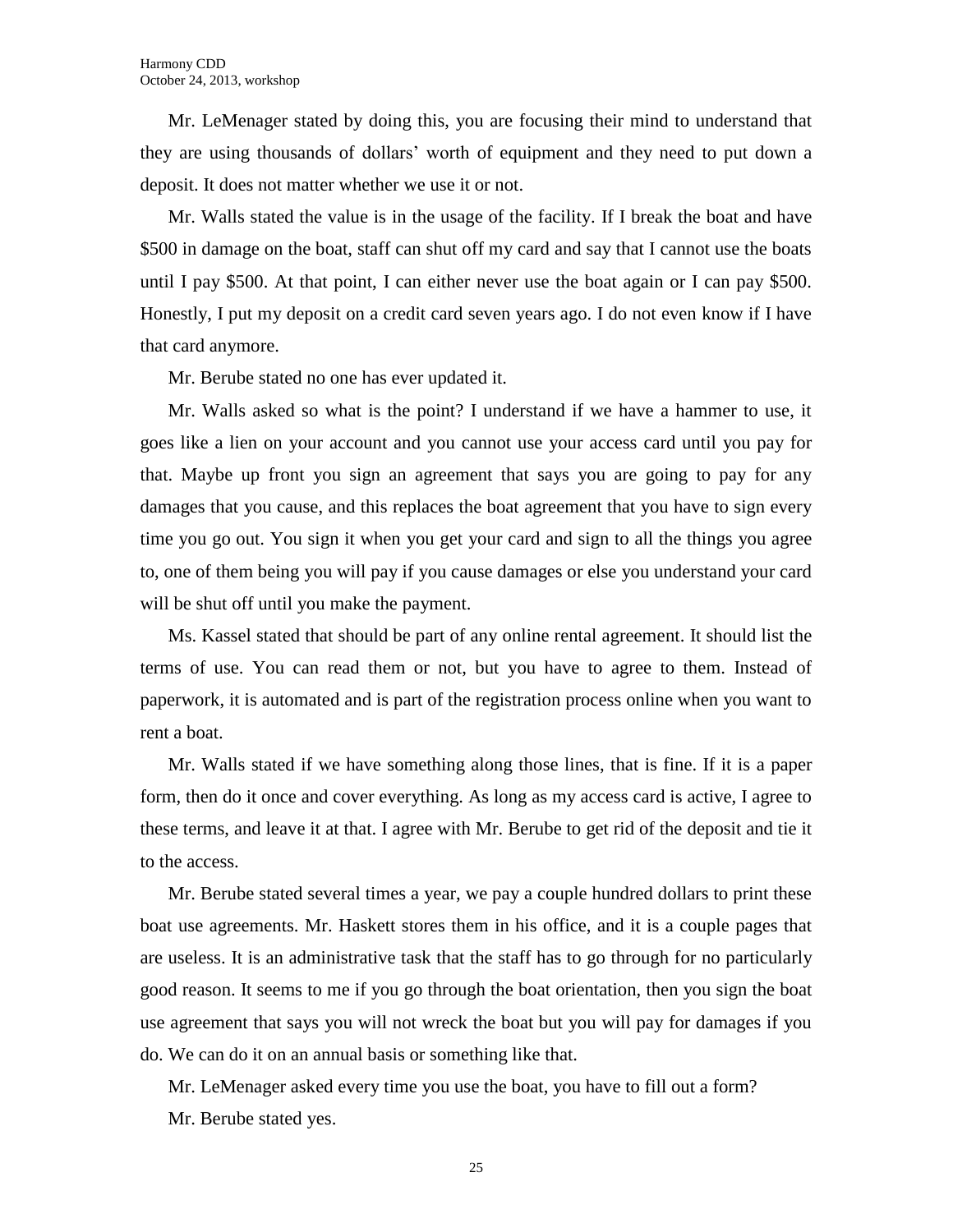A Resident asked is that a liability waiver that you sign?

Mr. Berube stated yes.

The Resident stated you should sign it all at once.

Mr. Berube stated yes, you are responsible for the boat. You indemnify us from everything. Once you sign it, whether it is this week for a year or next weekend, it is the same deal.

A Resident stated I have not signed one in weeks.

Mr. Berube asked are you taking out the kayaks?

The Resident stated yes.

Mr. Berube stated the situation is different with the kayaks.

Mr. Haskett stated no, it should be the same.

A Resident stated you should sign one and say that it is in effect as long as you are a resident and access cardholder within Harmony.

Mr. LeMenager stated yes, that is what is being suggested.

Mr. Haskett stated the boat orientation form literally says all of that. I do not know where the use agreement came from, but it says the exact same thing. It is a little more detailed.

Mr. LeMenager stated we do not need the daily use agreement anymore.

A Resident stated a lot of residents will not use the boats because they will not put down a deposit. Some people will not take care of them anyway.

Mr. Berube stated the daily use reminder agreement is boiler plate almost exactly to the boat orientation form. It is just excess paper. Which one needs to be the one-time form?

Mr. Haskett stated the boat use agreement.

Mr. Walls stated I think you encapsulate everything. So when you sign up for a card, you agree to abide by all these rules that we are making. You agree to the things on here regarding the boats, the pools, and everything. Do it all at one time when you sign up for your access card.

Mr. Berube stated while we are on that subject, Fishhawk notes in all of their rules that when you want to know the latest rules for revisions, you go to their website and review them. I think we ought to do that, as well.

A Resident asked they reference it specifically all the time?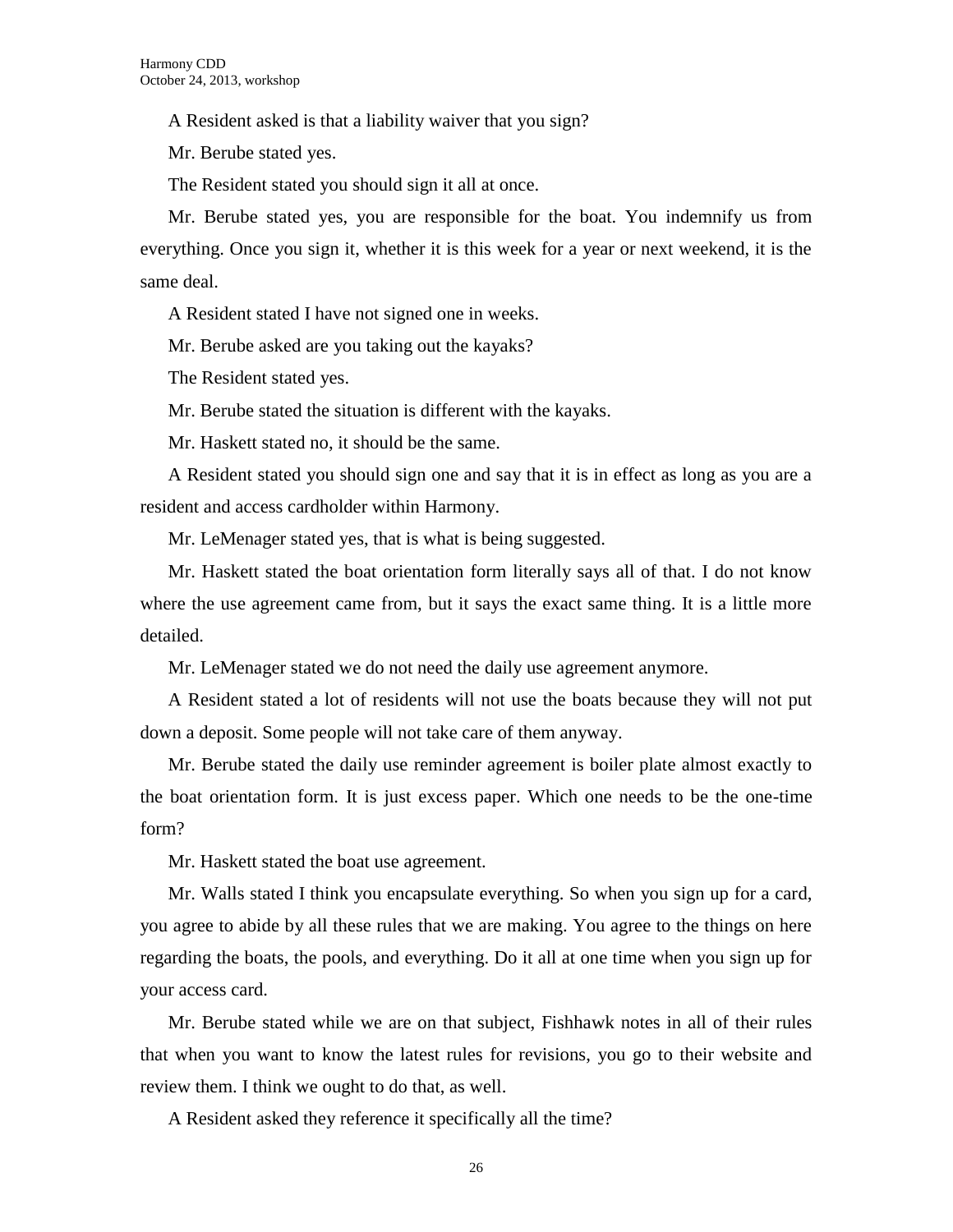Mr. Berube stated yes.

The Resident stated that would be good.

Mr. Berube stated there is no more printed paper anymore for virtually anything. They tell you to go to the website for the latest rules and updates in policies. That is a good idea to refer everyone to the website. We kind of do that now.

Mr. Haskett stated the intent at the regular meeting following this workshop will be that when you see the demonstration on the boat reservation system, it will have the terms that you have to agree to abide by. As for a legal standing, we will have that with the reservation.

Mr. Berube asked can we modify this rule to say we are going to wait to change this section until we see what is coming up in the presentation during the regular meeting?

Mr. Moyer stated yes.

Mr. Berube stated we will handle the boat section as part of the upcoming reservation presentation.

Mr. Moyer stated yes, there is no problem with that.

Mr. Berube stated that makes more sense than trying to shuffle through all of this and then redo it after we hear the presentation.

Mr. LeMenager stated we do not have to do anything here.

Mr. Berube stated I understand. I am just trying to make sense of where we are going. We are also going to make the deposit a part of the boat reservation online process if we pursue that option.

Mr. Haskett stated yes, if you are going to require a deposit.

Mr. LeMenager stated I still like the idea of charging a deposit.

A Resident stated I agree.

Mr. LeMenager stated the comment was made that some people will not use the boats because they do not to put down a deposit. Those are the people I do not want using the boat.

Mr. Berube stated the only reason I was against using the deposit was as Mr. Walls did, seven years ago, I provided a credit card as a deposit on the boats. No one has ever asked me if that card is still good. The reality is that the information is sitting in the office at Celebration and nothing happens. On a daily basis, there is a credit card on file. If they wanted to bill that credit card, it may not be valid.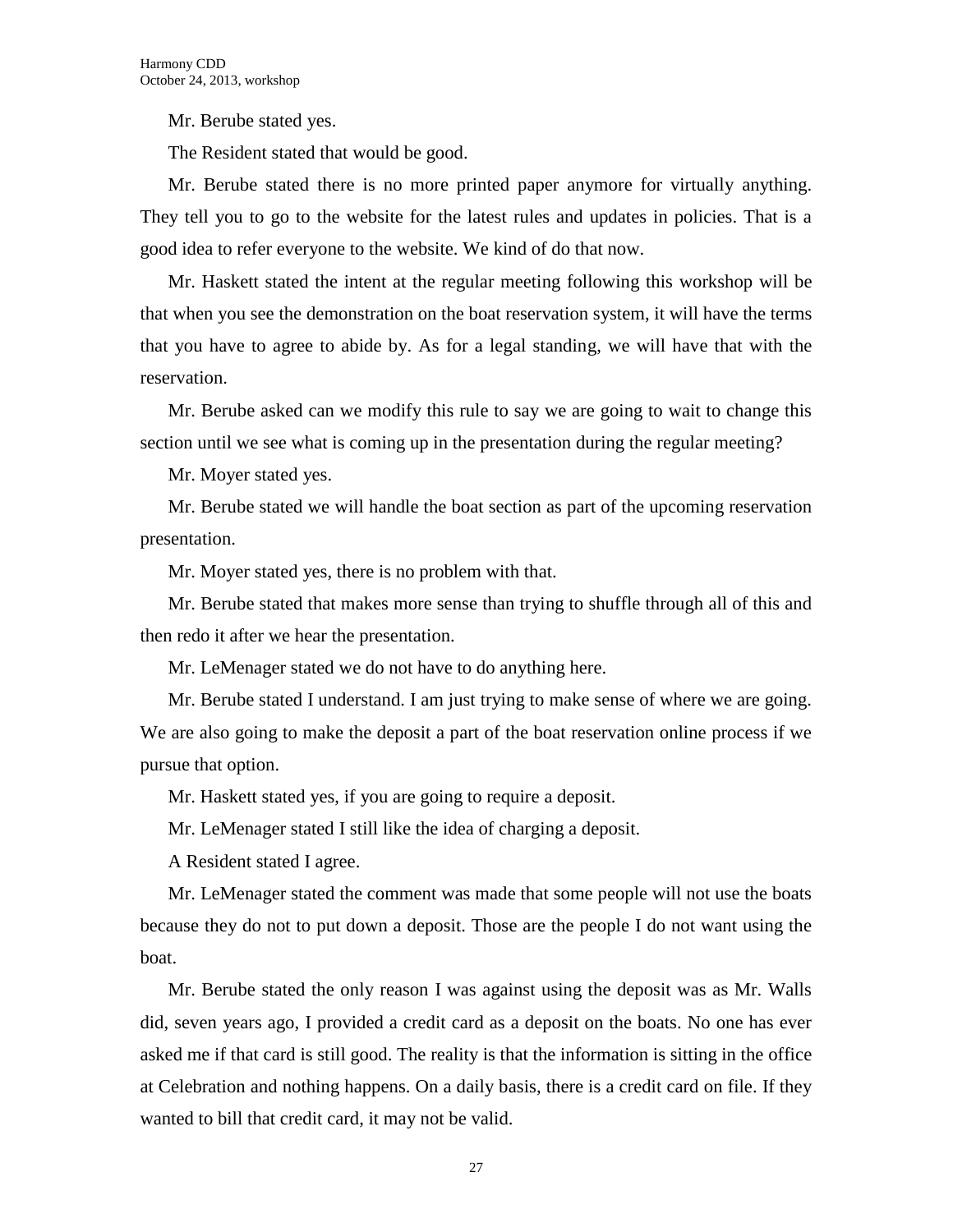A Resident asked is the point up front that they know if they take this, that someone has some money of theirs in the future? Whether you can get it or not is another thing. Psychologically, they know they have to be responsible for taking out the boat.

Mr. Berube stated I am trying to avoid going through a process that people have to go through.

Mr. LeMenager stated let us see what the reservation system can do.

Mr. Berube stated this reservation system may handle that.

The Resident stated you could take bank information instead of a credit card. Some places like fitness centers will not take a credit card for their monthly payment. They do direct withdrawals.

Mr. Farnsworth asked you cannot handle cash?

Mr. Berube stated no, they do monthly automatic withdrawals.

Mr. Farnsworth stated I think someone could legally fight that.

Mr. Berube stated the reason they do not do it on credit cards is because you can rescind the credit card payment.

The Resident stated people will just have to change their credit card information more often or you have to chase them. I was in that business for five years.

- Rule 4.1, Pool and Pool Facilities Condition: *no change*
- Rule 4.2, Pool Hours of Operation: *no change*
- Rule 4.3, Available to Registered Residents: *no change*
- Rule 4.4, Children 15 and Under: *no change*
- Rule 4.5, Number of Guests: *Amend to allow four guests per family. Include definitions in section 1 for "family" and "guest" as included in the rules from Fishhawk Ranch CDD.*

Mr. Berube stated we currently allow eight people per card.

Ms. Kassel stated no, the rules say it is per family. I recommend we change that to four guests per family.

Mr. Walls stated I was going to suggest two guests per access card.

Mr. Berube stated I was going to suggest that, too.

Ms. Kassel stated if you have four in the family, two per access card is eight people.

Mr. Berube stated you do not get that many cards. If kids are under 16, they do not get cards.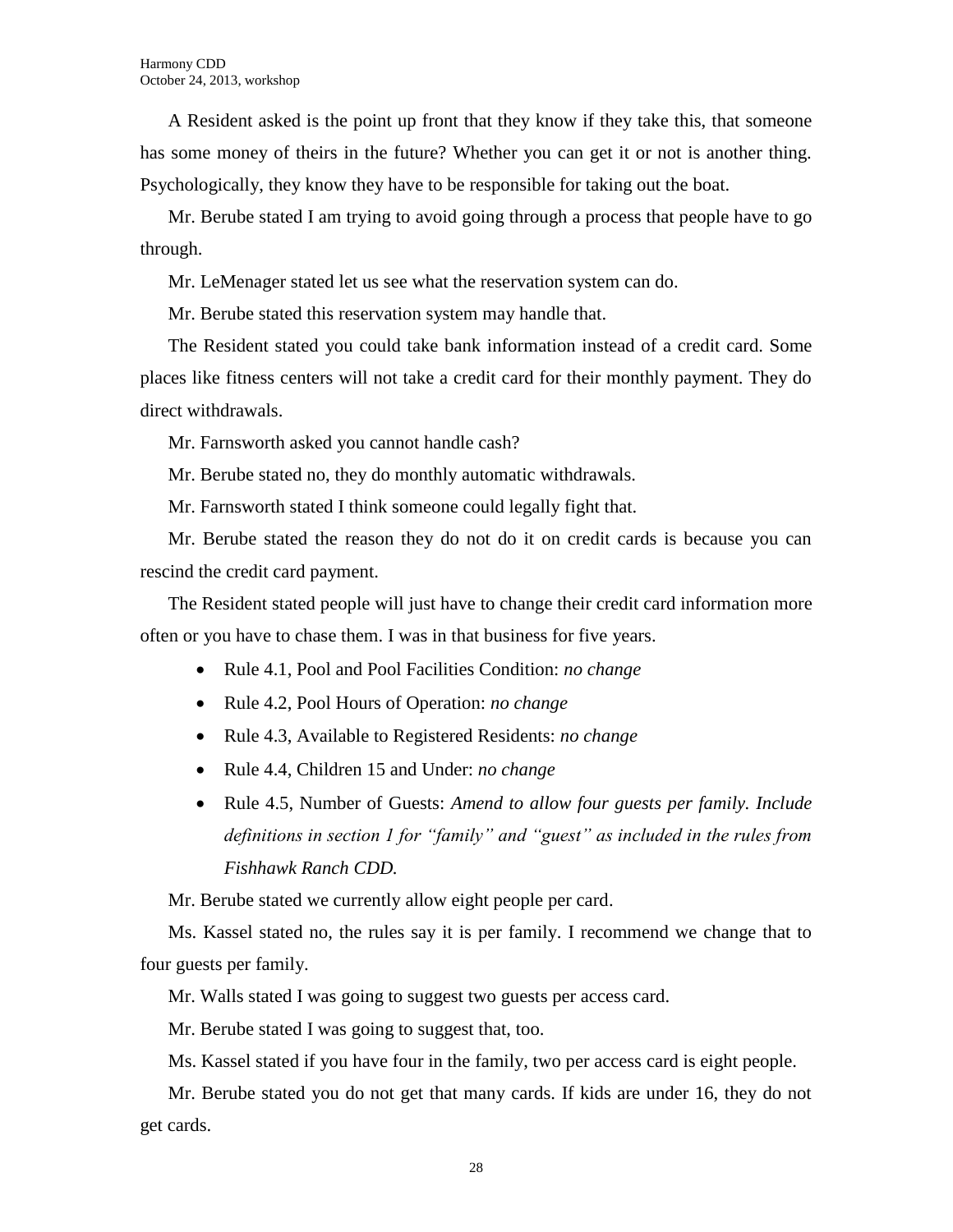Ms. Kassel stated there are a lot of families with kids over 16.

Mr. LeMenager stated you can get a card if you are under 16. We did not put a limit on it.

Ms. Kassel stated I do not think we did.

Mr. LeMenager stated we left it to the parents' discretion to decide. A 12-year-old can have a card because they can go fishing. Part of the idea was we wanted to encourage them to go to the lake to fish. So we told them they should have a card.

Mr. Berube stated I think we issued docks-only cards for the kids and everyone else 15 and under had to be with a parent. That is the rule.

Mr. Haskett stated that is the rule for the pools.

Mr. Berube asked are the gates locked for the kids at the pools?

Mr. Haskett stated yes. They are timed along with everything else.

Mr. Berube asked do we set a limit per card or per family?

Mr. Walls stated I am trying to think how you enforce a limit per family.

Mr. Berube stated I think it needs to be per card. Right now, if mom and dad are in the pool, technically both mom and dad are supposed to have their cards with them. If they have any kids that are eligible for cards, part of the rules is that you have to show your card all the time. You need to have your card with you.

Mr. Walls stated in my suggested revision of this rule, I noted "residents can bring a maximum of two guests to the pool. Children and other family members under legal guardianship of that resident do not count toward that number." By resident, I mean card holder. If I bring my two kids to the pool, they are not my guests because they are not old enough to get cards.

Mr. Berube stated that is correct.

Ms. Kassel stated if you have family visiting with you, that is too small a number. I would say four people per family. Generally, most people will not have more than four people.

Mr. Berube stated what Mr. Walls suggested is exactly that, two guests per card. If you have two cards in the family and each brings two guests, that is four guests.

Mr. Farnsworth stated that is a problem if only one member of the family wanted to take them to the pool.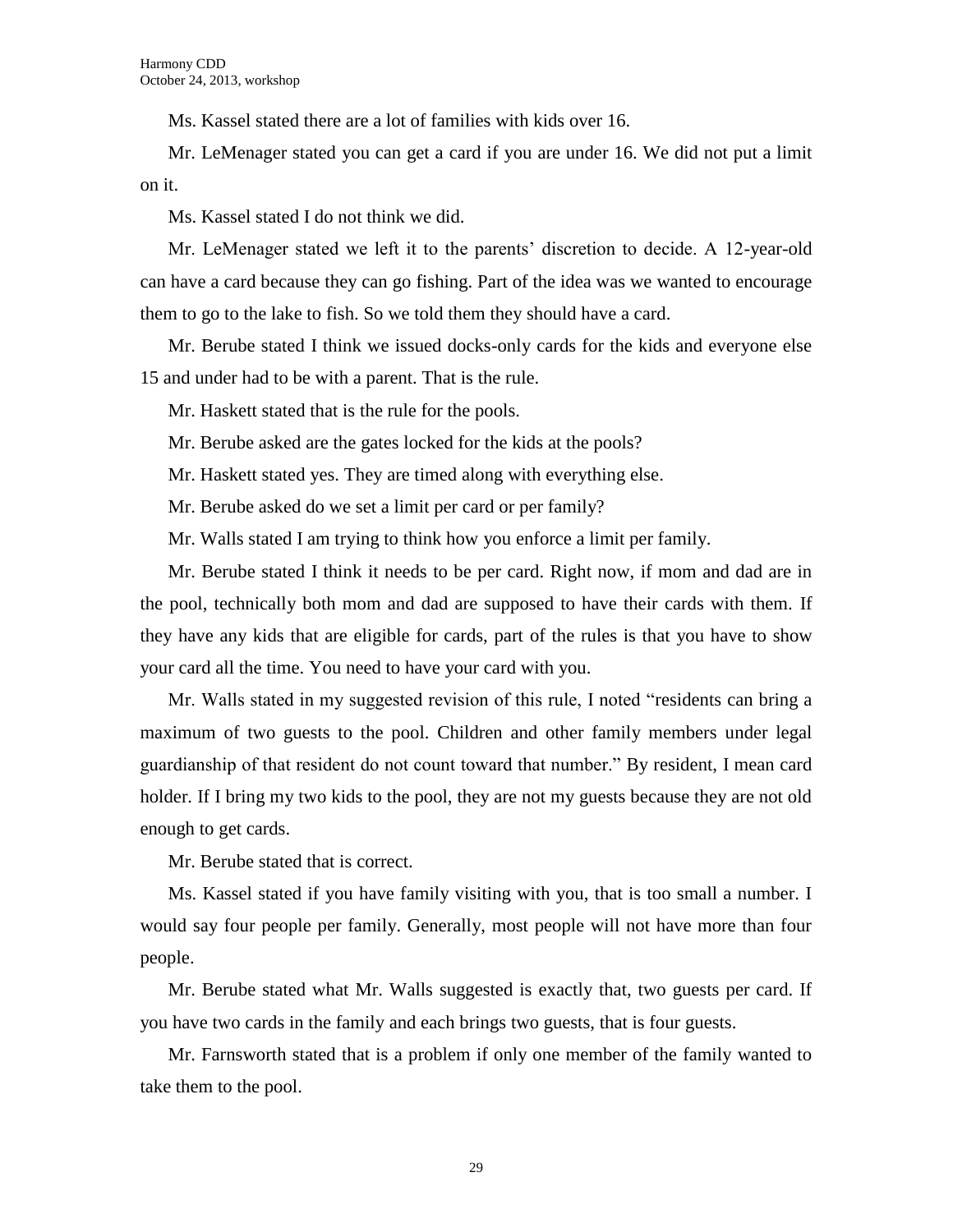Ms. Kassel stated if the mom does not work or is off and the husband is at work, and if she wants to bring the cousins and the grandmother to the pool during the summer, there is only one person with a card.

Mr. Walls stated that is why we would apply it to the number of cards in the household. You get two guests per number of cards in the household.

Mr. LeMenager stated that is not enforceable.

Ms. Kassel asked if there is a staff person at the pool trying to enforce the rule, how are they going to know?

Mr. Walls stated that is true.

Ms. Kassel stated I think it is easier to enforce four people per family.

Mr. LeMenager stated the trouble is, "family" is not defined. Mr. Walls suggested changing this to card holder. You need to have something that is enforceable.

Ms. Kassel stated it is per the address.

Mr. LeMenager stated that is not enforceable.

Ms. Kassel asked how is it not enforceable?

Mr. LeMenager asked is the address on the card?

Mr. Haskett stated yes.

Mr. Farnsworth stated it can be per residence.

Ms. Kassel stated that is the same as per address.

Mr. LeMenager stated the bottom line is, our employees are the ones who enforce this by asking people to show their cards. There is no sense in us coming up with a set of rules that are not enforceable.

Mr. Berube stated we do not want rules that we cannot enforce.

Mr. LeMenager stated there is no point having rules we cannot enforce. When one of our employees is there, all they can really see is a card. They can see if it is a valid card and count the number of guests.

Ms. Kassel stated I think that is easy enough to enforce.

Mr. Haskett stated however you define the resident unit, I would say four guests. Keep in mind that they can bring more but they are required to reserve a special time and submit an application saying that they will have a lot of people.

Ms. Kassel stated we may want to add that to this rule.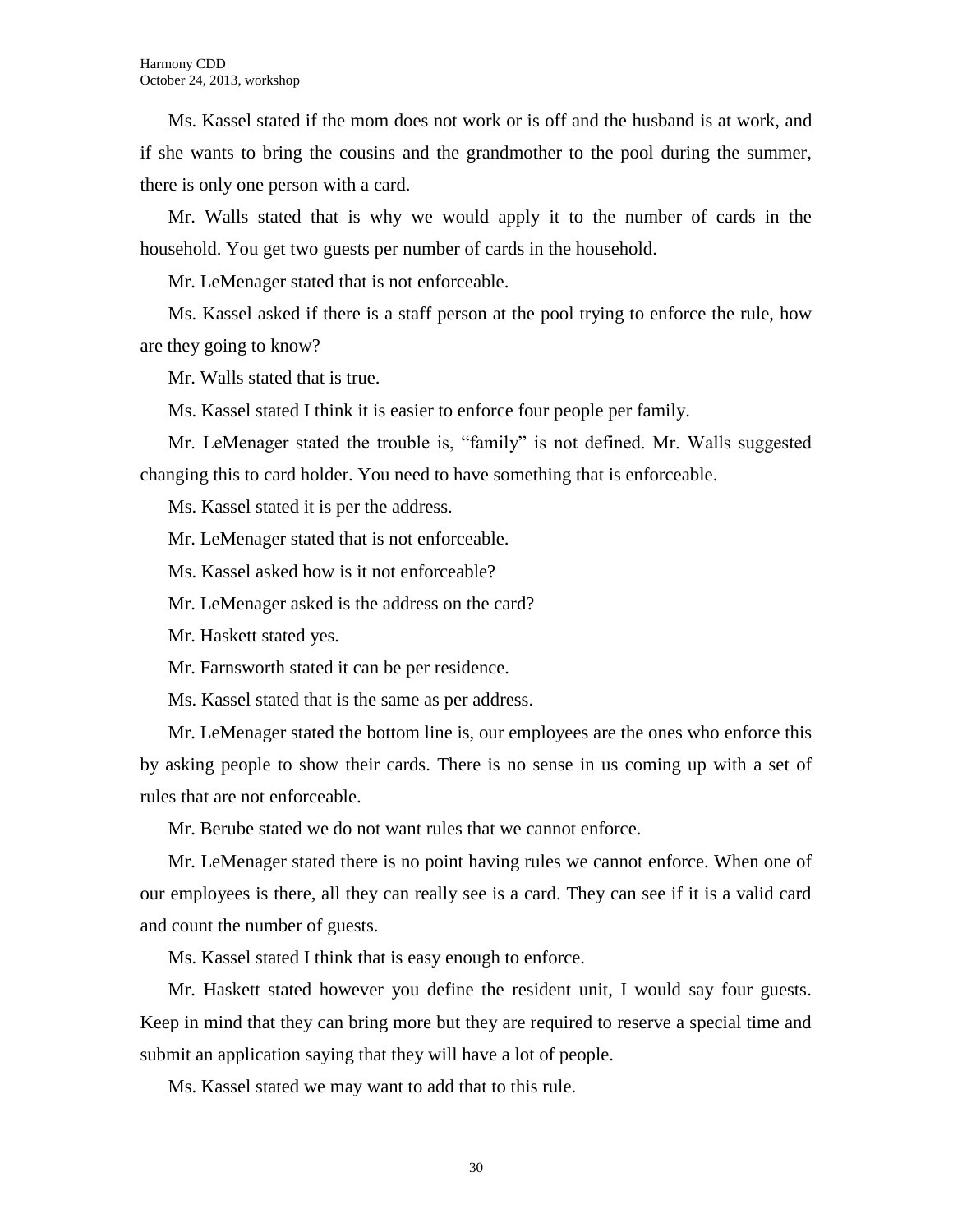Mr. Berube stated Fishhawk has addressed it. "Patrons aged 16 and 17 are only permitted to bring one guest each. That guest must be 16 or older..." That applies to kids, not parents. "A family, as defined in these policies, is limited to a maximum of four total guests."

Mr. LeMenager stated hence my point that we need to define "family."

Mr. Berube stated "infants one year old and younger do not count against the maximum for four total guests. One of the family members present must be 18 years of age or older in order to bring up to four total guests."

Ms. Kassel asked how do they define "family" elsewhere?

Mr. Berube stated "a group of individuals living under one roof or head of household. This can consist of individuals who have not yet attained the age of eighteen, together with their parents or legal guardians. This does not include visiting relatives or extended family not residing in the home." So it is people who live under one roof at one address.

Ms. Kassel stated that sounds good to me.

Mr. Haskett stated "guest" is defined just below.

Mr. Berube stated "guest shall mean any person or persons who are invited and accompanied for the day by a patron to participate in the use of the amenity facilities."

Mr. LeMenager stated we need to define "guest" as well.

Ms. Kassel stated add that to this section.

Mr. LeMenager stated one of the weaknesses of our rules is we do not define very much. We use a lot of terms that are undefined.

Mr. Berube stated we are getting into a lot of boilerplate that is going to be very difficult. On this rule, we allow a maximum of eight guests. We know that is too many. I think if we reduce that to four, that solves some problems.

Mr. LeMenager stated I like the way Fishhawk put it. If it is a teenager, they can bring one friend. If adults are there, they can bring four.

Mr. Berube stated to answer who is in a house, if there are two adults there, they could conceivably bring eight people with them.

Mr. LeMenager stated their rule reads well.

Ms. Kassel stated no, it is still four guests per family.

Mr. Berube stated it depends if you are going to go by family or residence.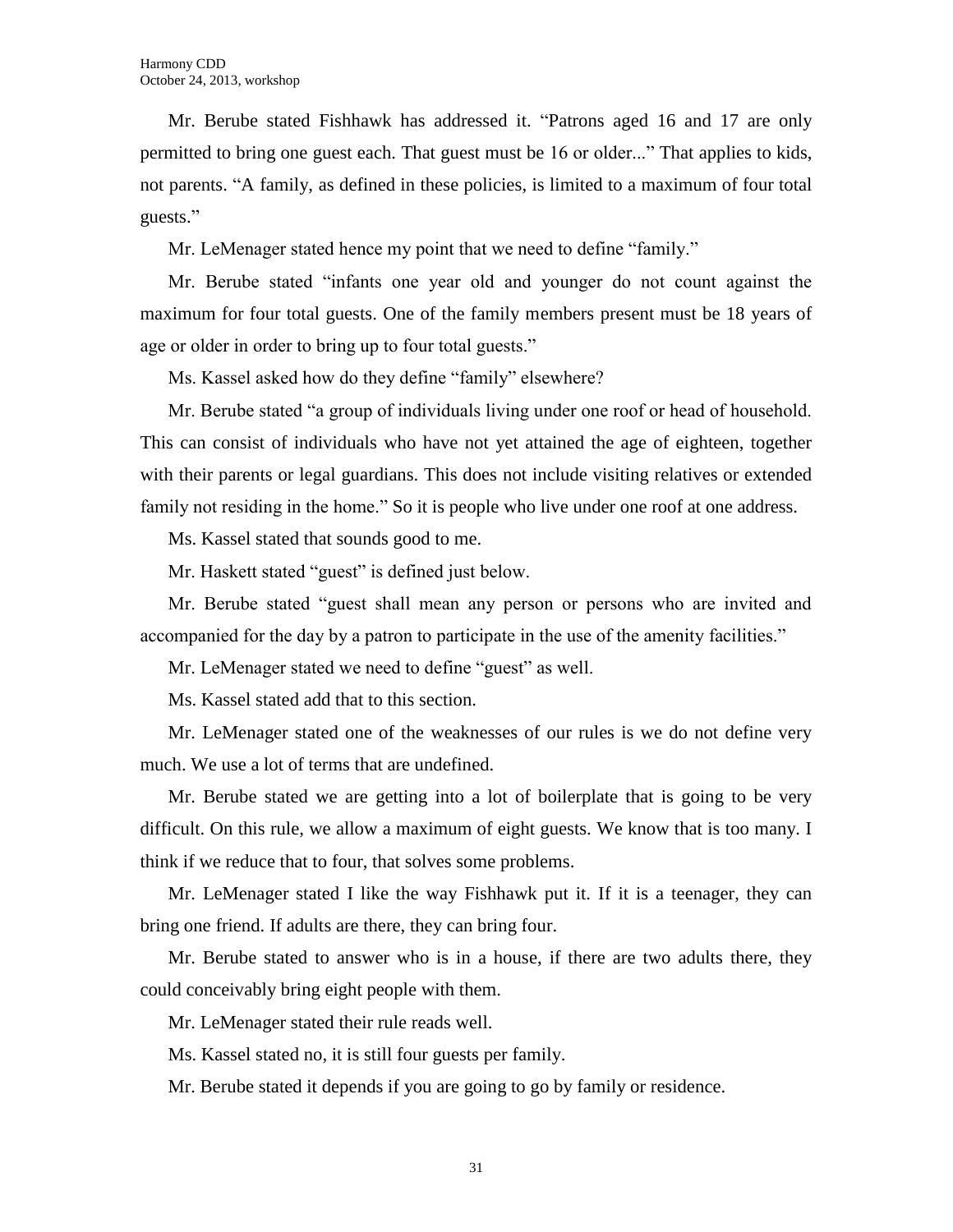Mr. Walls stated if we define family the way Fishhawk did, I am fine with that. I would not get into ages because then we need to check for identification.

Ms. Kassel stated I like that ages 16 can bring one guest. Our pool issues are largely due to kids around that age.

Mr. Berube stated the Fishhawk rules for the guest policy for the pools reads, "Patrons 16 and 17 years of age are only permitted to bring one guest each. That guest must be 16 years of age or older and have proper identification to verify age when being accompanied by a patron 16 and 17 years of age. A family, as defined in these polices, is limited to a maximum of four total guests. Infants, one year old and younger, do not count against the maximum for four total guests. One of the family members present must be 18 years of age or older in order to bring up to four total guests."

Mr. Walls stated I do not like the age limitations.

Mr. Farnsworth asked what is wrong with the age limitations?

Mr. Walls stated if you are a 17-year-old kid and want to bring a couple friends to the pool, you cannot. You can only bring one, and that friend has to be 16 or older.

Ms. Kassel stated I understand your point, but at the same time, that is where we have had our biggest problems.

Mr. Walls stated you are stereotyping.

Mr. Berube stated not all kids.

Mr. Walls stated when I was a kid, I did not go around breaking things. My friends and I would have gone to the pool and not bothered anyone.

Mr. Farnsworth asked do we set the limit at age 16?

Mr. Walls stated we already have a rule that says you have to be 16 to go to the pool by yourself.

Ms. Kassel stated rule 4.4 says children 15 and under must be under adult supervision.

Mr. Walls stated yes, which means you need to be 16. We already have that rule. So a kid is 16 and has his card, and we are going to hassle these kids because they bring two friends. Under these rules, without the age restrictions, they can bring four people with them.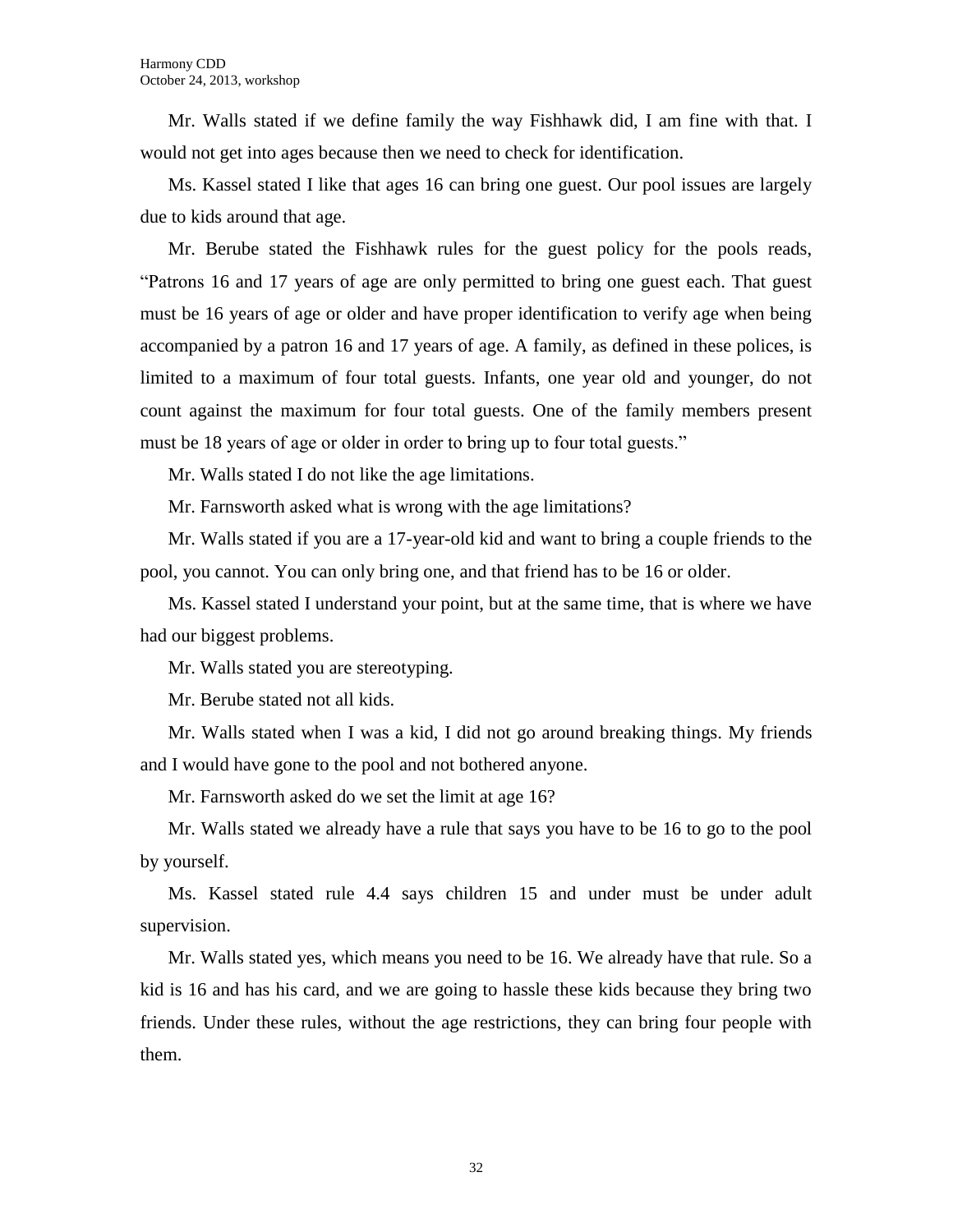Mr. Berube stated if we do the rules the way Fishhawk did, and obviously they had reasons for doing them this way, we will have a rule that will probably not get enforced unless there are some 16-year-old kids who are causing problems.

Mr. Walls stated but you are going to kick them out of the pool anyway.

Mr. Berube stated that is exactly right.

Mr. Walls stated if they are causing trouble, I do not care if they are 50 or 16, you are still going to kick them out.

Mr. Berube stated when you get the argument from the parent, they want us to show them in the rules where they cannot have this many friends, and we cannot do that. If we have a rule, then we can tell them that is why they had to leave and why their access card was deactivated.

Mr. Walls stated if they are getting kicked out, it is because they broke some other rule and caused a problem.

Mr. Farnsworth stated in this case, I agree with Mr. Walls. Do not put in that restriction. If you are 16, you are a member of the family that is permitted to have four guests.

Mr. Berube stated I am in favor of the tighter rule.

Ms. Kassel stated we are not deciding this now.

Mr. Berube stated we need to put something on paper for the attorney.

Mr. LeMenager stated then we will have public comments. We can always change it.

Ms. Kassel stated yes, that is my point.

Mr. Berube stated we need to decide how we are going to word it.

Ms. Kassel stated let us just get a feeling. We are doing this on behalf of the residents.

A Resident stated speaking as a former school administrator, if you put more than two of those 16-year-olds and 17-year-olds, you will have issues.

Ms. Goldberg stated we have had incidents in our pool already where teenagers have gone in there. Either one person went over the fence, or one person had a card. We are not sure how they got in, but they have gotten rowdy, and they harass some of the older residents who are just sitting around the pool.

Mr. Walls stated if they do that, then they will be kicked out anyway. It does not matter how old they are.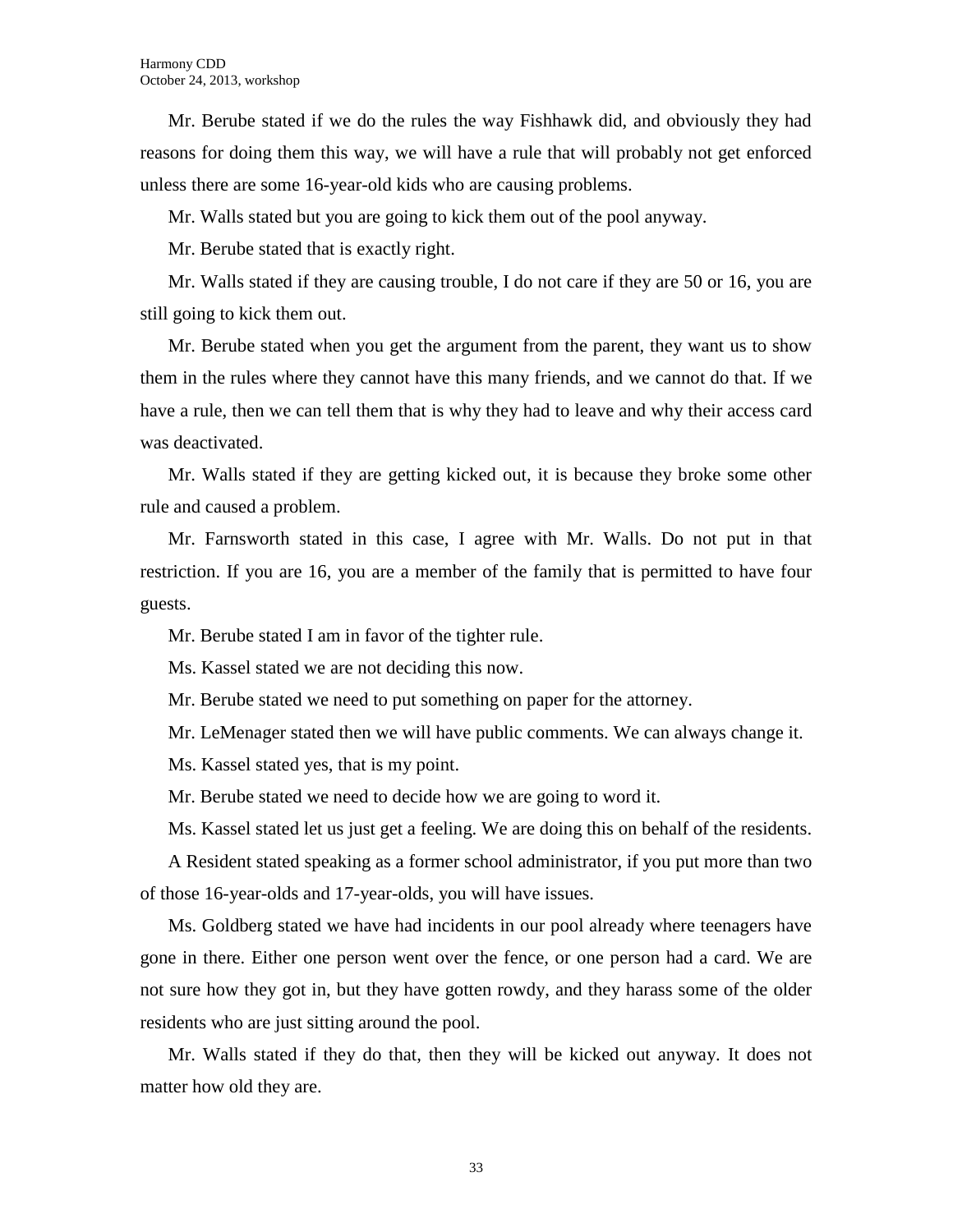Ms. Goldberg stated they are, but no one is there to enforce it. That is the problem. If there are rules that are set out to say clearly that if you are 16 and you are allowed one friend, if someone is there to monitor it and the kids get caught, then you have a clear rule to enforce, as opposed to making it ambiguous. Some kids will always sneak their friends in. I think if there are clear-cut rules, no matter what you decide, whether it is two friends or one friend, the point is that the rules are clear and concise, and people are aware of the rules.

Mr. Farnsworth stated if a 16-year-old kid is one who obeys the rules and he brings in four friends and they use the facilities correctly and not cause any problem, then you would essentially deny that kid use of the pool.

Mr. Walls stated that is not destructive activity.

A Resident stated the purpose of the rules is in case there is an issue, you can throw them out. Otherwise, why have rules if you are not enforcing them?

Mr. Walls stated if there is an issue, they will be thrown out, no matter their age.

The Resident stated regardless of what the rule is, too.

Mr. Walls stated that is correct.

A Resident stated it seems that even though rules are in place, people can just come in and cause havoc in that facility. Regardless of the number of guests, the issue is actually the disruption or destruction of the facility. So that should be the rule until Harmony gets to the place where we have so many rooftops that we can provide full-time employment to enforce those rules daily. Regardless of what you put in place, the main issue is not the number of people. It is the issue of what is going to happen while the kids are there.

Mr. LeMenager stated the number of rooftops has nothing to do with it because the tax base is complete now. When we add new employees, your assessments increase. Right now, the developer is paying 60% or 65% of the budget. All of that will eventually be taken over by the new rooftops. Do not assume that as the town gets bigger that our tax base gets bigger, because it does not. It is already set.

Ms. Kassel stated I am guessing that Fishhawk made this particular rule because they had similar problems that we have had. They figured if they limit the number of guests that a 16-year-old or 17-year-old can bring, then they are also limiting the likelihood or the probability that there will be problems at the pool, whether they are enforced or not enforced. They are not enforced that much right now. By limiting the number of guests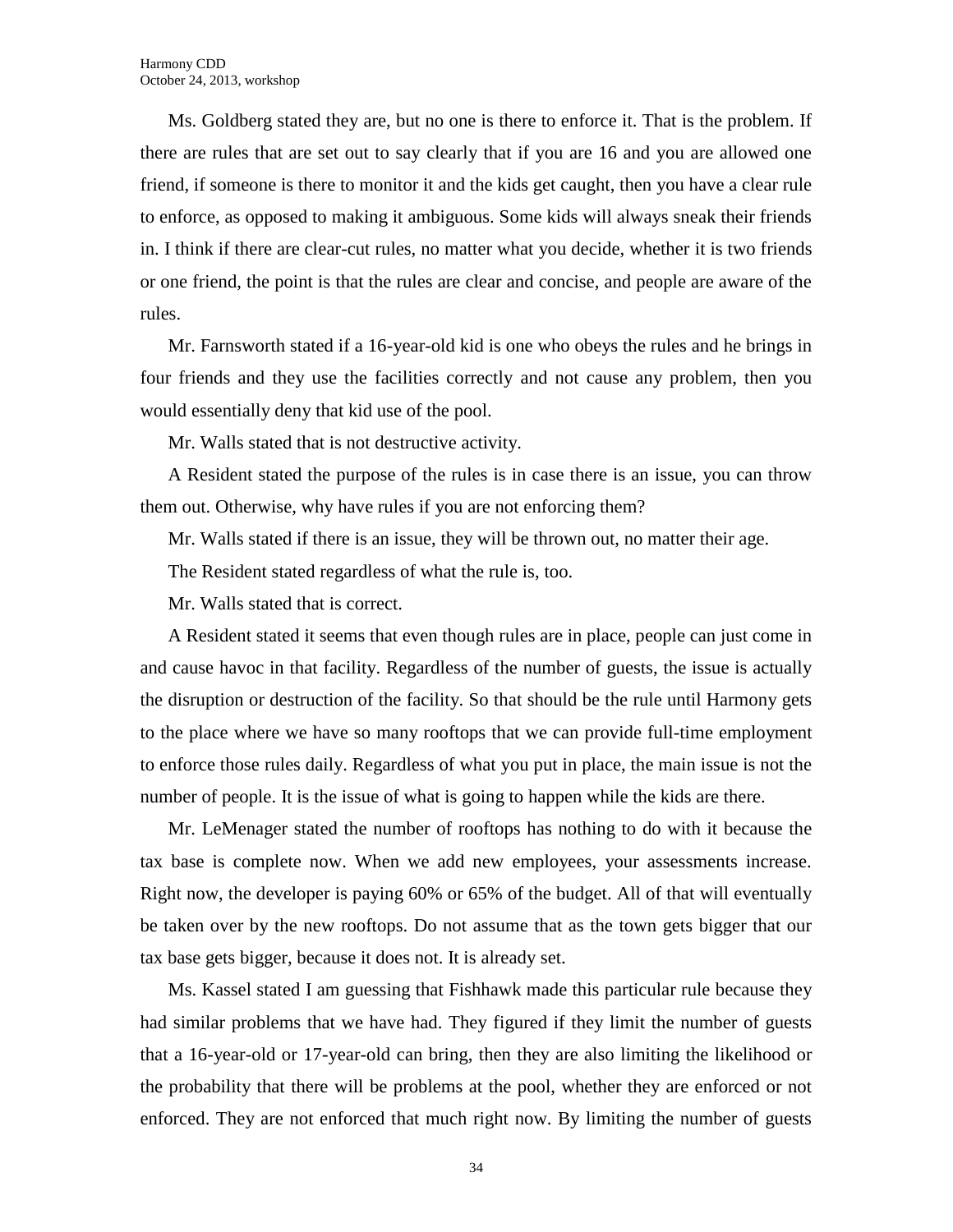those ages can bring, they are also limiting the number of problems that other residents, who are abiding by the rules and enjoying the facilities, are going to be subject to. Most kids who are coming to the pool can probably find another friend who lives in Harmony to invite another friend. Then they can have a group of kids. Generally, the larger the group of kids, the more likely they are going to get into trouble, especially with someone who does not live inside of Harmony or does not know the rules. They may not necessarily abide by the rules because they do not have a card that is going to be deactivated.

Mr. Farnsworth stated I understand all that, but I get the impression that this rule normally would not be enforced. If it is on the books, in effect, it is on the books so if anyone gets caught doing something else, you have one more violation to charge them with. I do not like it.

Mr. Berube stated we have a lot of dissent over teenagers. We are talking about two years' worth of people.

Mr. Walls stated that is the problem, too. Can you tell the difference between an 18 year-old and a 16-year-old?

Mr. Berube stated we are going to change from a maximum of eight guests to a maximum of four guests.

Mr. Farnsworth stated I agree with that.

A Resident stated you are talking about enforcement. Who is going to enforce it? I know at one time, there was a big problem at the townhouses and someone called the sheriff. They did not even do it.

Mr. Berube stated after hours, we still need residents to call the sheriff. During the day, as we have discussed, we are contemplating adding one more staff person. That employee will be primarily to allow us to monitor the pools more carefully, to work in the pool area, and to check security during the peak summer season. The other half of the year, that employee will be assigned largely to assisting with sidewalk renovations because we have hundreds of sidewalk panels that need to be replaced. We will not hire someone just to do the pool in the summer and sidewalks in the winter. It is just adding another employee so Mr. Haskett has the flexibility and enough people to accomplish all that we are trying to do. We are trying to add this staff person without increasing the budget, and we are very close to being able to get that done. The enforcement of the rules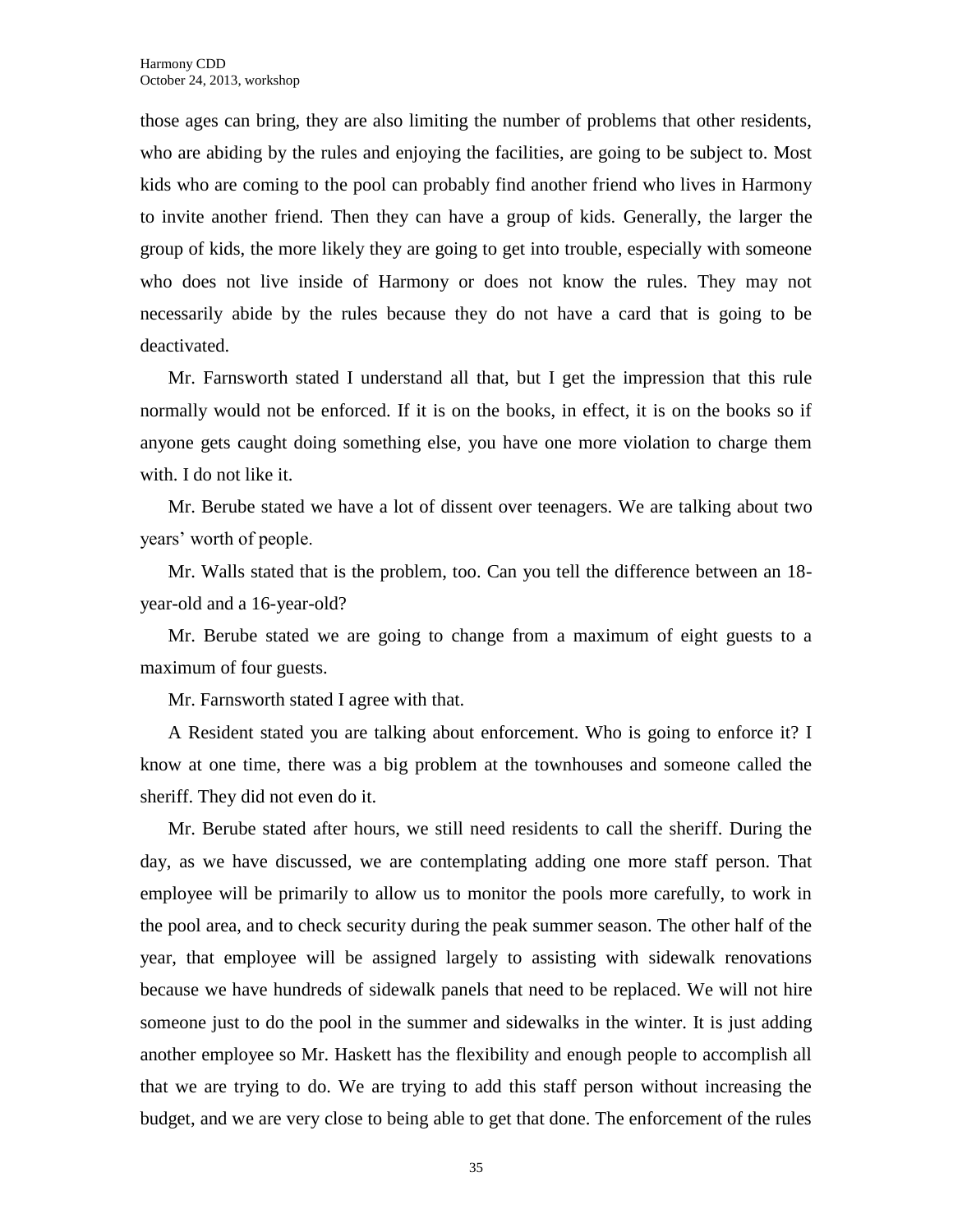this coming swimming season will be much more effective than we have ever had in the past, simply because we will have employees on duty who will spend a significant amount of time in those pool facilities. This year, we spent a couple thousand dollars on deputy sheriff. It is a nice sign to see a marked deputy's car outside the pool area, but they are not going to check access cards. It was a reaction to people saying that the pools are out of control, so we did something really quick and made a statement. We really spent that money for nothing, in effect. I am not sure we want to have a patrol car parked outside our pools in the parking lots. There is not necessarily anything wrong with a sheriff's car parked there, but people will wonder why the police are here. It goes both ways. That is how we will enforce the rules during that peak period. There will be a higher presence of staff in and out of the pool areas, watching what is going on.

Ms. Goldberg asked would posting the rules help? We have boxes where we put notifications. Could we have one of those boxes at each pool and then post the rules?

Mr. Berube stated the rules in general are posted at each pool, but I wonder how many people actually read them.

Mr. Farnsworth asked have you looked at some place where you thought they should be and not find one?

Ms. Goldberg stated yes. If you ask people about rules in Harmony, a lot of people do not know the details of the rules. They are either new or they have come and gone.

Mr. Berube stated we have a lot of rules as you can see by the stack of paper I have, and we are limited on the sign.

Mr. Walls stated the only reason I am reading them now is because I am on the Board and we are discussing them.

Ms. Goldberg stated we need to point them out and have people see it. Then maybe people in the pool would realize the rules if they see people who are not supposed to be there.

Ms. Kassel stated the pool rules are posted at the entrance to the pools.

Mr. Berube stated the list keeps getting longer and longer.

Mr. LeMenager asked is the guest policy posted?

Mr. Berube stated I do not think so. I have been on this Board for almost four years, and I never read all the rules until this came up. I do not think anyone else reads the rules. I did not know about a lot of the rules we have. We have a lot of rules, but it all comes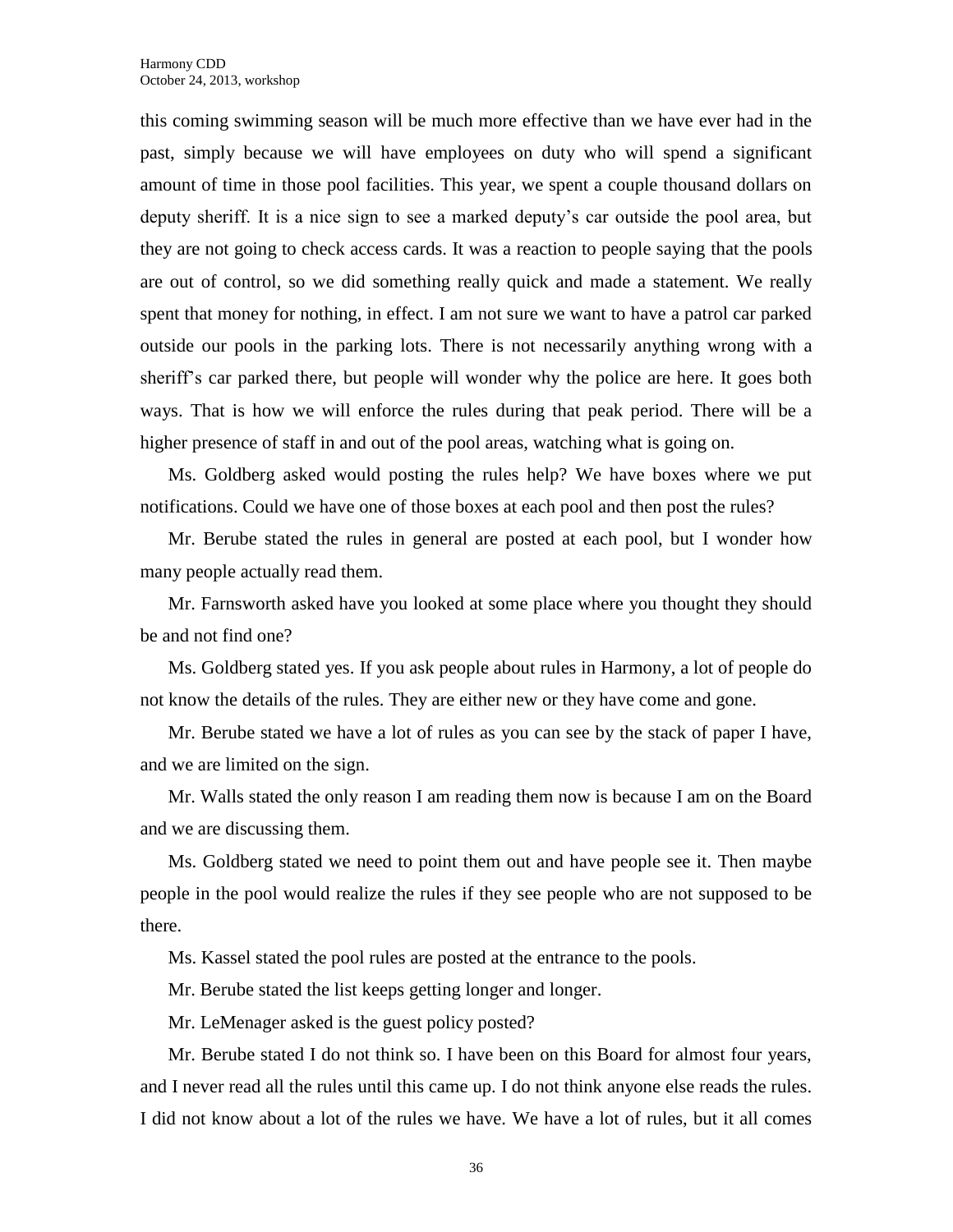down to being able to enforce them. Do we want to change this rule to reflect four guests?

Ms. Kassel stated I think we have agreed on four guests per family. The question is really the issue of 16-year-old and 17-year-old kids bringing guests.

Mr. Berube stated I think we are going to leave the age restriction out. We will have a much better rule. I am listening to all sides in this discussion. As Mr. Walls said, I do not think we can tell what a 16-year-old or 17-year-old kid looks like. This coming swimming season, we will have a better handle on what is going on at the pools. We can always revisit this and make a rules change based on this coming season. Does this reflect largely what Mr. Haskett wanted?

Mr. Haskett stated yes. To clarify, the signs at the pools say that groups of eight or more must pre-register. We will now have to revise the signs for groups of four or more.

Mr. Berube stated I do not think there is a lot of abuse, but every once in a while there is. We need to be able to stand up to it.

Mr. LeMenager stated we also need to add the definition of family.

Mr. Walls stated also the definition for guest.

Mr. Berube stated we will use the definition of both from the Fishhawk rules.

Mr. LeMenager stated that is fine.

Ms. Kassel asked does Mr. Moyer have any comments on the rules that we have discussed so far?

Mr. Moyer stated no. Some of you know that I spend a lot of time in The Villages, which really does not have any kids. They basically have the same problems you are talking about with unauthorized people using the facilities that have been set aside for residents. If you have a pool, every community struggles with exactly what you are talking about.

Mr. Berube stated my dad used to work at Kings Ridge in Clermont, and he was assigned to check badges. This is a retirement community and you are supposed to have your badge on you all the time. People would give him a hard time about it, and he had to call the police three times. That was the rule.

Mr. Moyer stated in The Villages, people will jump in the pool and then say they cannot get out of the pool to get their badge because it is over there and they are in the pool.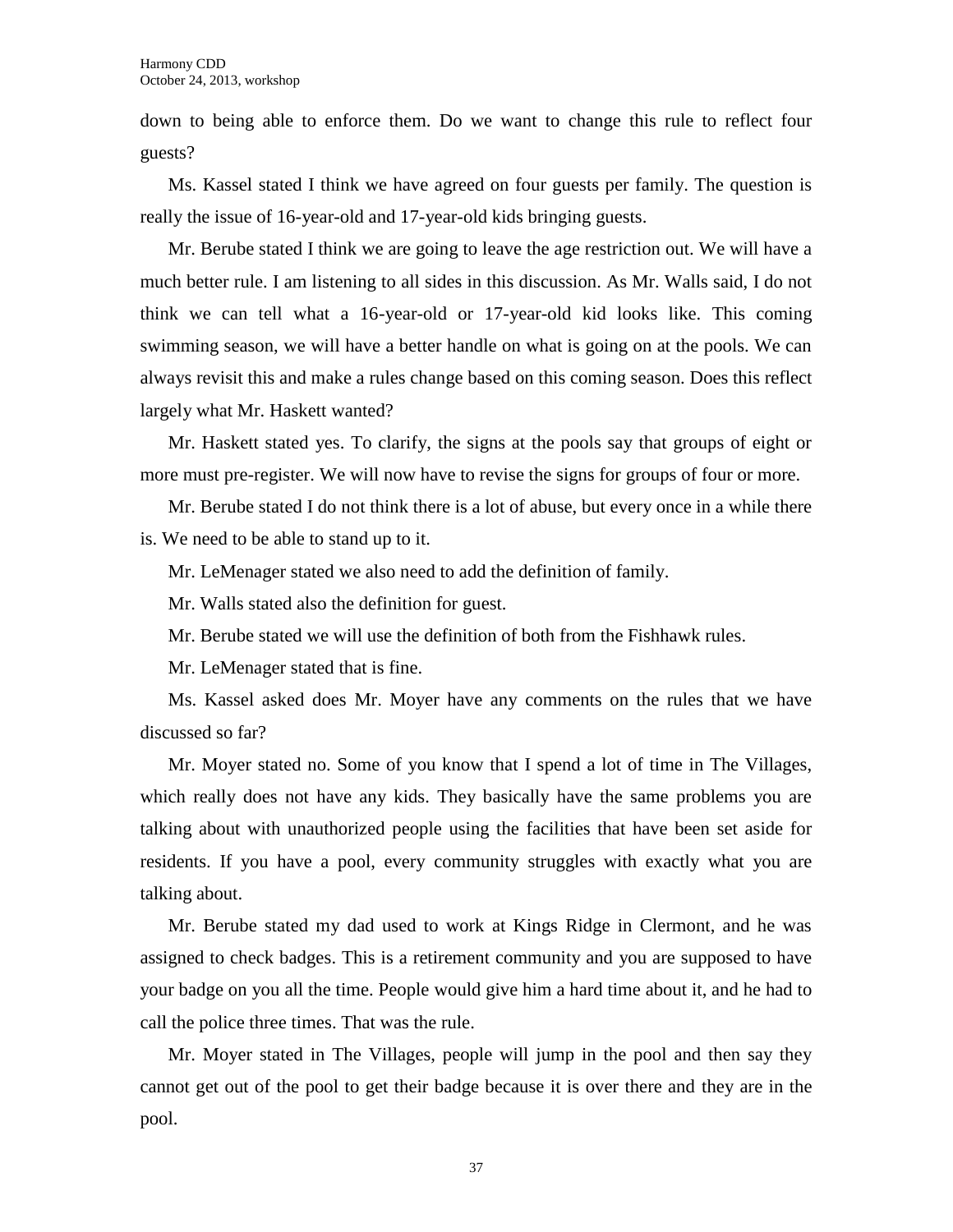Mr. Berube stated it is always a problem and we will always struggle with it. Hopefully we are getting a handle on it so people can feel secure in their pool facilities next year.

 Rule 4.6, Access Privileges Suspended: *Include language that access cards for offenders will be deactivated for 180 days and all others in the household will be deactivated for 90 days. The cardholders must contact the District office after the time period has expired to have cards reactivated.*

Mr. Haskett stated whether it is a rule or a policy, I would recommend more definitive language when someone breaks a rule, for suspension or termination.

Mr. Berube stated they cover that in the Fishhawk rules, as well.

Mr. Moyer stated they are a little more lenient than what we have been doing.

Ms. Kassel stated section 2 deals with unauthorized use and enforcement and penalties. This section discusses the revocation of cards.

Mr. Berube stated I think Mr. Haskett is looking for a more specific policy as to how we are going to handle violations.

Mr. Haskett stated that is correct, something like three strikes and you are out.

Mr. Walls stated there is also language in section 6 where residents may be suspended indefinitely.

Mr. Berube stated I like stating that they may be suspended and then allowing the management company to determine the time period, which is what Mr. Moyer has been doing now.

Mr. Farnsworth asked do we give him some options or some guidance?

Mr. Berube stated no. You have seen the letters that have been sent for infractions already.

Mr. Farnsworth stated yes.

Mr. Berube stated I think they do a pretty good job on setting the timeframes.

Mr. Farnsworth stated I agree.

Mr. Berube asked was there a specific change Mr. Haskett wanted?

Mr. Haskett stated no, I think they have been quite appropriate. I do not know if they are too harsh or not. I certainly am in favor of them.

Mr. Berube stated word spreads quickly when the penalty is harsh.

Mr. Haskett stated I agree, and I think it has.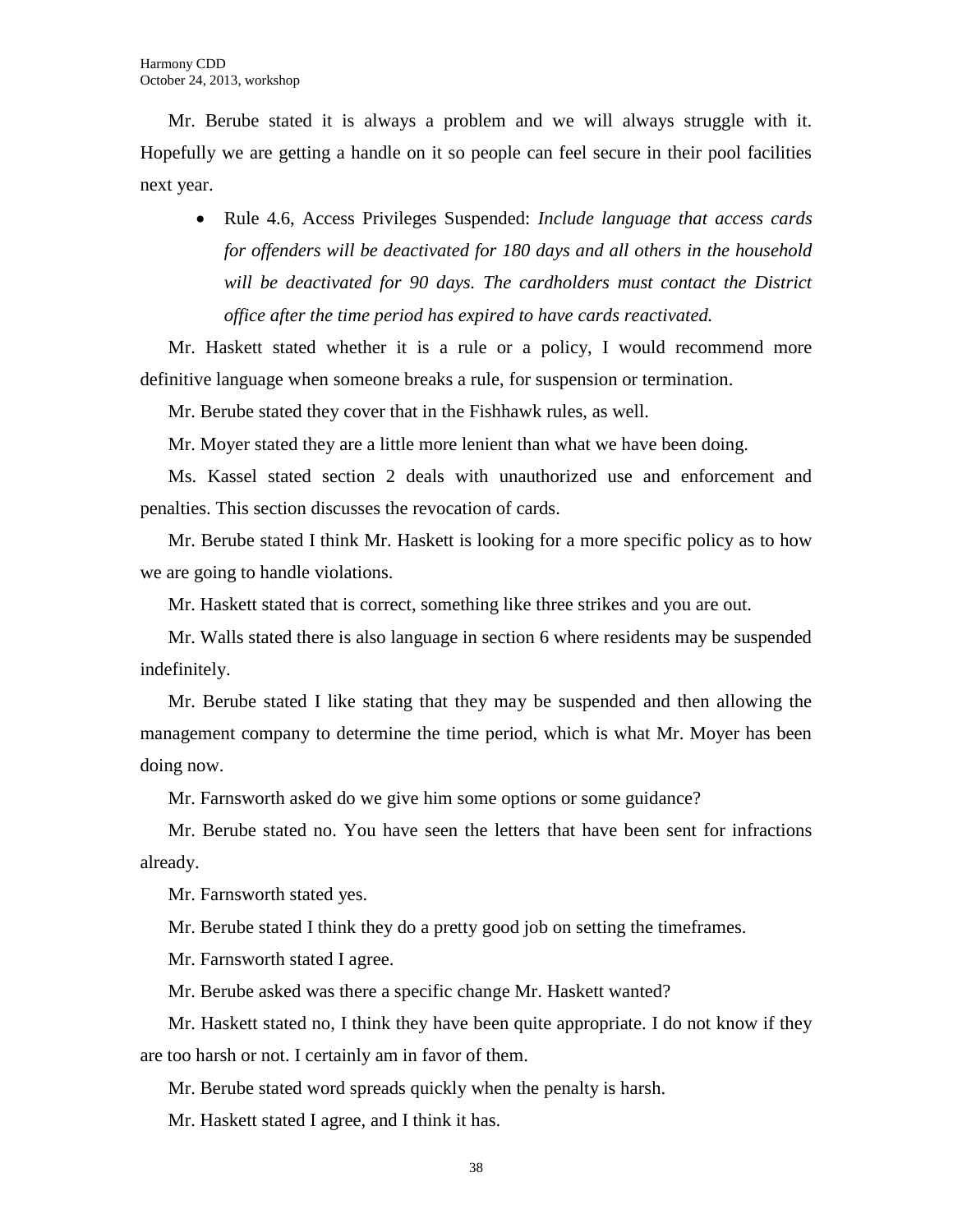Mr. Berube stated when I read the penalty that Fishhawk has where you lose it until the next Board meeting and there is a multi-step appeal process, it sounded too governmental. Are the current practices and timeframes acceptable?

Mr. Haskett stated yes.

- Rule 4.7, Swimming When Facility is Closed: *no change*
- Rule 4.8, Alcoholic Beverages: *no change*
- Rule 4.9, Smoking: *no change*
- Rule 4.10, Glass Bottles: *no change*
- Rule 4.11, Animals: *no change*
- Rule 5.1, Buck Lake Dock and Boat Facilities: *minor typographical change*

Ms. Kassel stated I would like to add an "s" for Buck Lake Docks, plural, because there is a secondary fishing dock which is open to children ages 12 and older.

Mr. LeMenager stated those docks are open to everyone.

Mr. Berube stated technically it is all one big dock because they are all connected.

Ms. Kassel stated I am talking about the two new ones.

Mr. Berube asked did we cover everything Mr. Haskett had on his list?

Mr. Haskett stated yes.

Mr. Berube stated I am sure there will be more reviews by staff and the attorney once the changes have been incorporated.

- Rule 5.2, Boating Equipment Condition: *no change*
- Rule 5.3, Boat User Reporting: *no change*
- Rule 5.4, Dock Master is Final Authority: *no change*
- Rule 5.5, Dock Master Doubts User's Capacity to Operate: *no change*
- Rule 5.6, Security Deposit: *no change pending the discussion during the regular meeting regarding the online boat reservation system*
- Rule 5.7, Orientation: *no change*
- Rule 5.8, Inspection Prior to Boat Use: *no change*

Mr. Walls stated no matter what we do here, I want to be sure we keep an official log showing that someone returned the boat and everything looked good. If we ever had to go after someone, we could say it was fine until one particular resident took out the boat when it was returned with some damage.

Mr. Haskett stated yes.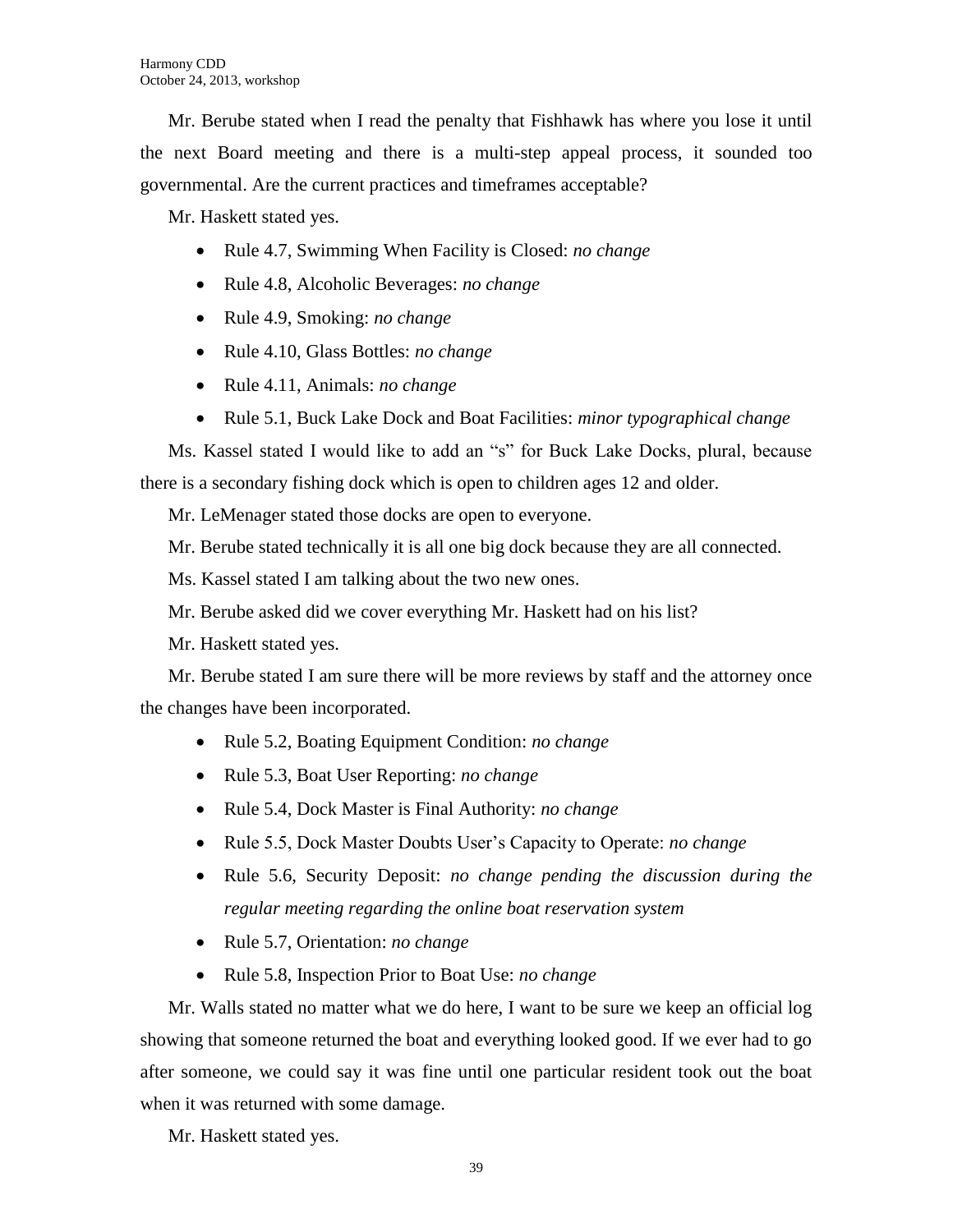Mr. Berube asked does that happen now?

Mr. Haskett stated yes, on the form but on the reservation system, the staff can go on the computer and make those notations including the time it was returned and the number of people.

Mr. Berube stated this new system will handle a lot of things we have struggled with. Mr. Haskett stated I think so.

- Rule 5.9, Inspection Upon Return of Boat: *no change*
- Rule 5.10, State and Federal Laws: *no change*
- Rule 5.11, Dogs and Other Pets: *no change*
- Rule 6.1, General Use of Soccer, Volleyball, and Basketball Facilities: *remove Rule 6.1.10*

Mr. LeMenager stated Rule 6.1.10 is unenforceable. It says that these facilities are for District residents only, but that is not enforceable. There is no point in having it in there.

Mr. Berube asked is this for rentals?

Mr. LeMenager stated no.

A Resident stated the soccer field is used for Pop Warner all the time.

Mr. LeMenager stated that is a special event where they submit an application to make a reservation. In general, anyone can come along, bring out a soccer ball and use the field. You cannot limit it to residents because it is a public facility.

Mr. Walls stated if you are an outside group that wants to use the facilities, you need to know that you schedule that.

Mr. LeMenager stated yes, and that is already covered in other rules for special events.

Ms. Kassel stated this means individuals. It does not necessarily mean a special event like Pop Warner.

Mr. LeMenager stated we have plenty of rules for events. This basically says that a single person who lives in St. Cloud could not come over and play in the soccer field, and that is not true.

Mr. Walls stated instead of removing it, I think we clean it up to say if you want to use it, here is what you do depending on who you are.

Mr. LeMenager stated it is already in the rules.

Ms. Kassel stated it is a public facility.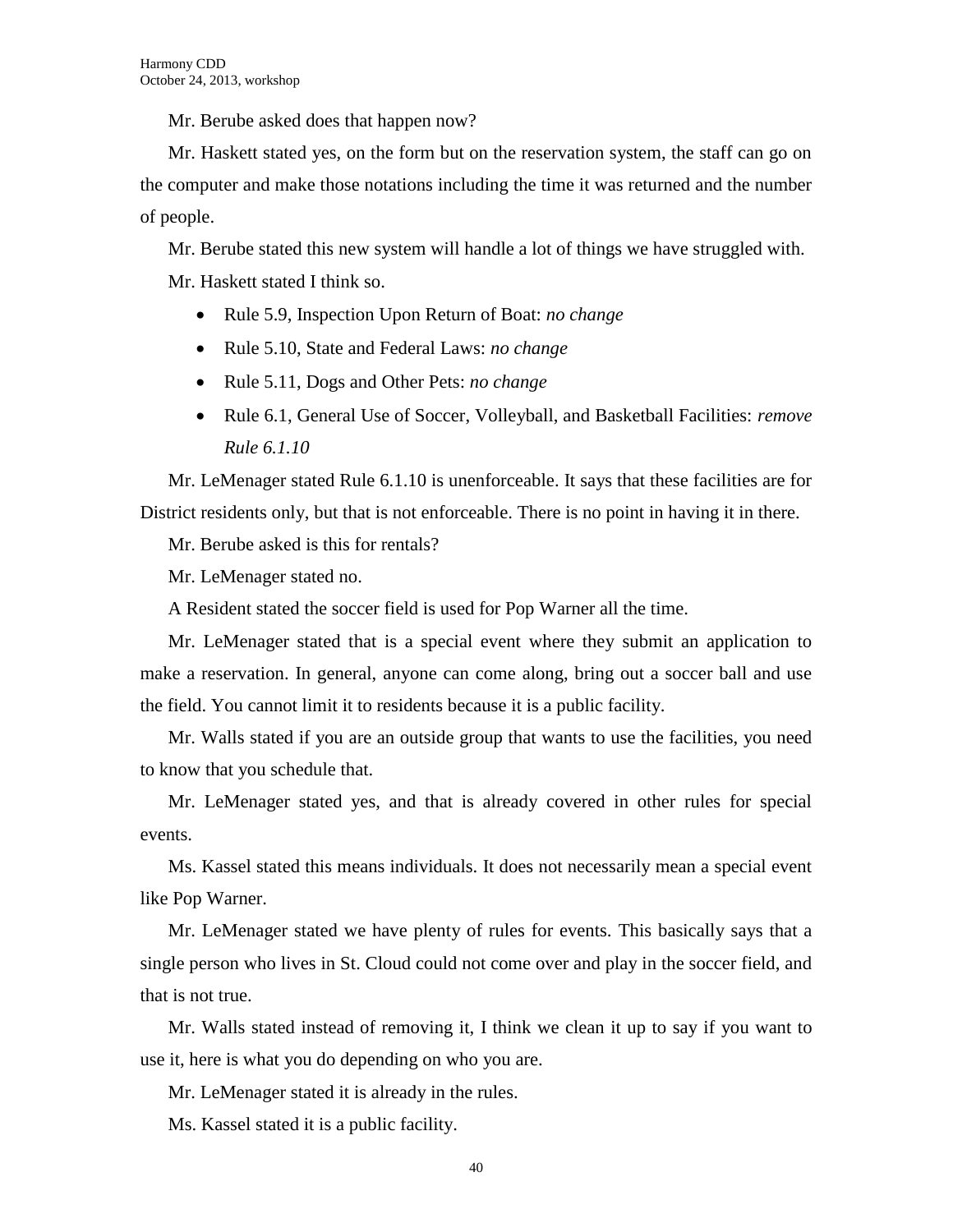Mr. Walls stated if I am a Pop Warner league president, I cannot just bring my team over to the soccer field.

Mr. LeMenager stated that is in other places in the rules already.

Ms. Kassel stated this is for individuals.

Mr. Berube stated the way this is written where it is located, it is for District residents only unless such use by the general public qualifies as an event. Then the applicable event fees and charges are paid as set forth in Rules 8.6 and 8.7. I think they are anticipating if you are going to bring in a team, then you will need to pay for it.

Mr. Walls stated yes.

Mr. LeMenager stated the point is, the general public can use those facilities, period.

Ms. Kassel stated that is correct. If two parents and their son want to come and play on the field, they can.

Mr. Walls stated that is not what I am talking about. I am talking about organized activities with outside groups.

Ms. Kassel stated that is dealt with elsewhere. This says that if you are not a District resident, then you cannot use the facilities unless you do so as part of an event. It says you cannot use it if you are not a District resident.

Mr. LeMenager stated that is what Rules 7 and 8 are all about.

Mr. Walls stated I am fine with that as long as we specifically define these facilities in Rule 8.

Mr. Berube stated we will remove 6.1.10.

Mr. LeMenager stated yes.

Mr. Moyer stated there is nothing that says that all of the facilities cannot be subject to the requirements of 3.3, which is that you become a member. If you pay \$1,000, then you get to use all of the facilities. If you do not pay \$1,000, then you do not get to use the facilities.

Mr. Walls stated that is where I am going with this.

Mr. LeMenager stated you cannot do that. It is like when Mr. George Schiro was asking about the facilities being open. He wants large gates so that no one from outside Harmony can ever get in. The example I gave was the beach in St. Cloud. We do not pay for that, but it is there, and there is no way to restrict access. My point here is, it is a public park, end of story.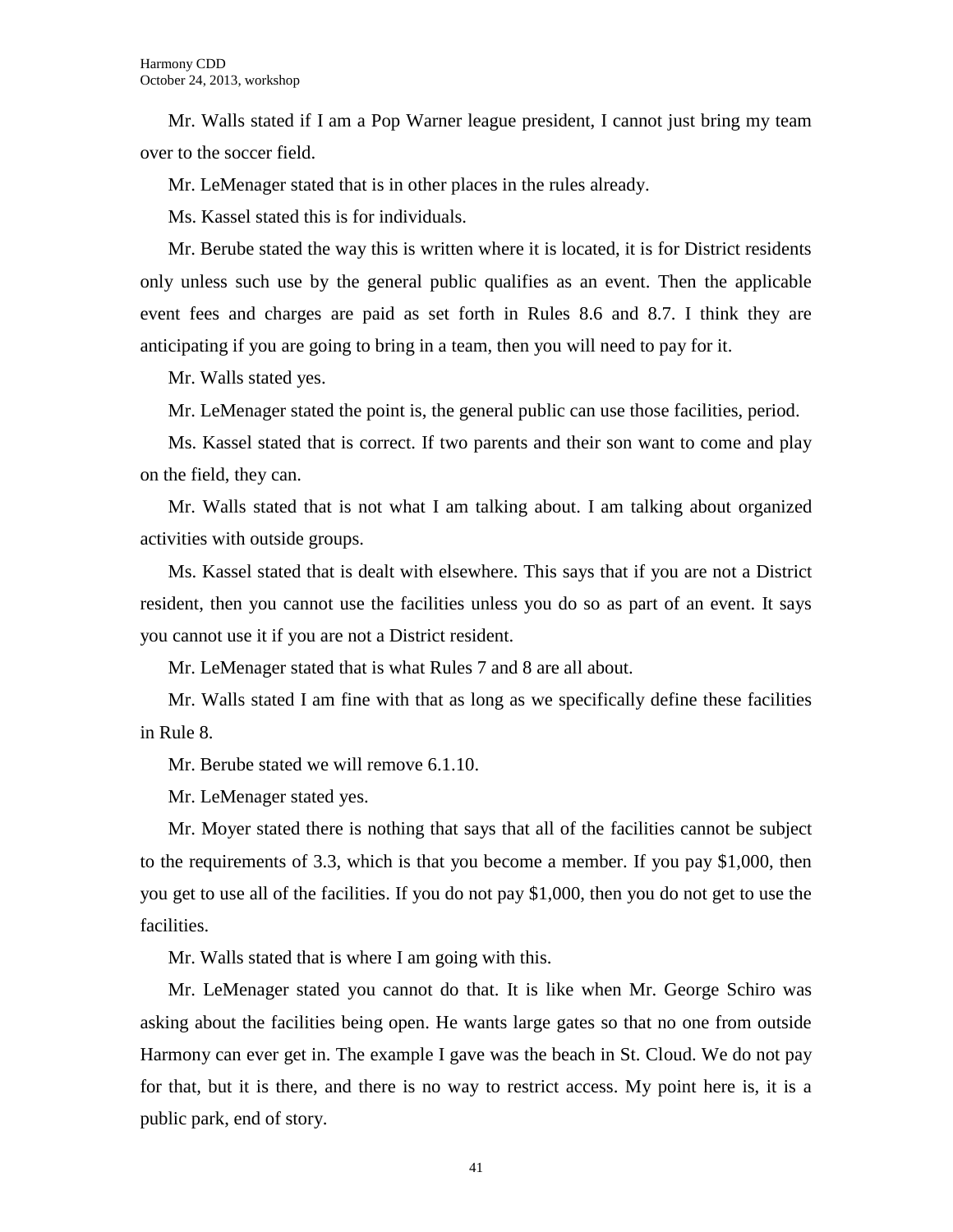Mr. Walls stated if I want to take my kids to play on the soccer field, I pay for that soccer field as a resident. If I go there and a Pop Warner team from St. Cloud is playing on the field, then I cannot use it. They do not pay anything.

Mr. LeMenager stated they do not have that right because that is a special event.

Mr. Walls stated that is something I want to be sure we do not take away. What Mr. Moyer is saying is we can apply that to all facilities whether they are access restricted or not.

Mr. Moyer stated these are facilities of the District that the public has access to if they pay a fee. The fee is what makes these public facilities. They are all public facilities if they pay the fee, and none of them are public facilities if they do not pay the fee.

Mr. LeMenager stated then read 6.1.1. This is over-lawyering it. The bottom line is, never say the same thing twice in a contract. Essentially 6.1.1 and 6.1.10 are addressing the same issue.

Mr. Berube stated the attorney who wrote this is not in touch with reality on the ground here in Harmony and does not know what the soccer, volleyball and basketball facilities even look like.

Mr. LeMenager stated my point is that this is already covered in other places. All of these facilities are generally open for recreation during daylight hours, weather permitting. Space may be limited due to event reservations or other District activities. Use of the soccer and volleyball facilities is subject to event fees and charges as set forth.

Mr. Berube stated 6.1.10 does not really need to be there.

Mr. LeMenager stated it is superfluous.

Mr. Berube stated we gave away the ability to regulate 6.1.10 a while ago when we decided to put access card access only at the swimming pools and the dock.

Mr. Walls stated we did not give it away.

Mr. Berube stated no, but we made the decision not to fence those other areas.

Mr. Walls stated theoretically we can ask non-residents to leave a CDD facility if they have not paid the fee.

Mr. LeMenager stated no, you cannot because it is not enforceable.

Ms. Kassel stated just because it is not enforceable does not mean you cannot ask for it. Maybe it is not as easily enforceable because it is not fenced. You can still enforce it.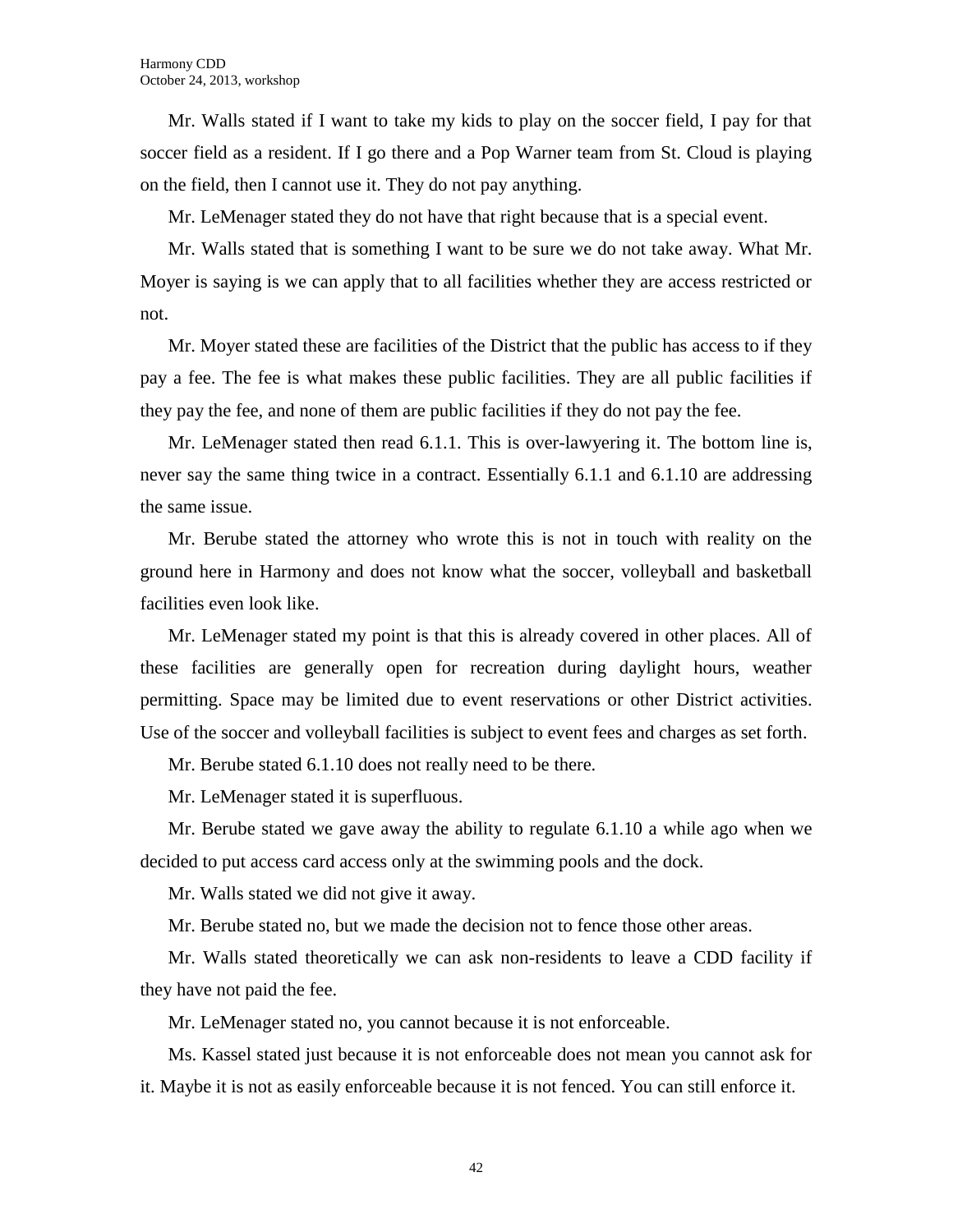Mr. LeMenager stated no, you cannot. We have zero power of enforcement. This body cannot enforce anything. The only body that can enforce anything is the sheriff.

Ms. Kassel stated that is different. It is still enforceable, just not by the CDD.

Mr. LeMenager stated the sheriff will laugh at you if we call them because some kids from St. Cloud are playing on our soccer and we want them removed.

Ms. Kassel stated none of these rules are enforceable except if you take someone's access card away. These rules are enforceable by the sheriff as much as anything. No matter what you create, what we have here and what we are working on is pretty much the same whether it is a gated facility or a non-gated facility.

Mr. LeMenager stated they are public parks.

Ms. Kassel stated so is the school.

Mr. LeMenager stated no, those are regulated. They have fences and access points. To me, it is absolutely no different than going to Orlando and enjoying one of their public parks. It is still the same thing.

Mr. Walls stated I understand that. If someone from outside of Harmony is walking around the lake, I do not think anyone will give them a hard time. But if there is a group that is misusing our facilities, we need to be able to make sure they stop doing that.

Mr. LeMenager stated they need to register. There are still a lot of places where you can do that.

Mr. Berube stated I am very confident that we have that ability. I will exercise a little bit of executive discretion at this point and tell the manager to remove 6.1.10 to appease Mr. LeMenager so we can move forward.

Rule 6.2, Use of Facilities by Children: *remove this rule*

Mr. LeMenager stated this rule says children must be under adult supervision to use the facilities. I live across the street and kids are there all the time without any parents. This rule is unnecessary.

Mr. Berube stated in light of these facilities, I think this can be eliminated, also.

Mr. LeMenager stated I agree.

Mr. Berube stated there is no one to enforce it.

Mr. LeMenager stated besides, it is really fun watching the little kids play on the soccer field.

Rule 6.3, Waiver of Liability and Indemnification: *no change*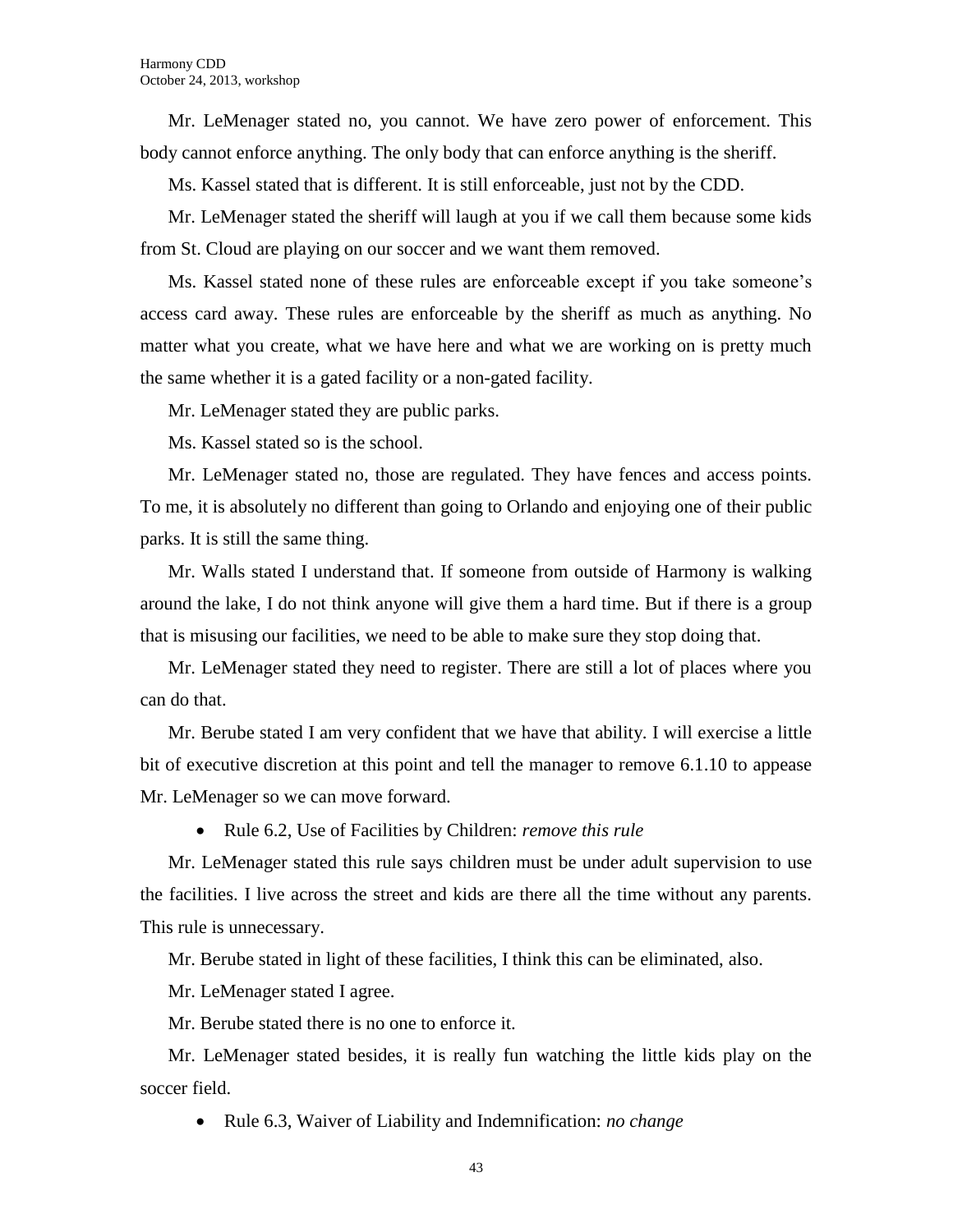- Rule 6.4, Damages, Repairs and Inspection: *no change*
- Rule 6.5, Participants and Attendees: *no change*
- Rule 6.6, Abandoned Property: *no change*
- Rule 7.1, Facility Reservations: *change "District" to "District Manager" throughout as the person to receive use applications*

Mr. LeMenager stated I have no comments on special events. I think they work pretty well.

Mr. Walls stated this says, "Use of District facilities is scheduled on a 'first come, first served' basis. The event organizer must submit a use application to the District." I would like to amend this to say to the District Manager. Then we have a single point of contact on these events. So wherever it says "District" will be changed to "District Manager."

Mr. Berube stated the next rule addresses that.

Mr. Walls stated I would like it to just be the District Manager.

- Rule 7.2, Event Approval or Denial: *change "District" to "District Manager" throughout as the person to receive use applications*
- Rule 7.3, Review of Application: *change "District" to "District Manager" throughout as the person to receive use applications*
- Rule 7.4, Event Logistics: *change "District" to "District Manager" throughout as the person to receive use applications*
- Rule 8.1, Maintenance of Facilities Used for Special Events: *no change*
- Rule 8.2, Inspection of Subject Premises Following Event: *no change*
- Rule 8.3, Signs: *no change*
- Rule 8.4, Event Times: *no change*
- Rule 8.5, Assumption of Risk: *no change*
- Rule 8.6, Special Events Fees and Charges: *discussion in progress for a fee schedule*

Mr. Walls stated I would like to develop a specific fee schedule for different facilities in 8.6.1. If there is an outside group that wants to come and use these facilities, which happens quite often, in an effort to be fair to the people who do pay for them, we will request these groups pay a fee to use the facilities. If they want to hold an event at Town Square or hold a practice or have their league take up space at the sports fields, there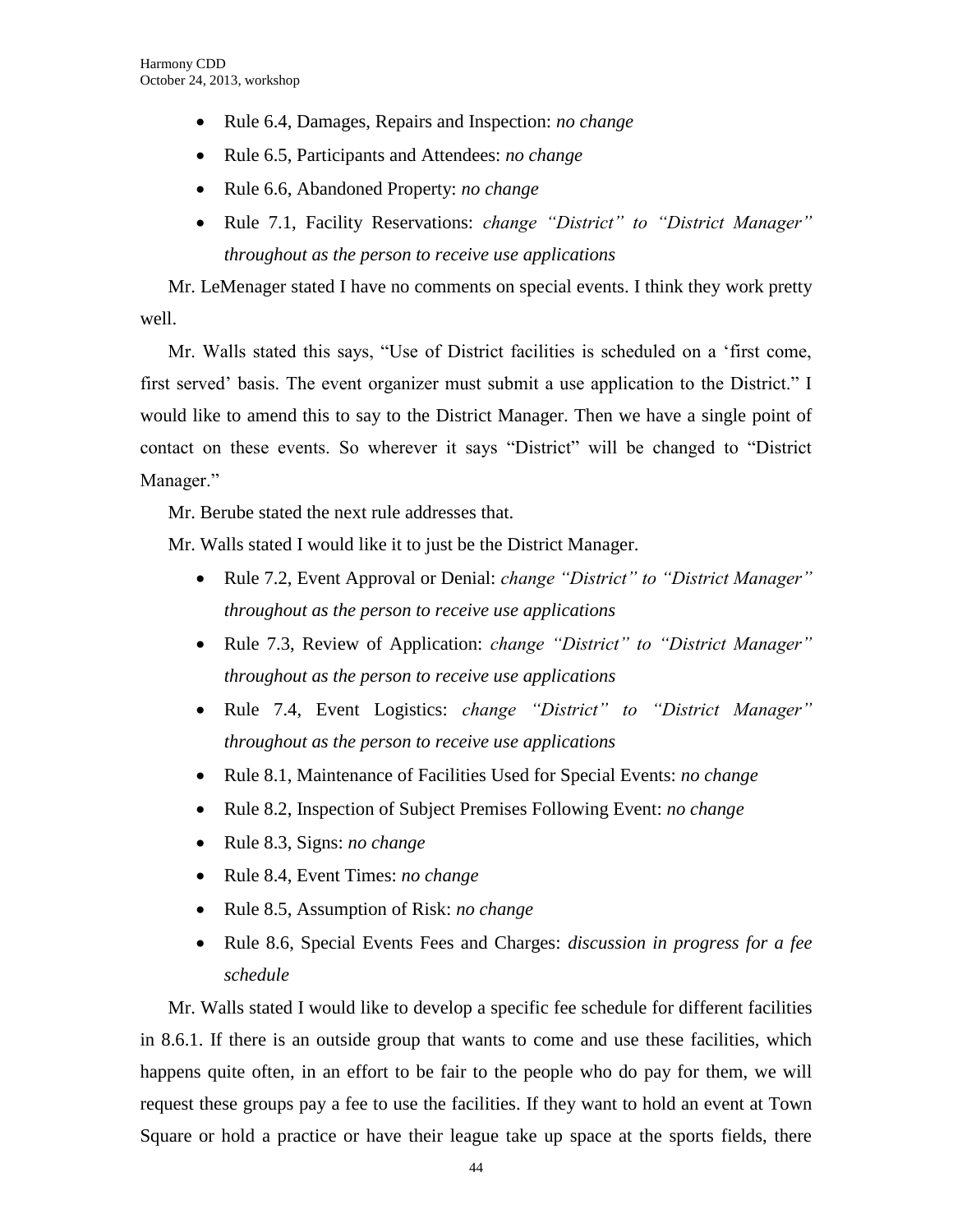needs to be some kind of compensation to the resident owners of the properties who pay for those facilities. The reality is, if you have an event in Town Square, people are generating garbage and they are creating a maintenance issue for our landscape contractor. We have to pay for all these things, so there needs to be a fee when these groups want to reserve our facilities to cover those costs, to be fair to everyone. I do not care who you are, you pay the fee.

Mr. Berube asked what if it is the school?

Mr. Walls stated they pay the fee. The only thing I would be open to, and I do not know if we are allowed to do this, is sponsor certain events where we are listed as the sponsor so that people know that their CDD fees went to pay for a certain event. That is not to give us a pat on the back that we sponsored the school, but it is for people to be aware that the CDD is paying for these things to happen.

Mr. Berube stated one that comes to mind is the concert in Town Square at Christmas. The form says they have to submit a \$250 deposit. Are we collecting those deposits?

Mr. Moyer stated yes, we are.

Mr. Walls stated those get returned after the event.

Mr. Berube asked what if that becomes a \$250 non-refundable deposit?

Ms. Kassel stated then it is not a deposit.

Mr. Berube stated a non-refundable deposit turns into a usage fee, presuming there is no damage. If there are damages that exceed the \$250, we need to address that.

Mr. LeMenager asked do we want to charge fees for it? We are still a little place in the middle of nowhere. I think we want to encourage people to come out and do that kind of thing. Maybe when we are a destination, that might make more sense. Right now we are a wonderfully transformed cow pasture that is not very close to anything.

Mr. Walls stated for me, this is simply a matter of fairness. Everyone who lives here is paying a fee to make these facilities available. As it stands now, anyone and everyone can come out and use these facilities and not pay a dime.

Mr. Berube stated which they do.

Mr. Walls stated yes, they do. How is that fair to the people who are paying for it? These people are not doing it because they want to drive construction and business here in Harmony. They are holding these events for their own personal benefit or the benefit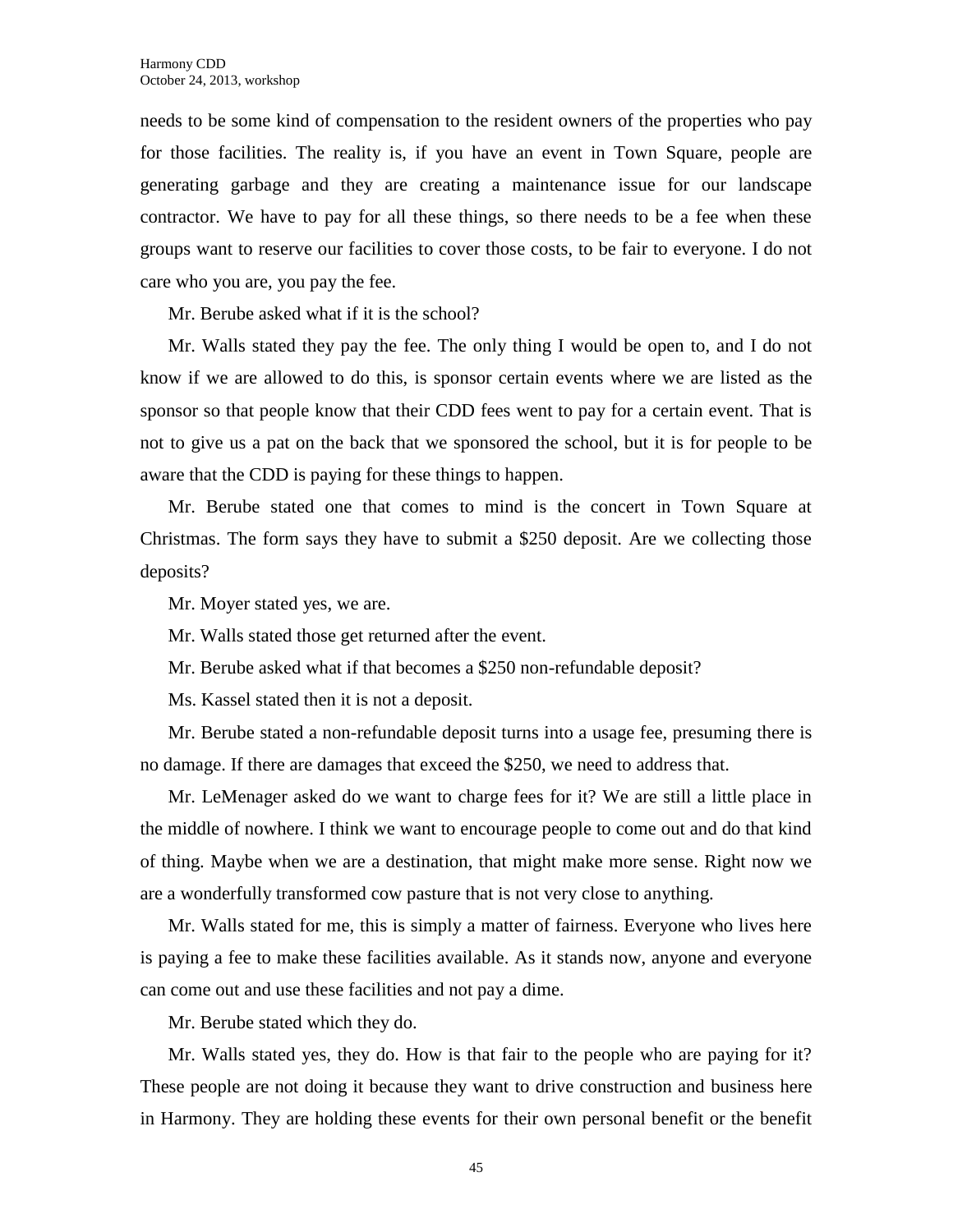of their organization or whatever it might be. I think we need to be fair about it and make sure that people pay the cost of that event.

Mr. Berube asked what is the cost?

Mr. Walls stated that needs to be hashed out. Maybe it is a fee based on the particular facility or based on the hours of use. We just need to come up with a reasonable amount.

Mr. Berube stated let us say we agree to charge \$250.

Mr. LeMenager stated that is too much.

Mr. Berube stated if we change \$250 four times a year, that is \$1,000 that people give us to use something here.

Mr. Walls stated let us assume I want to bring an event here, like the Dark Sky Festival, that brings thousands of people to the event. Is that worth \$250? If I am holding an event that has 20 people, it is too much.

Ms. Kassel stated it needs to be tiered.

Mr. Berube stated we could have a policy of a tiered system. I think that works.

Ms. Kassel stated for events with fewer than 25 people, there is no fee.

Mr. Berube asked how do you know how many people will be there? Everyone will tell you 24 people will show up.

Mr. LeMenager stated let us use the example of the choir that wants to put on a concert here. What is our cost going to be? There will be a little extra garbage that needs to be cleaned up.

Mr. Berube stated there might be some damage to the grass.

Mr. Walls stated there is a cost in making the facility available. We paid for the facility, so there is a capital component.

Mr. Farnsworth stated it is already available.

Mr. LeMenager stated there is a choir who wants to come here for a concert for the community, but we are going to make them pay a fee. It is like shooting yourself in the foot.

Mr. Farnsworth stated that does not make any sense at all.

Mr. Berube stated when you start charging a fee and put it on a tier, I see an immediate problem. The choir is going to put on a concert. If our fee schedule is tiered at 25, 50, 100, and 1,000 people, the promoter is going to tell us they only had 24 people here, and the other 976 just showed up and were not authorized. So they will want to fall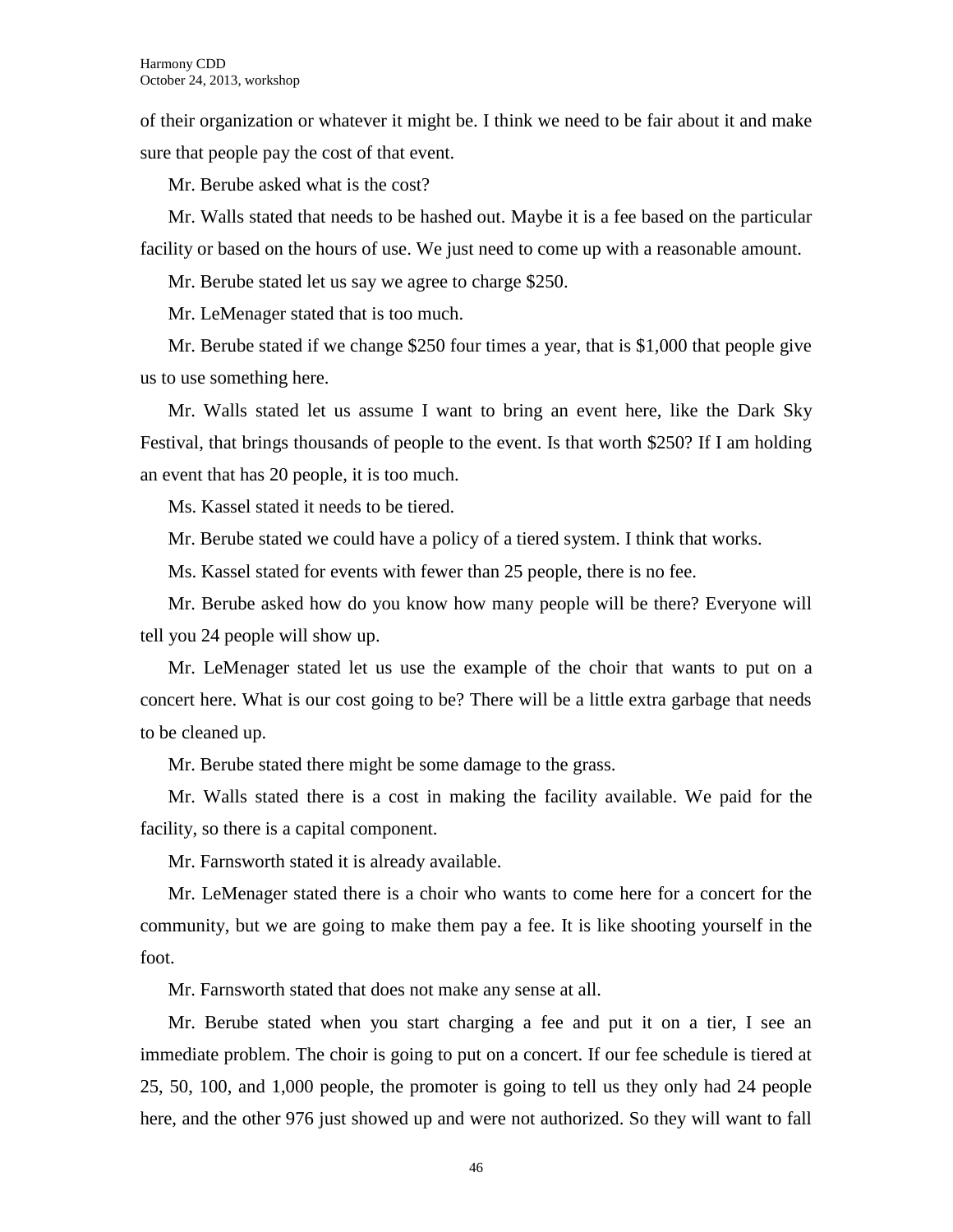into that lowest category for the lowest fee. That is what will happen with the fee. How do we collect it? I am not necessarily against what is being suggested.

Mr. Walls stated there are mechanisms to handle all of this. I am not saying we need to figure it out tonight. But I think as a matter of fairness, we need to do it.

Ms. Kassel asked are we talking about Town Square or the pool or the soccer fields?

Mr. Walls stated everything.

Mr. LeMenager stated we are talking about events that are for the benefit of residents.

Mr. Walls stated so we are telling non-residents if they want to bring their families out here and use our pools and our boats, they have to pay \$1,000. We are all fine with that. What is the difference with someone coming out and using other facilities?

Mr. LeMenager stated they are not using it. They are providing a service. The perfect example is this choir that wants to put on a concert for us.

Mr. Walls stated but they are inviting people from everywhere.

Mr. LeMenager stated that is wonderful.

Mr. Berube stated Mr. Haskett referred to a resident earlier who had a big party at the boat dock during the summer. If I am not mistaken, that resident is affiliated with the church. This is the group that plastered the gate open, they were on the boats, they had use of the boats for four to six hours that day, and they did all that based on one resident with his following to the exclusion of residents who wanted to use them. When they were done with the boats, the batteries were dead, so they needed several more hours of charging on the batteries where residents could not use their boats.

Mr. LeMenager asked did they apply for a special event?

Mr. Walls stated they did, and they were approved. Right now, anyone can come out and do that under our rules and not pay a dime.

Mr. Berube stated under 8.6.1, we have the ability to collect fees. It is already in the rules.

Mr. Walls stated but there is no fee schedule, and there is no one collecting fees. That is what I am telling you we need.

Mr. LeMenager stated I would be in favor of that.

Mr. Walls stated I would like to see one that is implemented and used.

Mr. LeMenager stated I am fine with that. I think a lot of the fees will be zero or \$20, just to cover picking up the trash.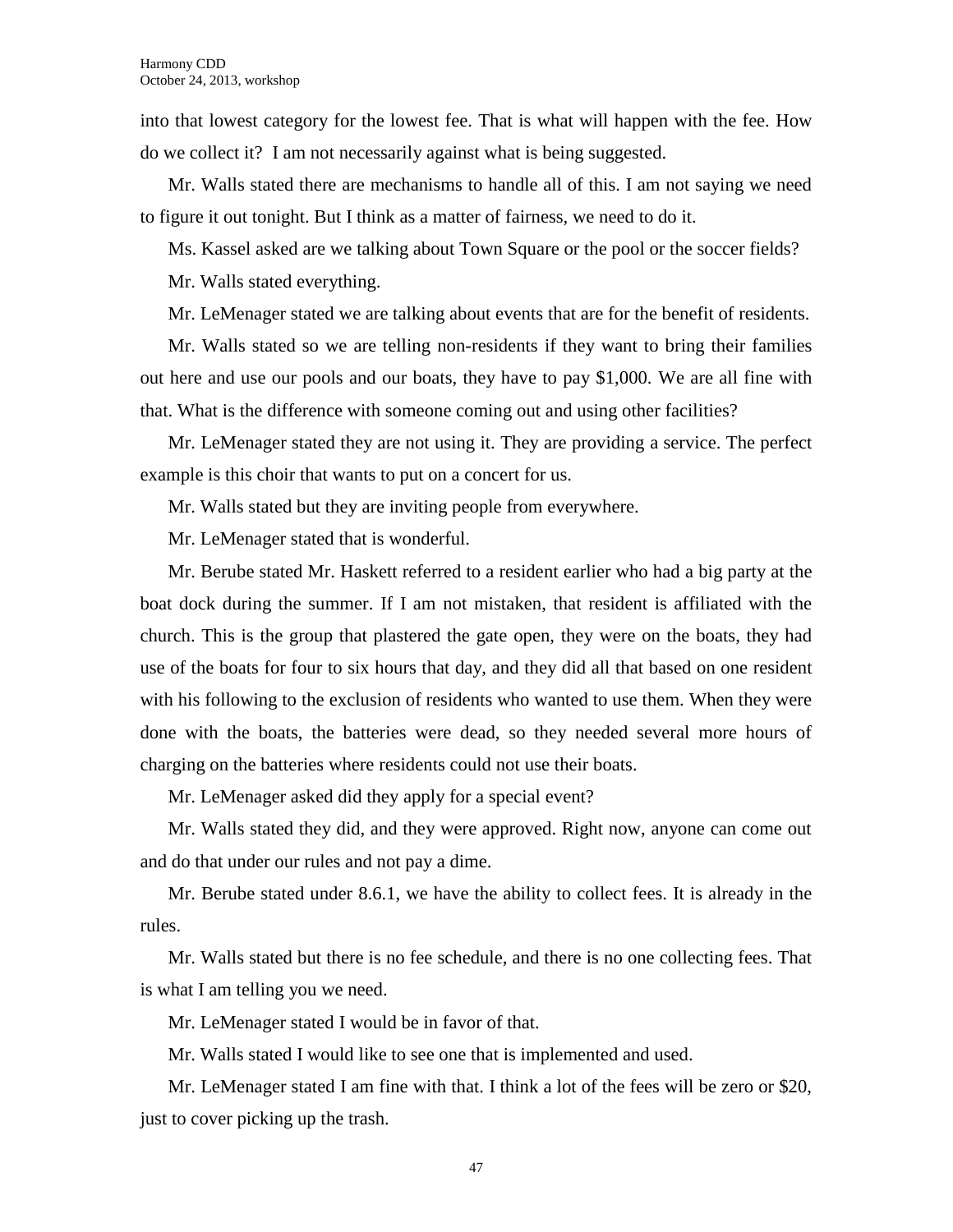Mr. Walls stated we can look at what other comparable facilities charge by the hour. It is not that difficult.

A Resident asked is there a fee when someone wants to have a pool party or a birthday party at one of the pools?

Ms. Kassel stated no, there is a deposit.

Mr. Walls stated I think we need to come up with a number. If you have an event that has more than 20 people, maybe you should pay a fee.

Mr. Moyer stated I have seen birthday parties with more than 20 people. It is not uncommon to have 30 or 35.

Mr. Walls stated I agree. We need to come up with a number and what qualifies as an event.

Ms. Kassel stated what qualifies as an event is already in the rules.

Mr. Walls asked at what point do you start charging a fee? At a certain point, you pass the level of being reasonable.

Mr. Berube stated Fishhawk has a fee for an event with 50 people at their pool from 12:00 noon to 5:00 p.m. of \$100 and from 6:00 to 11:00 p.m. is \$150. At the clubhouse with 30 people from 12:00 noon to 5:00 p.m., the fee is \$50 and from 6:00 to 11:00 p.m., the fee is \$100. A different clubhouse with 45 people has a fee of \$75 from 12:00 noon to 5:00 p.m. and \$125 from 6:00 to 11:00 p.m. They have gone in that same direction.

Mr. Walls stated it makes sense.

Mr. LeMenager stated that is for facilities like they have listed. If the Pop Warner people want to play football on our soccer field, are we going to charge them money?

Mr. Walls stated yes, because they are doing that to the exclusion of other people who are paying money for that field.

Mr. LeMenager stated we are not going to agree on this one.

Mr. Berube stated other Districts have facilities that are open to the public and have outsiders come in.

Mr. Moyer stated Harmony does not get to this level yet, but as Mr. LeMenager knows, through a variety of groups, Celebration sponsors some very well-attended activities. The  $4<sup>th</sup>$  of July event probably draws more people than the City draws.

Mr. Berube stated you cannot get near the place.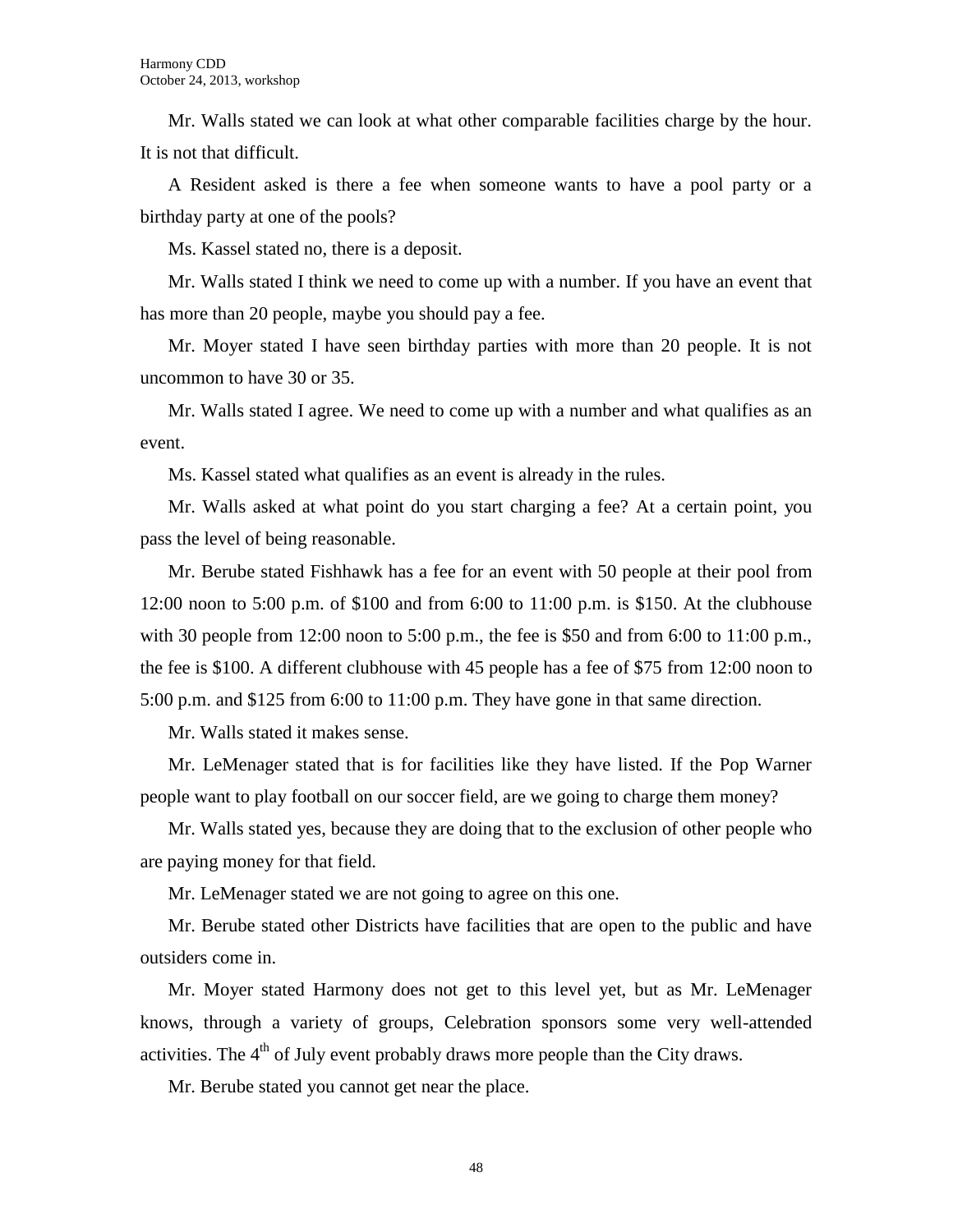Mr. Moyer stated that is correct. Halloween is the same way. That Board is wrestling with the same type of discussions you are having. At some point, does it really benefit the community anymore or does it become a negative to the community? There are some people in Celebration who would argue that having the  $4<sup>th</sup>$  of July event is the most ridiculous thing we could be doing because it basically shuts down the town.

Mr. Berube stated if you have ever been there on the  $4<sup>th</sup>$  of July trying to get around at night, you would agree.

Mr. Moyer stated I have not thought this through, either, but I will offer some things for your thoughts. Someone needs to make the determination who is the primary beneficiary of the activity. If it is Harmony, as Mr. LeMenager is saying and is an activity intended for the residents to enjoy, then I think it is fine for them to pay. If we are drawing from the east side of Kissimmee over to Melbourne, that is a totally different thing.

Mr. Walls stated for the Dark Sky Festival, I would be happy to vote to sponsor that event as the CDD by providing the facilities for that event to happen, and we are not going to charge them because it is available to all residents, unless it becomes a hindrance to residents where they do not like it. Those things I am fine with. When you start shutting down pools or boats or fields that residents have paid for and want to use because outside groups are coming in and using them, then I have a problem.

Mr. Berube stated we usually see the applications a fair amount of time in advance because they go through the manager's office. Does it satisfy your request to say that we will look at each of those applications at the appropriate time at the Board meeting and decide on a fee based on what we see in that application?

Mr. Walls stated if we are going to have a fee, then we need a fee schedule that lays it out so everyone knows what the fee is going to be.

Mr. LeMenager stated I agree. We might have more discussions on what the fees should be, but I think Mr. Walls is making a very good point in asking for a fee schedule.

Mr. Moyer stated we have not really made people abide by the 15-day requirement for small events. We turn around permits in a day.

Mr. Berube stated I understand.

Ms. Kassel stated these rules when they are amended should be given to anyone who is picking up a card.

49